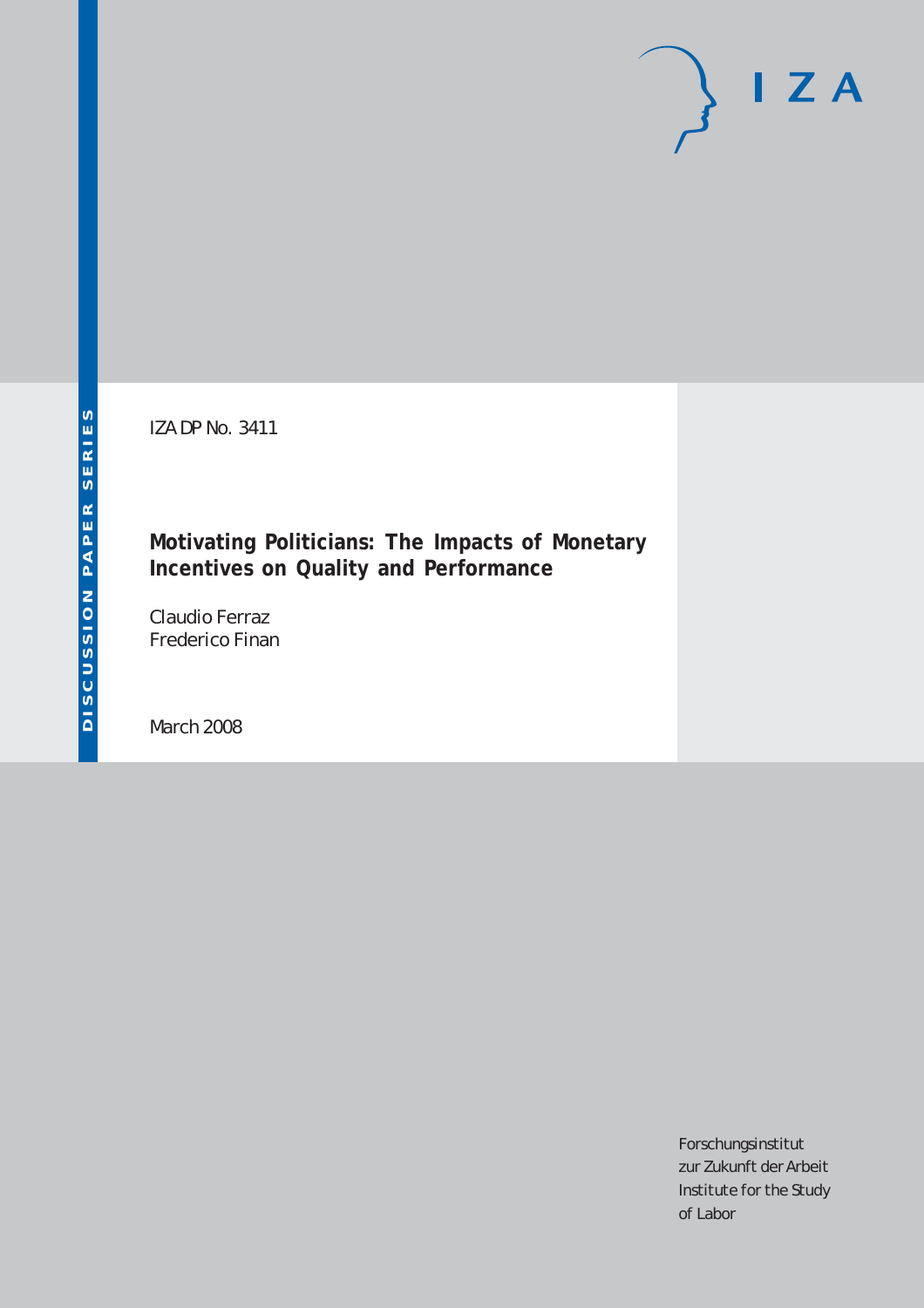# **Motivating Politicians: The Impacts of Monetary Incentives on Quality and Performance**

## **Claudio Ferraz**

*IPEA, Brazil* 

## **Frederico Finan**

*University of California, Los Angeles and IZA* 

Discussion Paper No. 3411 March 2008

IZA

P.O. Box 7240 53072 Bonn Germany

Phone: +49-228-3894-0 Fax: +49-228-3894-180 E-mail: [iza@iza.org](mailto:iza@iza.org)

Any opinions expressed here are those of the author(s) and not those of IZA. Research published in this series may include views on policy, but the institute itself takes no institutional policy positions.

The Institute for the Study of Labor (IZA) in Bonn is a local and virtual international research center and a place of communication between science, politics and business. IZA is an independent nonprofit organization supported by Deutsche Post World Net. The center is associated with the University of Bonn and offers a stimulating research environment through its international network, workshops and conferences, data service, project support, research visits and doctoral program. IZA engages in (i) original and internationally competitive research in all fields of labor economics, (ii) development of policy concepts, and (iii) dissemination of research results and concepts to the interested public.

IZA Discussion Papers often represent preliminary work and are circulated to encourage discussion. Citation of such a paper should account for its provisional character. A revised version may be available directly from the author.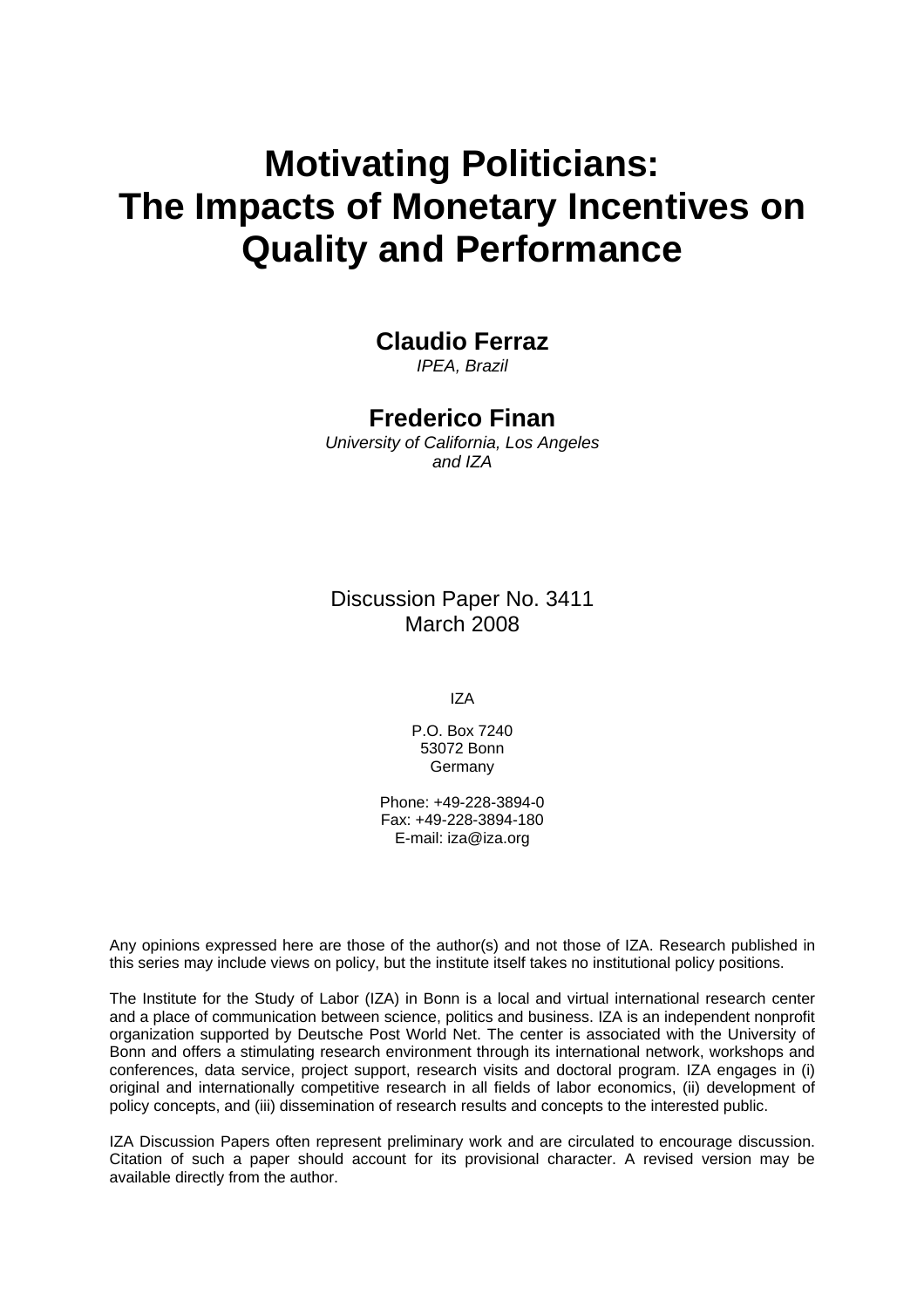IZA Discussion Paper No. 3411 March 2008

## **ABSTRACT**

## **Motivating Politicians: The Impacts of Monetary Incentives on Quality and Performance[\\*](#page-2-0)**

Recent studies have emphasized the importance of the quality of politicians for good government and consequently economic performance. But if the quality of leadership matters, then understanding what motivates individuals to become politicians and perform competently in office becomes a central question. In this paper, we examine whether higher wages attract better quality politicians and improve political performance using exogenous variation in the salaries' of local legislators across Brazil's municipal governments. The analysis exploits discontinuities in wages across municipalities induced by a constitutional amendment defining caps on the salary of local legislatures according to municipal population. Our main findings show that increases in salaries not only attracts more candidates, but more educated ones. Elected officials are in turn more educated and stay in office longer. Higher salaries also increase legislative productivity as measured by the number of bills submitted and approved, and the provision of public goods.

JEL Classification: D72, D78, J33

Keywords: politician salary, quality, political agency

Corresponding author:

 $\overline{a}$ 

Frederico Finan Department of Economics UCLA Bunche Hall 9353 Box 951477 Los Angeles, CA 90095-1477 USA E-mail: [ffinan@econ.ucla.edu](mailto:ffinan@econ.ucla.edu)

<span id="page-2-0"></span><sup>\*</sup> We thank Telma Venturelli for making the legislative census data available and Miguel Foguel, Jinyong Hahn and seminar participants at EPGE-FGV, IPEA-Rio, and University of Southern California for comments and suggestions. We are grateful to Diana Bello, Marcio Nery, Julia Ramos, and Livia Schneider for research assistance.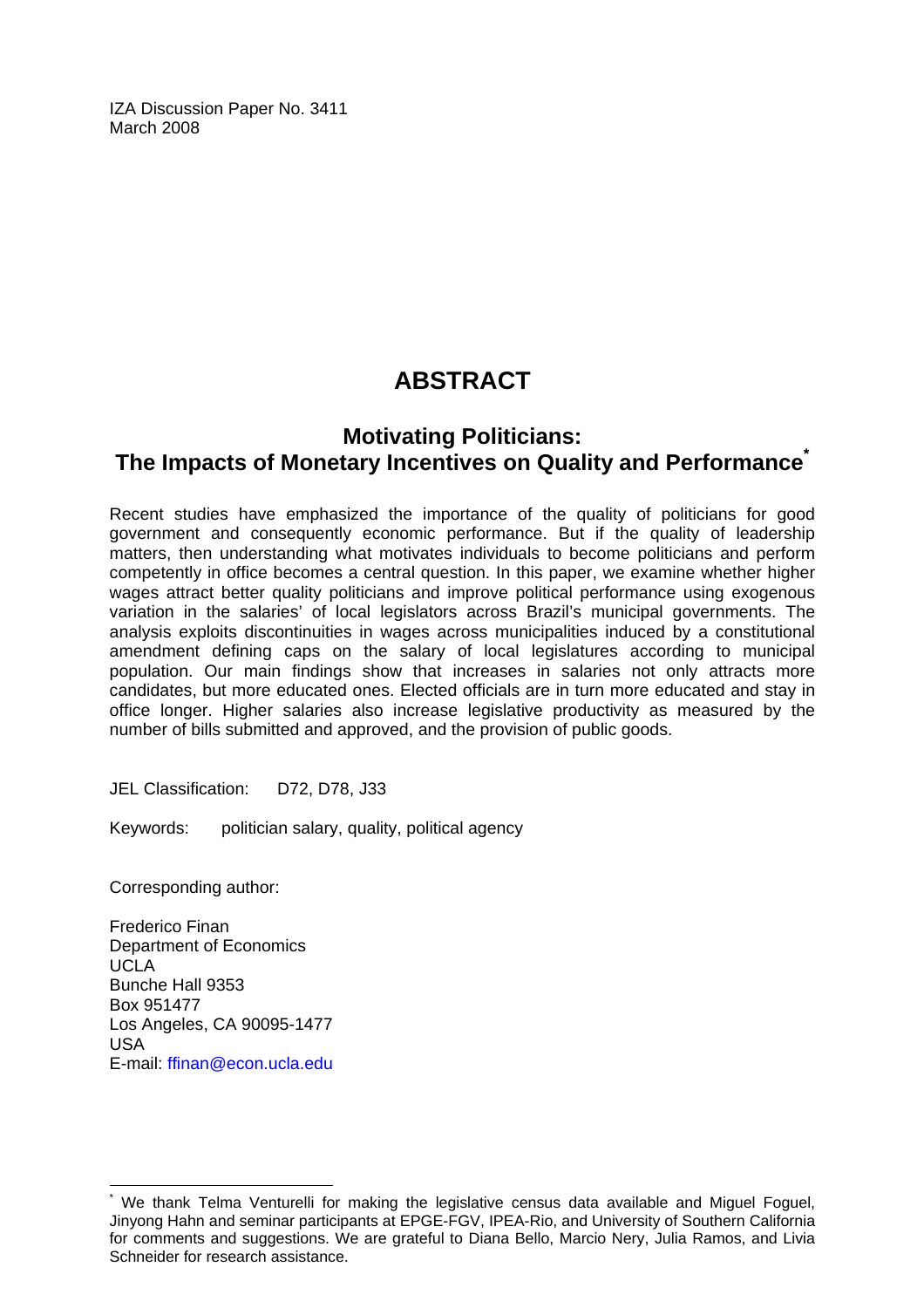## 1 Introduction

Governments that secure property rights, regulate entry less, and curb corruption are thought to create the right incentives for economies to prosper.<sup>1</sup> But while the virtues of good government for economic development and growth are widely acknowledged, what determines the quality of government is much less clear. One predominant view in the literature argues that political institutions that restrict rent-seeking and promote electoral accountability shape the necessary incentives for good policy-making. However, political institutions can only partially explain the variation in the quality of government both across countries and over time.<sup>2</sup> A complementary view is that the quality of policy-making depends on the honesty and competence of the political class (Besley (2006)). Recent empirical evidence suggests that leaders play an important role in enacting the right policies and affecting economic performance (Besley, Persson, and Sturm 2007; Jones and Olken 2005). But if the characteristics of policy-makers matter, then it is important to understand what attracts high quality politicians into office and what provides them with the incentives to perform according to voters preferences.

Politicians have a variety of motivations for holding public office. Some derive personal satisfaction from being in power or experience an intrinsic benefit based on a sense of civic duty; others desire to implement their preferred policies because of ideology or to satisfy special interest groups.<sup>3</sup> For many, however, monetary rewards are the principal motivation. In effect, a growing theoretical literature has shown that increases in monetary incentives affect both the type of politician that run for office as well as their performance. Yet, in contrast to the standard efficiency wage model, which justifies higher levels of compensation as a way to align incentives and encourage positive selection into firms, the benefits of increasing monetary rewards are not as clear in a political set-

<sup>&</sup>lt;sup>1</sup>See North (1981); De Long and Schleifer (2003); Knack and Keefer (1995).

<sup>&</sup>lt;sup>2</sup>In their account of the success story of Botswana, Acemoglu, Johnson, and Robinson (2003) conjecture that good institutions played an important role in Botswana's performance. Nevertheless, they also attribute a key role to "a number of important and farsighted decisions by the post-independence political leaders, in particular Seretse Khama and Quett Masire".

<sup>3</sup>Witman (1977), Calvert (1985), and Alesina (1988) provide examples of models where politicians are motivated by the desire to influence policy. The question of whether intrinsic motivations affect political behavior has received a lot of recent attention. For instance Besley and Ghatak (2005) develop a model where incentives depend on the extent to which agents agree with the cause. Callander (2007) use a game-theoretical model of electoral competition to distinguish between office-motivated politicians versus policy-motivated politicians. Besley (2006) and Persson and Tabellini (2000) provide excellent discussions of these various models of political motivations.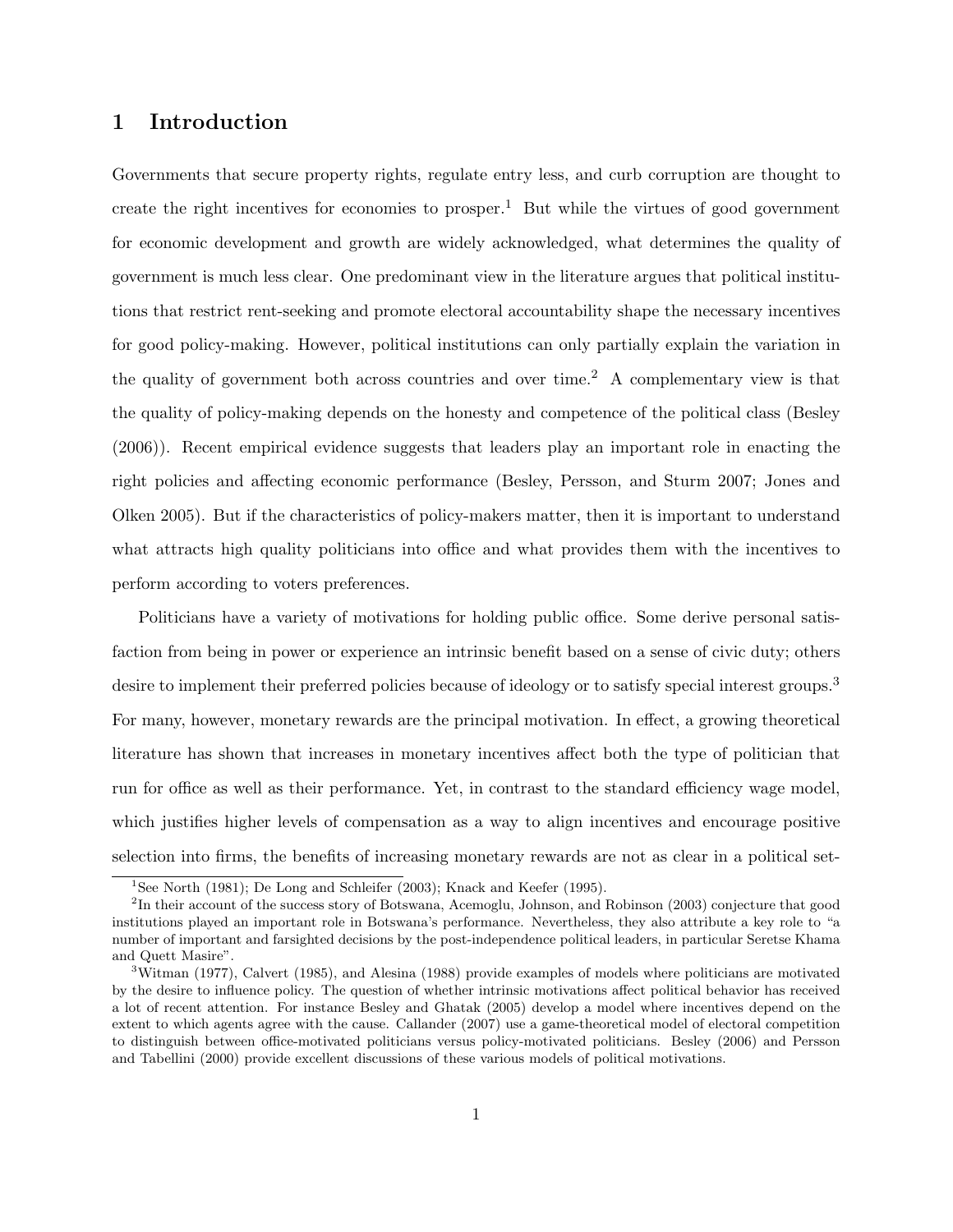ting where monitoring and accountability may be weak. For instance, using a citizen-candidate model, Caselli and Morelli (2004) show that the competence of the elected body is increasing in the political rewards from office. An opposite prediction emerges from the Matozzi and Merlo (2007) where an increase in the salary a politician receives while in office decreases the average quality of individuals who become politicians. Thus, the question is ultimately an empirical one.

In this paper, we use exogenous variation in the salaries of local politicians across Brazil's municipal governments to study the effects of wages on political selection and performance. In particular, we examine whether salaries affect who enters politics, the quality of elected politicians, and their legislative performance. We overcome two existing obstacles to identify these effects. First, previous studies have had to limit their analysis to elected politicians, which is a selected group with unobserved skills (e.g. ability, valence) that may not only affect their probability of winning but also their performance while in office.<sup>4</sup> We gather data on all candidates that ran for office, and thus we are able estimate the effects of wages on the number of candidates and their characteristics. Second, and more importantly, wages are not set randomly, but often by the politicians themselves, which introduces several identification concerns. Politicians that perform better may be able to demand higher wages (Di Tella and Fisman 2004). We address this identification issue by exploiting a quasi-experimental source of variation in local legislators' salaries. A 2000 constitutional amendment introduced a cap on the maximum salary that could be paid to local legislators. This cap, which varies according to the municipality's population, induces discontinuities in wages across municipalities. We use these discontinuities to estimate the causal effects of salaries on political selection and performance using a two-stage least squares estimator motivated by the fuzzy regression-discontinuity design (Campbell 1969; Van Der Klaauw 2002).

Our findings indicate that increases in the salary of legislators not only attract more individuals to run for political office, but also attracts more educated ones. A 10 percent increase in wages increases political competition by 0.13 candidates per seat and the share of candidates with a high school degree by 1.5 percent. Moreover, these effects are not limited to the pool of candidates. Higher salaries also affect the composition of politicians that get elected. Among municipalities

<sup>4</sup>Existing studies do not have information on political candidates, only on those elected for office. See for example Besley (2004) and Diermeier, Keane, and Merlo (2005).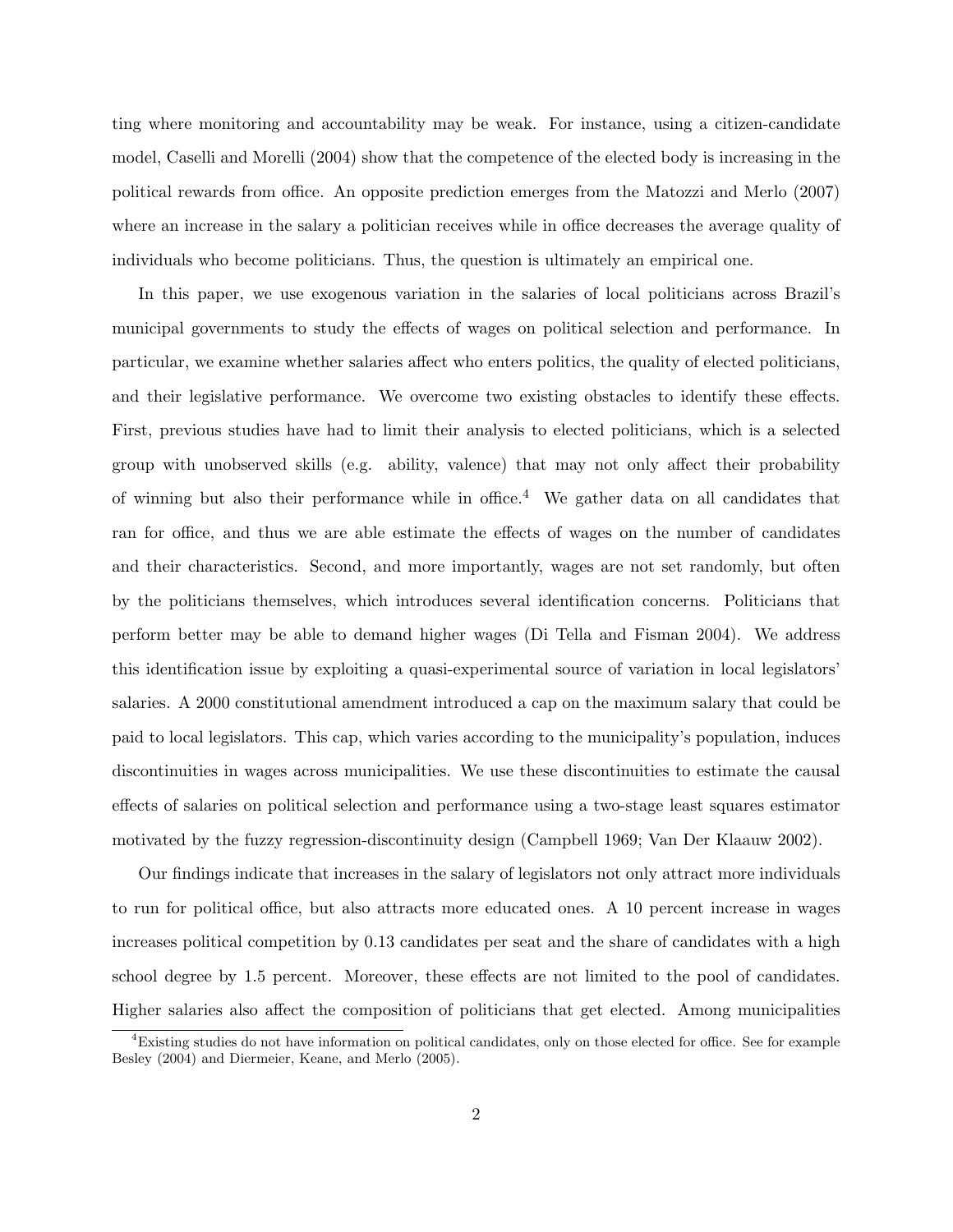that offer higher salaries, the legislative body is more educated and has more political experience. A 10 percent increase in wage increases the share of legislators with more than 3 terms of experience by 0.12 percentage points

In addition to these effects on political selection, we also find that salaries affect political performance. Legislators can influence local policy-making by submitting bills (formal requests for project that are then passed into law) and petitions (requests for targeted public works). We find that higher wages increase both the number of bills submitted by the legislators and those approved, as well as, the likelihood of existing legislative commissions – a measure internal organization of the legislature. Moreover, higher salaries also increase the number of health clinics, the number of schools and improve school infrastructure.

While these effects on legislative performance are consistent with a political agency model, where changes in the value of holding office affects political behavior, it is difficult to separate out this effect from a selection effect. We do however provide suggestive evidence that the increase in legislative productivity is not entirely driven by the positive selection of politicians. Instead, our results indicate that legislators do put effort in policy-making due to an increase in the future value of holding office.

This paper presents the first empirical evidence that exploits exogenous variation in politicians' wage to identify its effects on political selection and performance. Existing studies have simulated the effects of politician wages using structural models. Diermeier, Keane, and Merlo (2005) estimate a dynamic model of career decisions of U.S. congressmen to quantify the returns to a career in congress. The paper shows that a 20 percent increase in the wages of House members increases the likelihood of running for re-election from 91.2 percent to 94.2 percent. Using the same framework, Keane and Merlo (2007) examines the effects of a 20 percent reduction in salaries. This policy simulation leads to not only a 14 percent reduction in the average duration of congressional careers, but also induces skilled politicians to exit disproportionately more. These findings are consistent with our results that higher wages decrease turnover and increase the education level of the legislature. Our paper complements these empirical studies in several ways. It examines the effects of wages, not only political selection, but also on candidate entry. With data only on members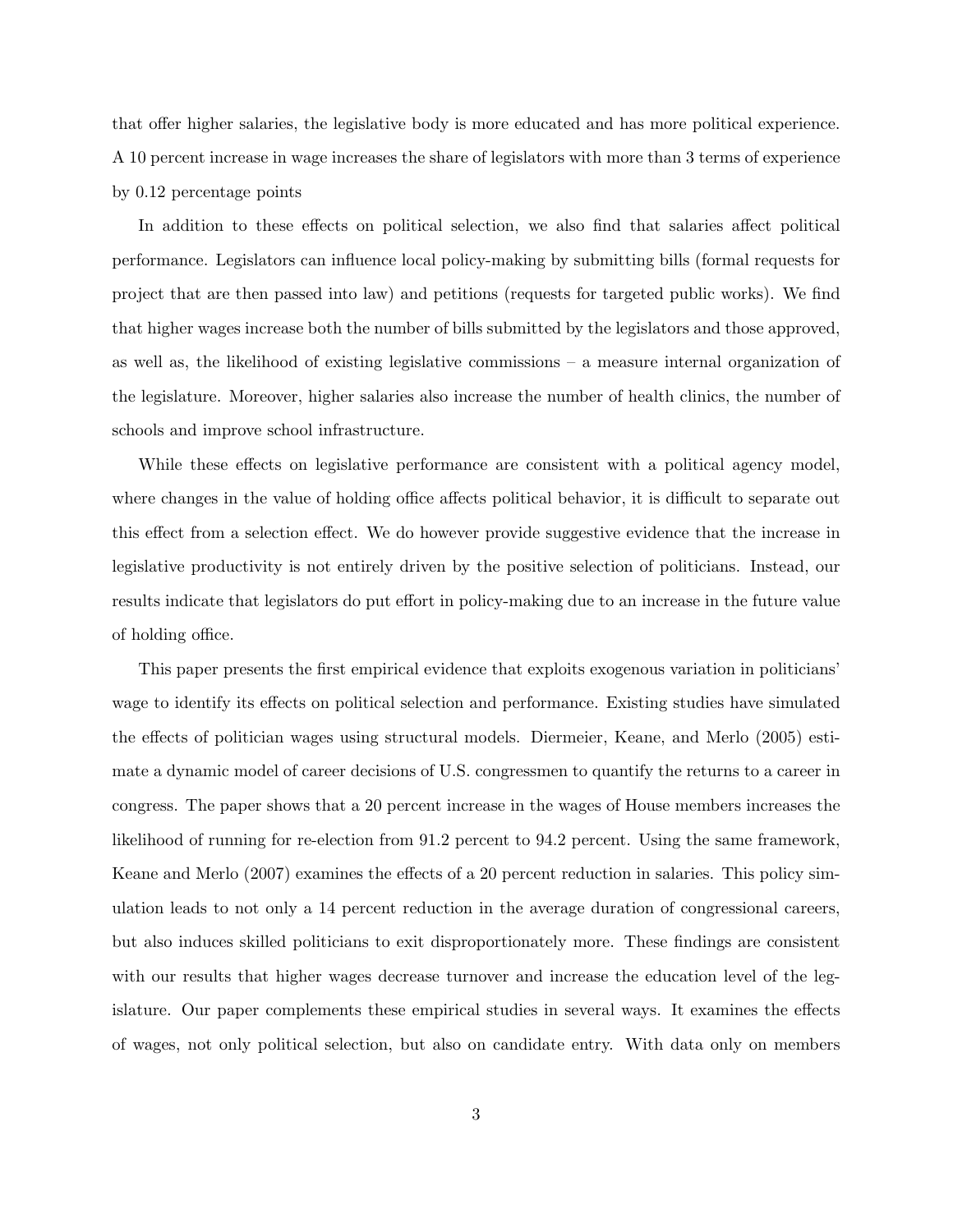of Congress, these previous studies cannot evaluate the effects of wages on the composition of the pool of potential candidates. Moreover, our study also focuses on legislative productivity and the provision of public goods.

Our results lend further empirical support for the citizen-candidate models of Besley and Coate (1997) and Osborne and Slivinski (2004), which highlight the importance of politicians' identity for policy choices.<sup>5</sup> Our results are thus consistent with Besley, Pande, and Rao (2005), who use data from Indian villages and show that education increases the chances of selection to public office and reduces politicians' opportunism. Our paper is also related to a large body of work in political agency models that focus on the role of electoral accountability in disciplining incumbent politicians.<sup>6</sup> Our findings suggest that increases in wages are likely to make incumbent politicians more accountable because it makes the value of holding office in the future higher. Politicians respond by increasing their legislative effort in order to boost their chances of re-election.

The rest of the paper is organized as follows. Section 2 provides a theoretical framework that will help in interpreting our empirical findings. Section 3 provides the institutional background and describes the data used for the analysis. Section 4 presents the empirical strategy, followed by the results shown in section 5 and the conclusions in section 6.

### 2 Theoretical Framework

The citizen-candidate models of Besley and Coate (1997) and Osborne and Slivinski (2004) provide a natural framework to examine how politicians' remuneration affects the decision of citizens to become political candidates. Several recent studies have built upon this framework to analyze the effects of monetary incentives on the average quality of politicians, and as we discuss in this section, the theoretical predictions tend to be ambiguous. Moreover, because the citizen-candidate model focuses on political entry, it provides few insights on politicians' behavior. For predictions about the effects of monetary incentives on political behavior, we discuss a political agency model that

<sup>&</sup>lt;sup>5</sup>See Lee, Moretti, and Butler (2004) and Chattopadhyay and Dufflo (2004) for other empirical evidence in support of these models.

<sup>6</sup>See Barro (1970) and Ferejohn (1986) for original work focusing exclusively on hidden cations. More recently, Besley (2006) and Smart and Sturm (2006) build models with both unobserved types and actions. Empirical evidence is provided by Besley and Case (1995) and Ferraz and Finan (2007).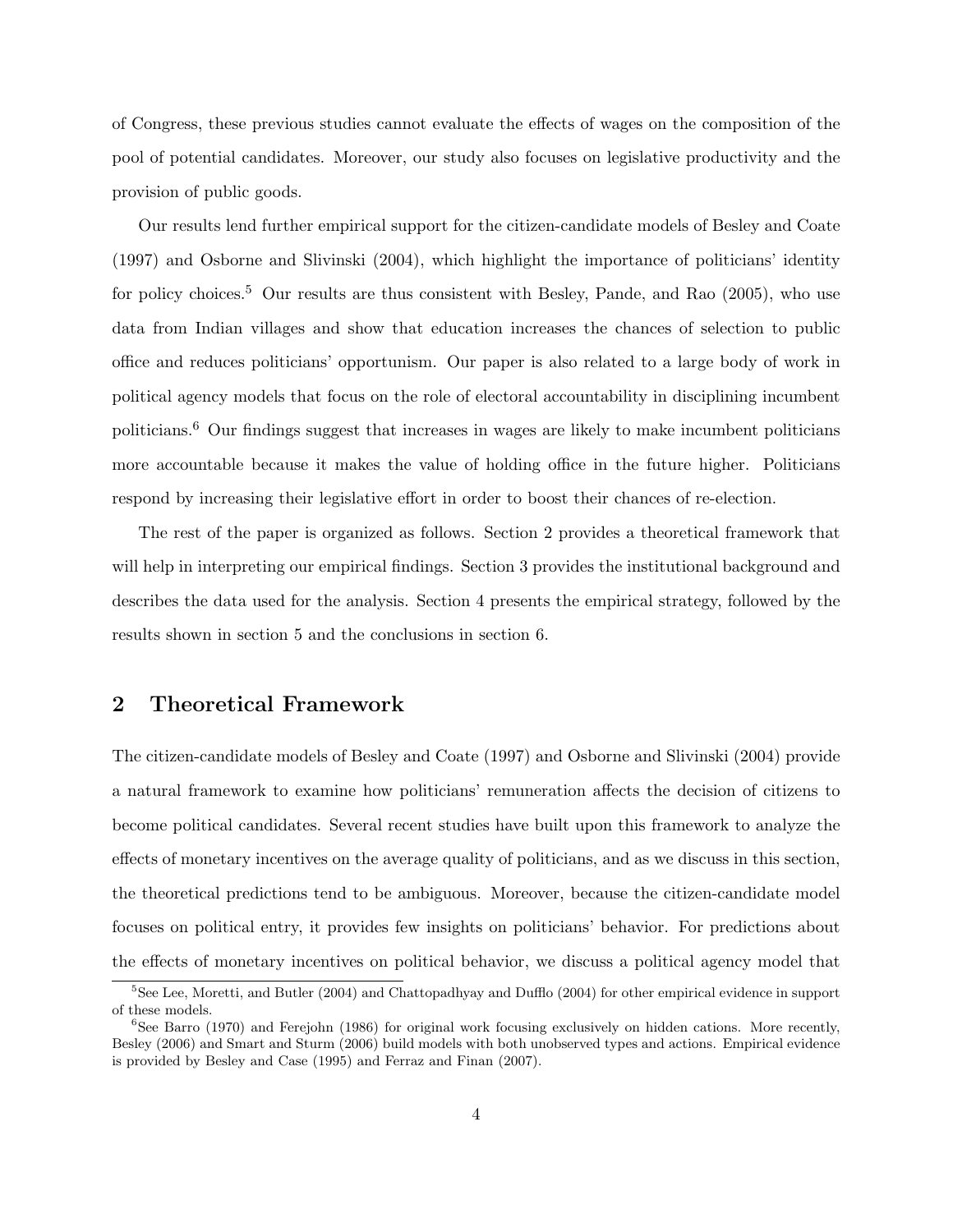incorporates uncertainty about the politician's type as well as his actions. In this model, politicians are more likely to behave in accordance with the voters' preferences as the benefits of office increase.

#### 2.1 Citizens' Quality and Political Selection

The basic theoretical framework used to study the decision to enter politics is the citizen-candidate model [Besley and Coate (1997); Osborne and Slivinski (2004)]. In this class of models, citizens' decide whether or not to run for public office in an environment where running for office is costly and candidates cannot fully commit to policy implementation. Without full commitment, candidate heterogeneity in preferences ultimately determines the policy that is then implemented. Recent models have adopted this framework to understand how differences in the quality of citizens, as opposed to preferences, might affect policy choices.<sup>7</sup>

Caselli and Morelli (2004) present a model where individuals differ with respect to their quality as politicians.<sup>8</sup> The population is composed of high and low ability individuals. High ability individuals have better policymaking skills and are also more productive in the private sector. Voters, however, do not observe the quality of the candidates, but do receive a signal from each candidate that has a probability larger than 0.5 of being correct. Candidates cannot control the signal they emit, but know their signal before deciding to run for office. In equilibrium, voters will only select high-signal candidates. Low-ability citizens who happen to emit a high signal will require a lower remuneration to run for office because their outside options are lower. As the monetary returns from office decrease, high quality individuals are less likely to run and the proportion of low quality-high signal candidates increases. Thus this model predicts that the competence of the elected body is increasing in the political rewards from office.

In a related paper, Messner and Polborn (2004) also use a citizen-candidate framework to analyze the effect of remuneration on political entry. Their model generates, however, a different comparative static result. The expected quality of candidates may decrease as the benefits of

<sup>&</sup>lt;sup>7</sup>In their original, Besley and Coate (1997) present an example where candidates differ with respect to policymaking abilities. Their focus, however, is on the Pareto Optimality of the political equilibrium rather than the resulting quality of government.

<sup>&</sup>lt;sup>8</sup>The term quality is used in most of these models as the ability to provide public goods at low costs. Caselli and Morelli (2004) emphasize that quality is mostly determined by two factors: competence and honesty.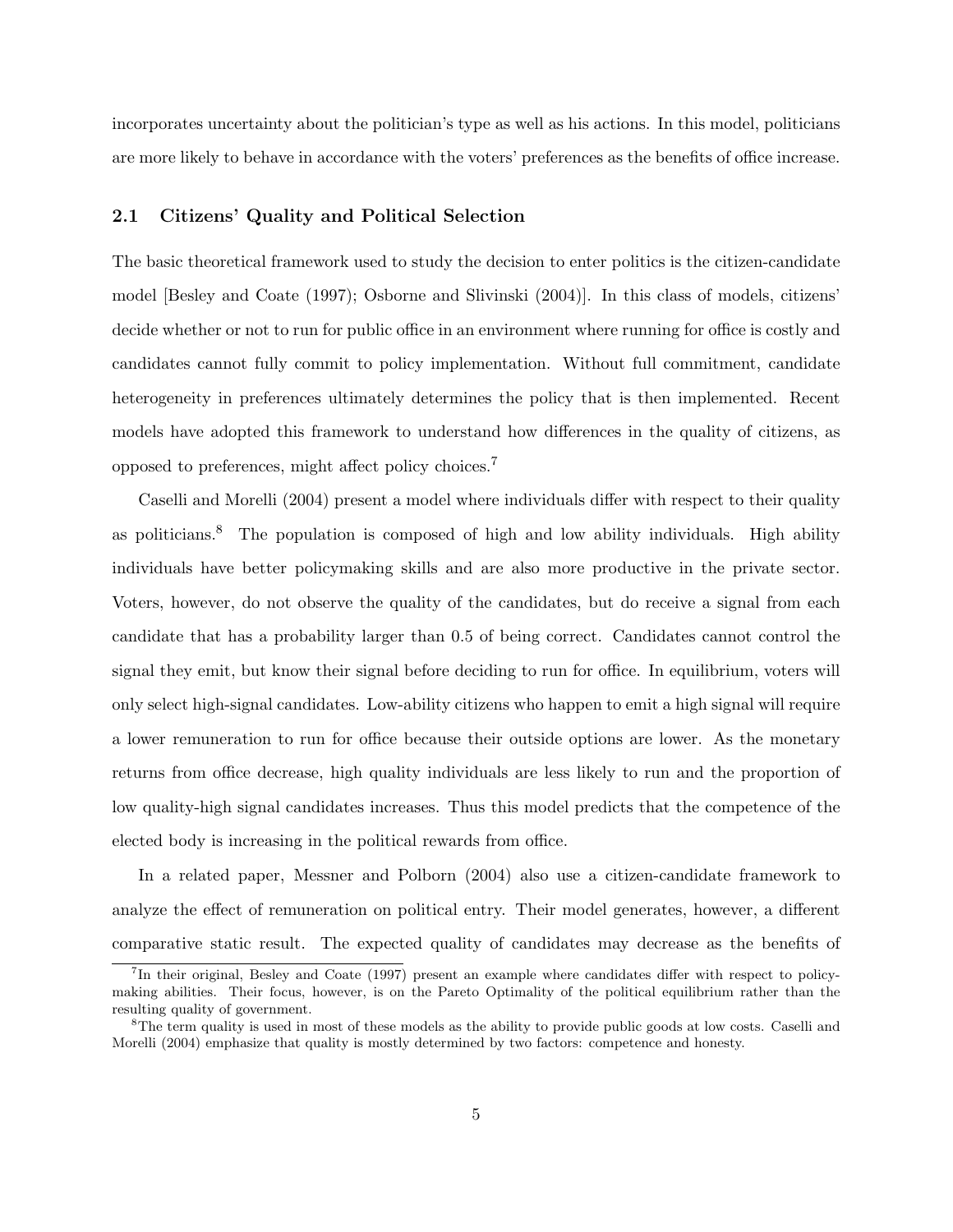holding office increase. With higher wages, more individuals enter politics thus increasing the incentive for more-competent candidates to free-ride on the other candidates and thus not run for office.

A similar result is obtained by Matozzi and Merlo (2007) using a dynamic equilibrium overlapping generations model. In their model politicians are heterogeneous with respect to market ability and political skills. They assume that while individuals can detect their political skills early in life, discovering market ability entails some experimentation (this assumption allows them to focus on a signaling game with only one dimension). In the first period of life, individuals decide whether to become politicians or enter the private sector. If they become politicians, their political skill becomes public information. In the second period, politicians decide whether to remain in politics, or move to the private sector. The market ability is then revealed with a positive probability (less than one). In their model, an increase in the salary of politicians induces two effects: an entry effect, which affects the average quality of persons that become politicians, and a retention effect given by the turnover in the political sector. An increase in the return to the political profession makes it more attractive compared to private sector activities. Hence lower quality individuals enter the political sector lowering the average quality of entering politicians. In addition, it also increases the second-period earnings relative to the market wage making it more desirable for politicians to stay in office for a second-term instead of moving to the private sector.

While these papers provide interesting insights into the effects of wages on political selection, they do not provide any predictions on how wages will affect the behavior of politicians once in office. Since the basic citizen-candidate model is static, post-election actions are not modeled. Nonetheless, changes in politician remuneration affect the value of holding office in the future and, if politicians can get reelected, it is likely to affect their behavior. Political agency models provide a useful framework to understand these additional effects.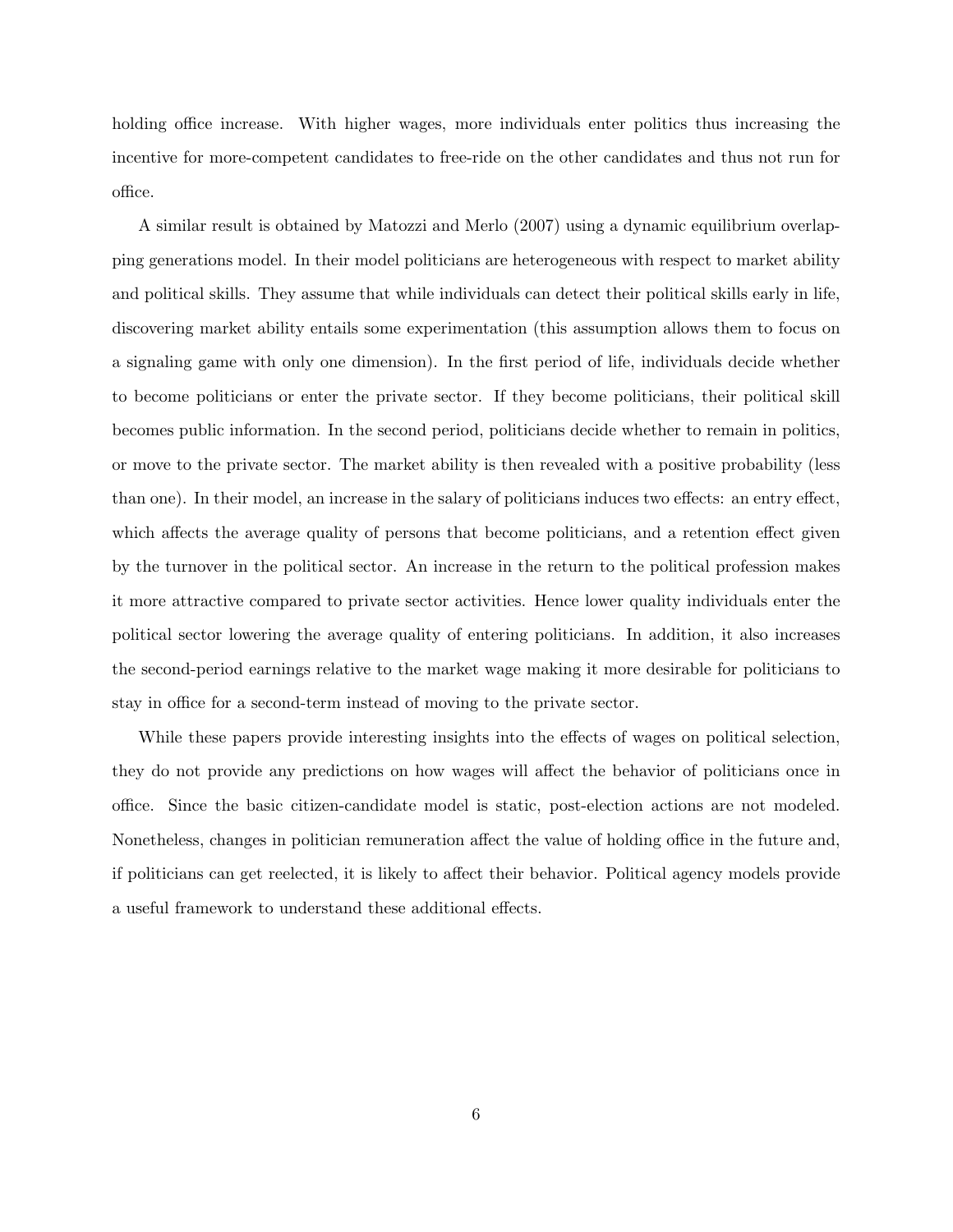#### 2.2 Honesty, Quality, and Political Behavior

Besley (2004) examines the effects of wages on the selection and behavior of politicians using a political agency model where voters are unable to observe either the politician's type or his actions.<sup>9</sup> In the model, there are two-types of politicians: congruent and dissonant politicians. Congruent politicians always act in accordance with voters' objectives, whereas dissonant politicians receive additional rents from taking an action that is different from voter's preferred action. But, as Besley (2004) shows, given the possibility of re-election, as the value of holding office increases, dissonant politicians are much more likely to refrain from rent-seeking and behave according to voters' preferences. Hence, this model predicts that an increase in remuneration increases average politician's performance (as dissonant politician take voters' preferred action) and, thus also decreases turnover of incumbent politicians.

Besley (2004) also generates predictions about the effects of monetary incentives on political selection. Given that congruent politicians always take the voters' preferred action and will get re-elected for doing so, they will run for office as long as the salary is at least as high as their outside option (the private sector wage). For dissonant politicians, the value of entering politics includes both the remuneration and the expected gains from taking the dissonant action. Among dissonant politicians, those with higher salaries in the private sector are less likely to take the congruent action. This is because the value of holding office in the future (if reelected) is lower. The model predicts that as the wages of politicians increase, the quality of politicians in the pool improves and the fraction of elected congruent politicians also increases.

One of the main differences between the Besley (2004) model and those cited above lies in the source of heterogeneity among candidates. While the citizen-candidate models focus on differences in competency (good versus bad politicians), Besley (2004) emphasizes congruency which is more related to the honesty dimension of candidate quality. When the model is extended to incorporate competency, the average level of competency in the population is not necessarily increasing in wages. Instead, there are two competing effects as remuneration increases: the quality of participants from each group increases (more competent congruent and dissonant politicians enter the pool), and

<sup>9</sup>See Banks and Sundaram (1993) for an early agency model with both adverse selection and moral hazard.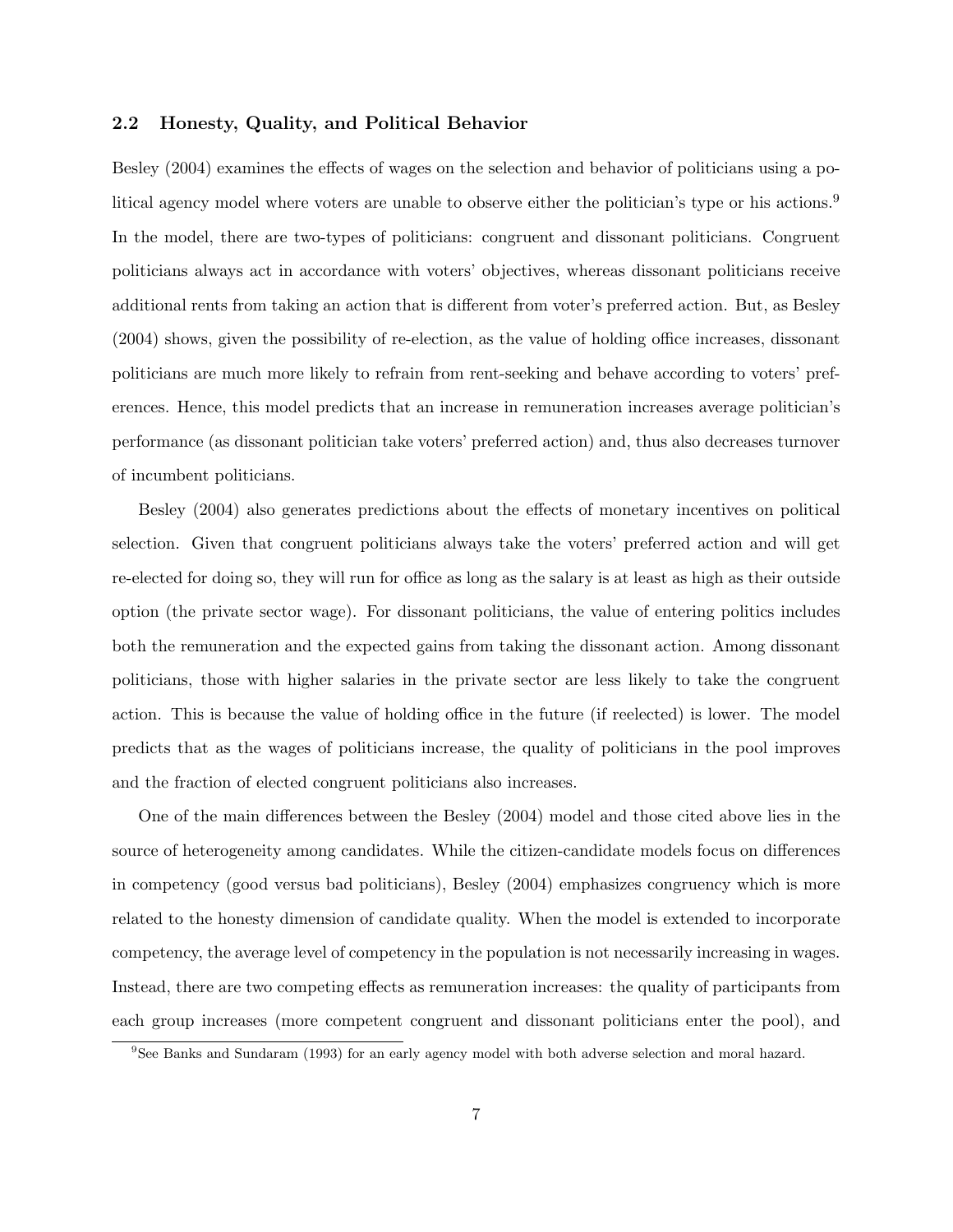entry by relatively less competent politicians in the congruent group. The net effect of wages on the average quality of politicians depends on which effect dominates.

To summarize, the models discussed above provide four main hypotheses. An increase in the salary of politicians will:

- 1. Increase or decrease the quality in the pool of candidates.
- 2. Increase or decrease the quality of elected politicians.
- 3. Decrease turnover of incumbent politicians.
- 4. Increase the effort put forth by incumbent politicians.

These are the predictions we take to the data using the variation in the wages and characteristics of candidates and elected politicians in Brazil's local legislatures.

## 3 Institutional Background and Data

#### 3.1 Local Governments and the Câmara de Vereadores

Brazil is one of the most decentralized countries in the world. Local governments receive large sums of resources to provide a significant share of public services.<sup>10</sup> The decision on how to spend these resources is made by an elected mayor in conjunction with the local legislature – the  $C\hat{a}$ mara de Vereadores.<sup>11</sup> These câmaras consist of a council of legislators elected from an open list, proportional representation system every four years. Its size varies from 9-55 members depending on the municipality's population. According to Brazil's constitution, the legislature is responsible for enacting laws and monitoring the executive for its use of public resources. Specifically, legislators are in charge of proposing bills consisting of programs and budgetary projects that would become laws, creating commissions designed to discuss local problems, and encouraging public hearings to learn about the needs of the community.

<sup>&</sup>lt;sup>10</sup>Differently from local governments in other countries, Brazil's municipalities are responsible for providing education, health care, transportation, and local infrastructure. The 5,560 Brazilian municipalities receive on average \$35 billion per year from the federal government, which represents approximately 15 percent of federal government's revenue.

 $11$ Brazil's Câmaras de Vereadores, date back to the 1800s. They were established by the Portuguese crown in the major Vilas and were in charge of all local decision-making including administrative, police, and judiciary acts. See Leal (1975) for details on its historical evolution.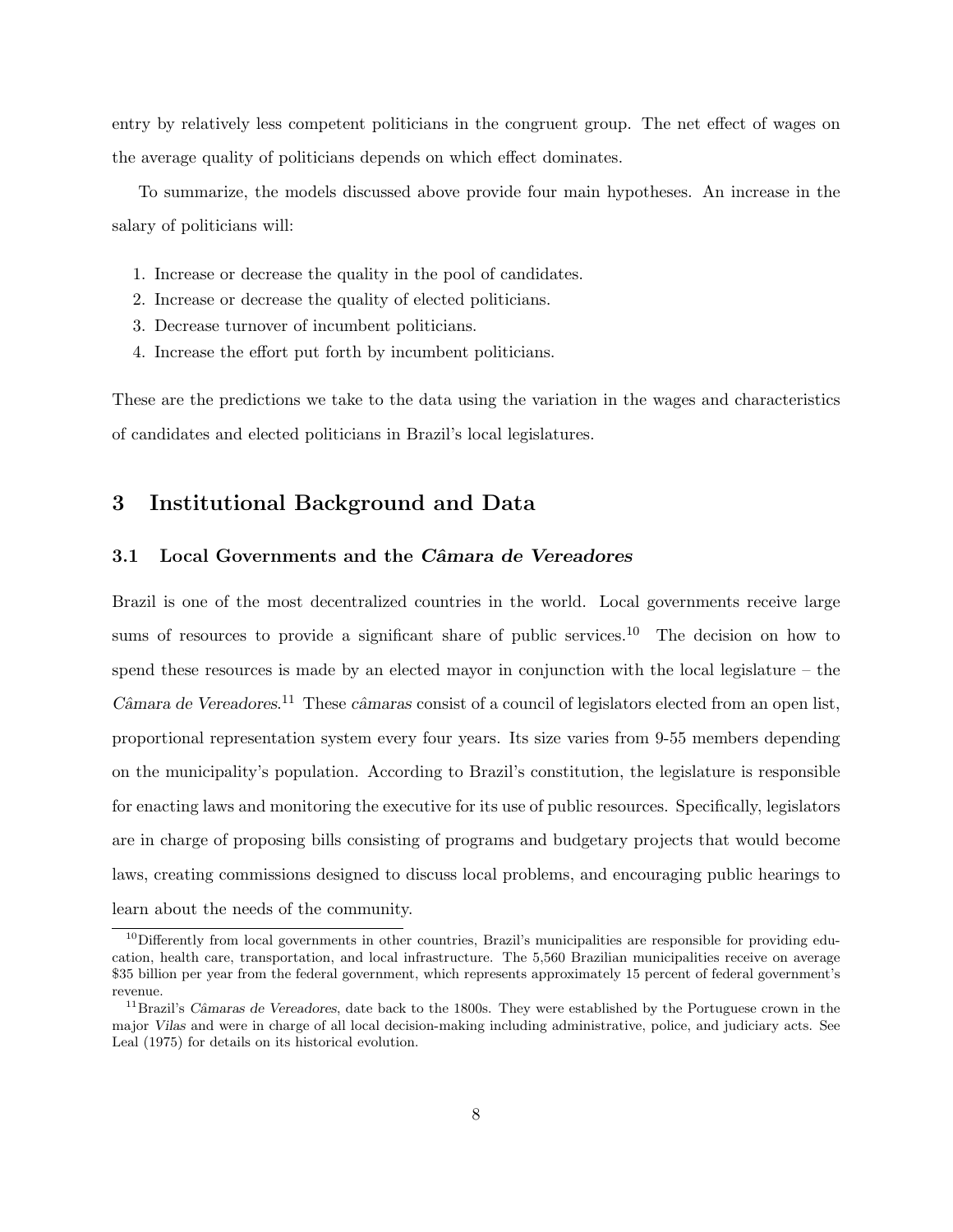Legislators can influence local spending and the quality of public policy in three ways. First, legislators must approve the municipal budget. The legislature receives a detailed budget proposal from the mayor with spending items on all programs and public work projects. The legislature (or a specific finance commission) analyzes the budget proposal and then returns it to the mayor with or without line-items vetoes.<sup>12</sup> Despite the fact the legislators must approve the budget and can introduce line items, local mayors are not obligated to spend on any approved items and have significant discretion over local spending. The budget, as approved by legislators, does impose however a limit on the amounts that can be spent by the mayor for specific items.<sup>13</sup>

In effect, local legislators influence local policy-making mainly by submitting bills (projetos de lei) and petitions (indicações). Bills consist of formal projects that are submitted for consideration to the legislature in order to become municipal laws. They can be submitted by individual legislators, a legislative committee, or the mayor himself. While most bills submitted by mayors focus on obtaining funds for extra spending and the hiring of public employees, bills formulated by legislators focus on the adoption of new programs or the creation of local councils to monitor the executive for its implementation of social programs. Some examples will help to illustrate the use of these bills. In the municipality of Brumado, in Bahia, the legislator Gilberto Dias Lima, elected in 2004, proposed two bills that directly affect the quality of education and health provided. The first project established direct elections for municipal school directors and a second project obliges municipal health clinics to test newborns for hearing difficulties. Bills are also used to establish new social programs. Rosinere França Abbud, a legislator from Juiz de Fora, Minas Gerais, presented a bill aimed at creating an emergency unemployment program. In Santa Cruz do Capibaribe, Pernambuco, legislator Rui José Medeiros Silva proposed a bill to create a municipal council of economic and social development.

Petitions, on the other hand, consist of explicit requests made individually by legislators to the mayor, for geographically targeted public works and services. Most petitions consist of infrastruc-

<sup>&</sup>lt;sup>12</sup>See Pereira and Mueller (2002) for an analysis of the budget process and the executive-legislative relations in Brazil.

<sup>&</sup>lt;sup>13</sup>Differently from the federal congress, however, amendments play a small role in the bargaining process between the local executive and legislative (Melo 2005). See Ames (1995) for a detailed description on the use of Emendas Parlamentares in Brazil.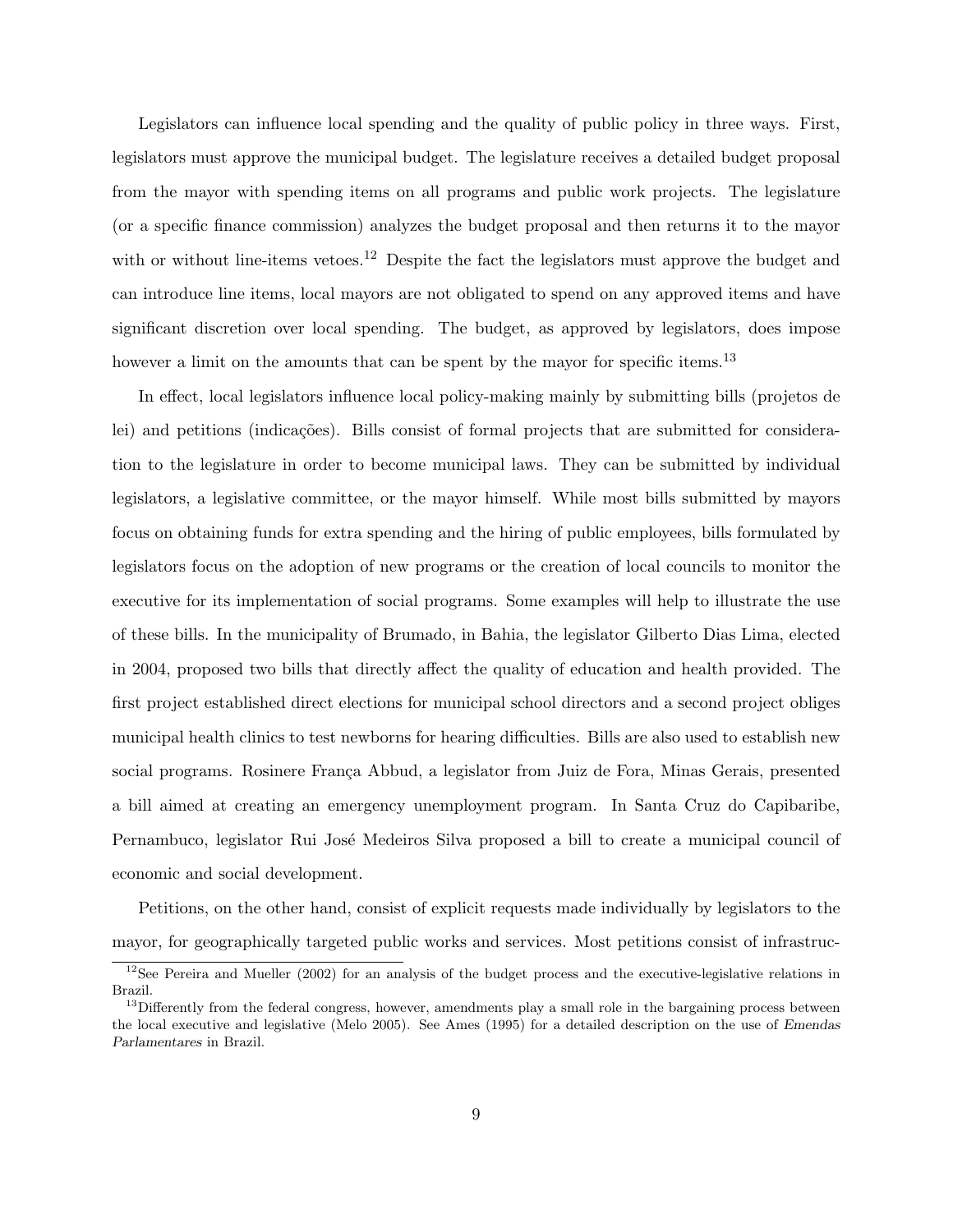ture projects such as road building, construction of health clinics and schools. But it is also common to see legislators request such items as additional doctors in local clinics or teachers and computers for schools. For instance, in the municipality of S˜ao Manuel, S˜ao Paulo, a legislator sent a petition to the mayor to build a primary school in the neighborhood of Conquista e Bela Vista. In Itabela, Bahia, the legislator Genilda Farias requested resources to train primary school teachers, while another legislator, Agnaldo Santos, proposed the hiring of doctors to attend the growing number of patients in the Itabela health center. In the municipality of Taquari, Rio Grande do Sul, petition no.140/06, from legislator Celso Göethel, asked for the acquisition of computers for the municipal school "Sóror Joana Angélica", located in Passo do Juncal. In addition to submitting bills and public work requests, local legislators are also in charge of monitoring the executive for its use of public resources. The quality of legislators (competence and honesty) is likely to affect whether they overlook corruption, irregular public hires, and irregularities in the public administration.<sup>14</sup>

Differently from mayors who face a two term-limit, legislators can get reelected indefinitely. Hence, politicians that desire a career in local politics have strong incentives to perform according to voters expectations. Moreover, for some politicians, the local legislature is just a first step towards a higher level political position. A large number of mayors, governors and congressmen started their careers as local legislators. For all these reasons, increases in legislators salaries are likely to induce vereadores to put more effort into signaling high productivity to voters in order to get reelected or build a future career.

We measure this effort by examining the number of bills submitted and approved by legislators and the variation in public services using data for the number of schools, health clinics, teachers and doctors. In order to illustrate how legislators inform voters about the bills and petitions (indicações) they have submitted, we present in Appendix B three examples extracted from the personal web sites of legislators. Each example includes the name of the legislator, the municipality they got elected for, and the internet address of the web site that provides information on their accomplishments.

In the first example, legislator Ana Selma, from Cabo de Santo Agostinho, Pernambuco, de-

 $14$ See Lopez (2004) for a detailed case study of the executive-legislative relation at the municipal level.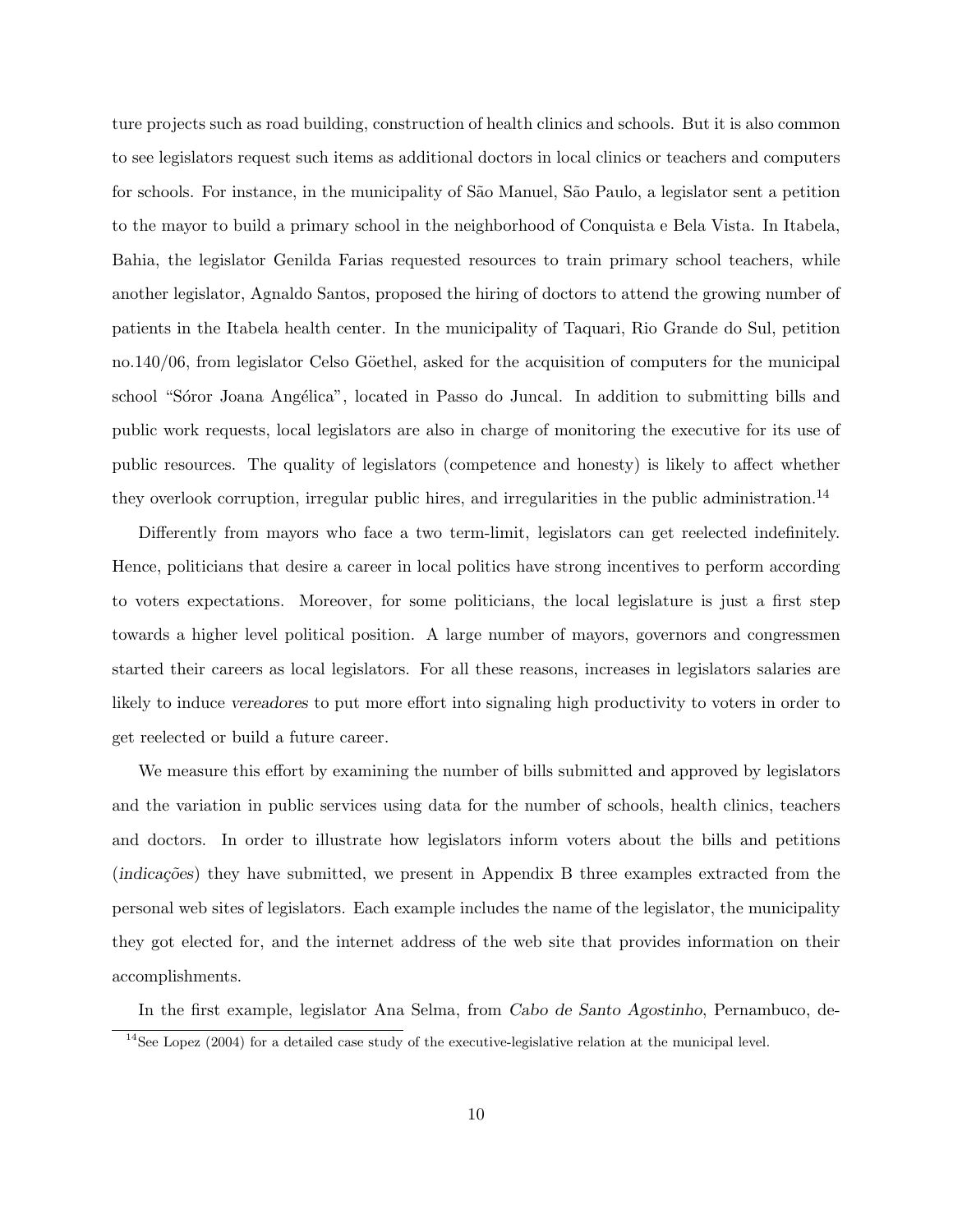scribes her visit to the city of Garapu, where she informed its citizens about her petitions to benefit the region. She requested the construction of a primary school, a health clinic for the Health Family Program and the intensification of police escorts to control crime. In the second example, legislator Romério, from Resende in the state of Rio de Janeiro, highlights his petitions for educational improvements. His website claims the acquisition of magazines and newspapers for school libraries, and the construction of computer and science labs in the local schools. The third example illustrated by José Damaso, from Palmas, informs his constituents about his requests for the construction of new classrooms in the municipal school of Tiago Barbosa, as well as the construction of a local police station in the community of Taquari.<sup>15</sup>

#### 3.2 Constitutional Rules and the Salary of Legislators

The salary of federal deputies, as determined by Brazil's constitution, serves as the basis for the wages of all other legislators. State legislators are free to set their own salary subject to a maximum of 75 percent of what federal deputies earn and until 2000 local legislators were subject to a maximum salary of 75 percent of state deputies' earnings. This restriction, although aimed at limiting spending in local legislatures, was not enough to control the rent-seeking behavior of local legislators. Legislative spending exploded during the nineties and at the end of 2000 a constitutional amendment was established to further limit the maximum salary of local legislators. It defined caps on the salary of legislators and the share of revenues that could be spent on the local legislature as a function of municipal population.

Table 1 summarizes the main features of this law. There are 6 population thresholds defining the maximum salary of legislators. In smaller municipalities, up to 10,000 inhabitants, local legislators can get as much as 20 percent of the state deputy salary. This share increases to 30 percent in municipalities with a population between 10,000 and 50,000 residents. For larger municipalities, those above 500,000 inhabitants, the maximum value is set at 75 percent of state deputy salaries. Column 3 displays the maximum allowed wages estimated for 2004/2005, given that federal deputies

<sup>&</sup>lt;sup>15</sup>These three examples are just a sample of many webpages and blogs used to disseminate the information about the actions being taken by legislators. In effect, several legislators list the bills and petitions submitted on their web pages or blogs as a way to signal productivity to voters.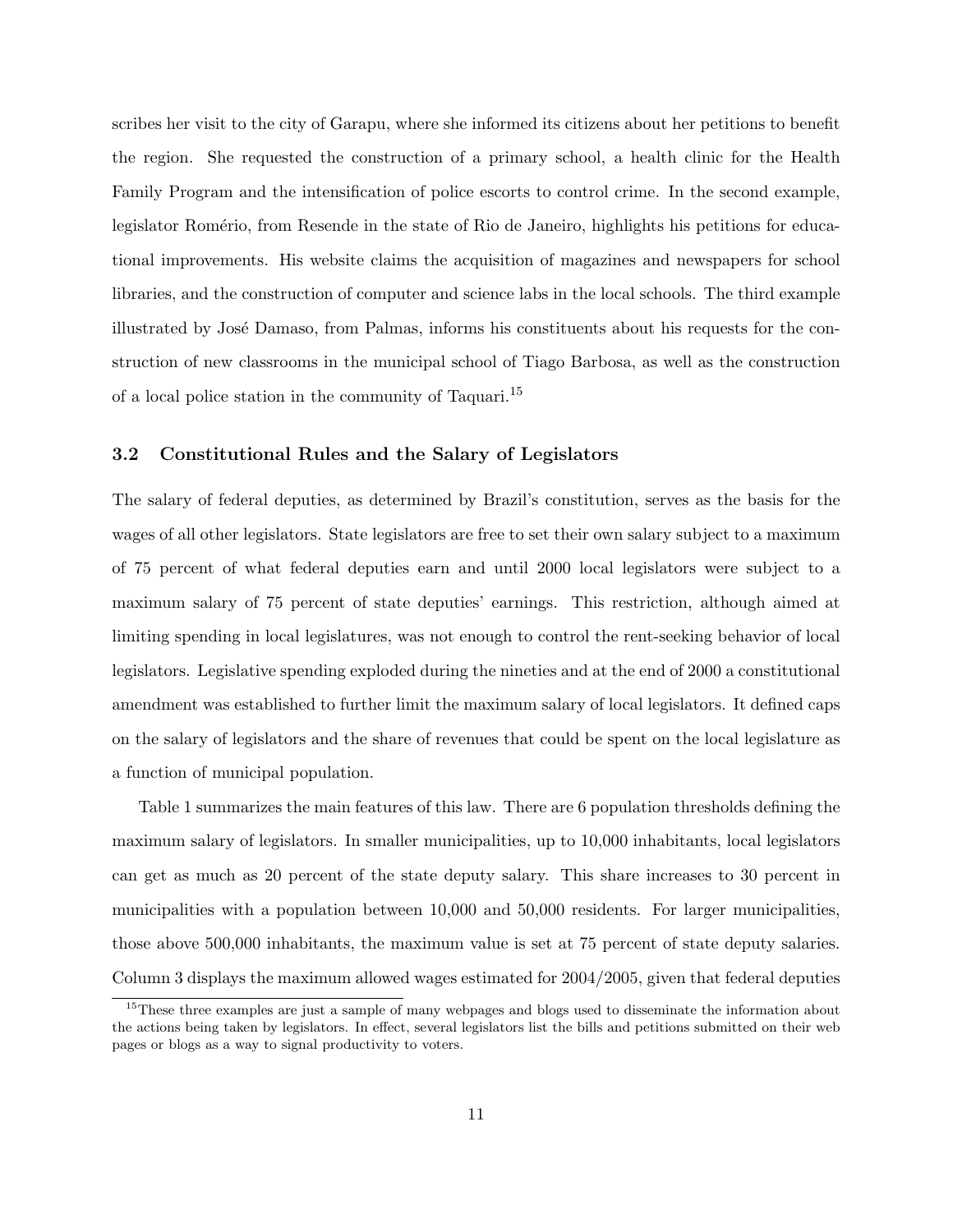had a salary of R\$12,847.2 and state deputies had a salary capped at R\$9,635.4.<sup>16</sup> For municipalities with less than 10,000 inhabitants, the maximum salary of a legislature can receive is R\$1,927 per month versus R\$7,227 per month for legislators residing in municipalities with a population above 500,000 inhabitants. The constitutional amendment also capped the amount of legislative spending as a percent of total revenues, but these percentages only vary for the municipalities with a population above 100,000, which represents only 3 percent of the sample (see column 4).

Although some municipalities do set their salaries at the upper limit, this is generally not the case. Figure 1 shows a histogram with the frequency of municipalities in each wage group. The vertical lines indicate the maximum salary that could be paid. Two things are clear from the figure. First, although there is some bunching at the maximum salary, there is also a large number of municipalities that set salaries below that maximum permitted by law. Second, the largest share of municipalities belongs to the first two cutoffs (population less than 50,000).

#### 3.3 Data and Descriptive Statistics

The main data source used in this study comes from a new Census of Brazil's Municipal Legislatures. It was collected in 2005 by the Interlegis, a sub-secretary of the Brazilian Senate, for 5,414 municipalities. Approximately 260 surveyors collected data on physical facilities (e.g. building ownership, existence of telephone lines, and access to the internet); institutional characteristics (e.g. administrative structure, existence of legislative commissions, wage paid to legislators); and personal characteristics of legislators (e.g. education, gender, age, term in office). A novel feature of this census is the availability of municipal level data on the legislators' wages, and measures of legislative output (number of bills submitted and approved).<sup>17</sup>

To study the effects of wages on political entry and selection, we construct a complementary dataset with the characteristics of legislative candidates that ran in the 2004 election. Using the electronic files available from the Tribunal Superior Eleitoral (TSE), we calculate for each munic-

<sup>&</sup>lt;sup>16</sup>There is almost no variation in the salaries of state deputies across Brazil. Most of the variation comes from the perks from office.

<sup>&</sup>lt;sup>17</sup>We also have data on total compensation (wages plus perks from office such as gas for their cars and mobile phones) but there is considerable measurement error associated with these figures. We use wages in the analysis that follows but our results are similar if instead we use total compensation.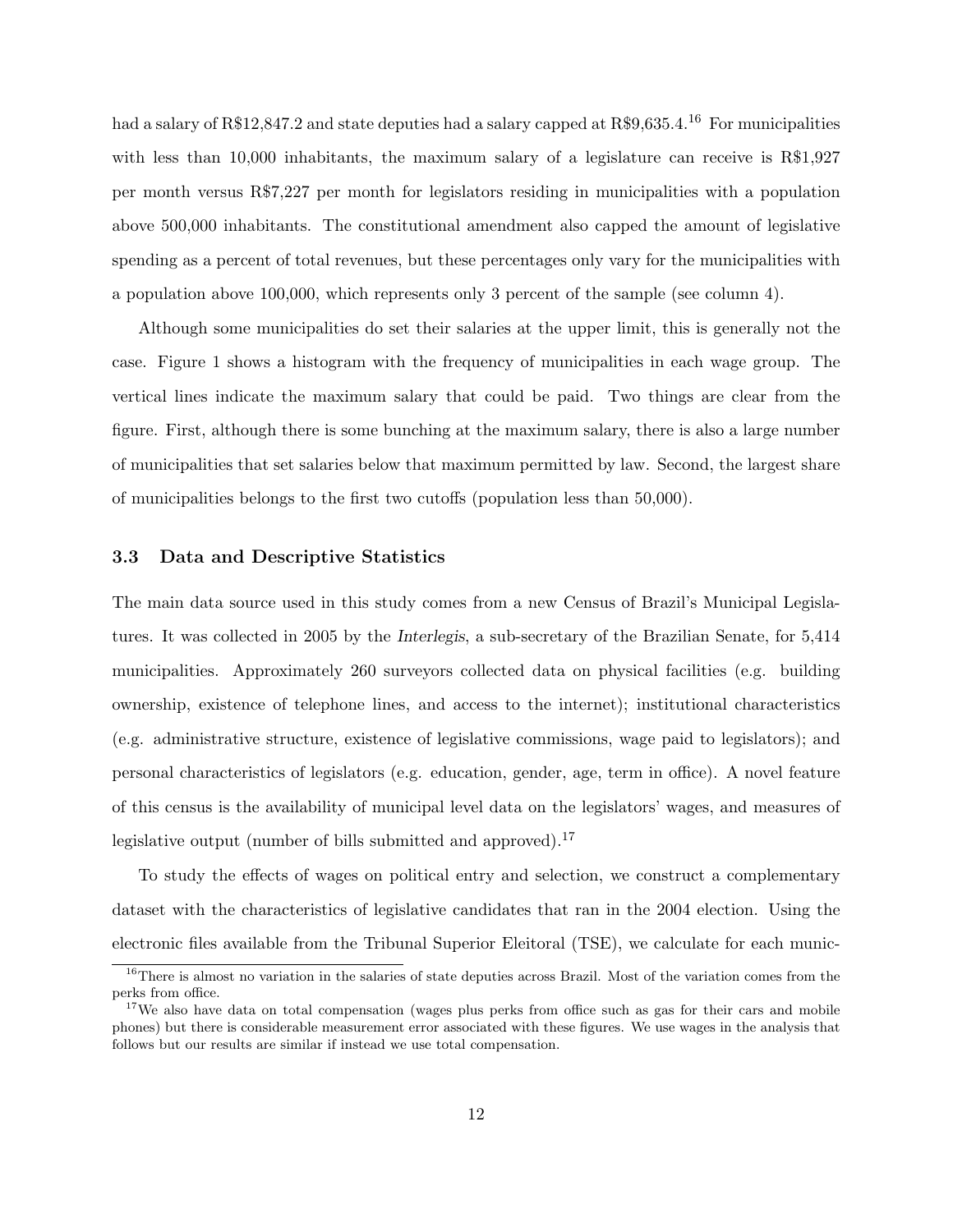ipality, the number of candidates, the proportion of female candidates, their age, the distribution of candidates by schooling levels, and their political parties.

For the purpose of the analysis, it is important to account for any differences in municipal characteristics and to test whether these characteristics are discontinuous at the wage cutoffs. As such, we gathered information from several additional sources.<sup>18</sup> The Brazilian Institute of Geography and Statistics (Instituto Brasileiro de Geografia e Estat´ıstica(IBGE)) 2000 population census provides us with socio-economic characteristics such as the percentage of urban population, Gini coefficient, income per capita and a measure of infrastructure availability (percentage of households with electricity). In addition, we use the IBGE inter-census population estimates to obtain data on the 2003 municipal population. To control for different institutional features of the municipality, we use the 2002 and 2005 Perfil dos Municípios Brasileiros: Gestão Pública. This survey characterizes various aspects of the public administration, such as budgetary and planning procedures, the number of public employees. It also provides us with structural features such as the existence of local radio and the presence of a judge and public prosecutors. Public finance data was obtained from the National Treasury (Secretaria do Tesouro) through the FINBRA dataset. It contains municipal spending by categories and revenues by sources (i.e. local taxes, intergovernmental transfers). The differences in legislators' wages across municipalities might, in part, reflect differences in living costs across regions. In order to control for this we also gathered data on average municipal wages from the RAIS, which includes information on all workers in the public sector and formal private sector.

Descriptive statistics for the main variables used in the analysis are shown in Table 2. The average size of the legislature is about 9 legislators (which is equal to the minimum size) and the average wage for a legislator is R\$1740, which is approximately 2.6 times the average wage for workers. In a large number of municipalities, the legislature is in session for only part of the week, on average 10 hours. During 2005, there were approximately 0.91 bills submitted per legislator and 0.73 got approved. The legislatures are mainly composed of male legislators (approximately 87 percent) and legislators that are either in their first or second mandate (72 percent). Approximately one third are less than 40 years old and the average years of schooling of legislators is 9.7 (median

<sup>18</sup>See the data appendix A for a detailed description of data sources.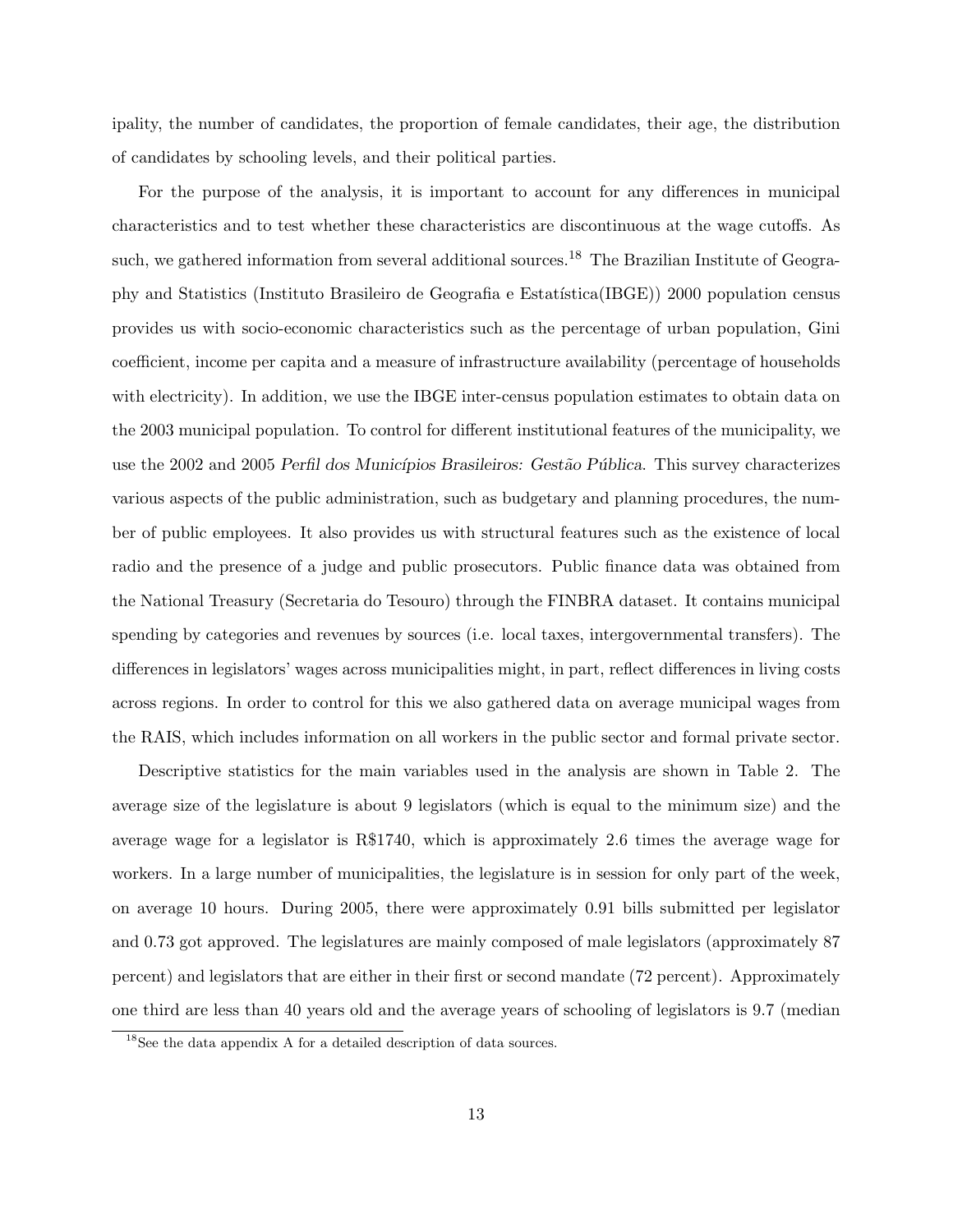is 10.6), which is equivalent to a high school drop-out. Elected legislators seem to be slightly more educated than the average candidate (9.08 years of schooling) and a smaller proportion of woman get elected (women are, on average, 21 percent of candidates). There are, on average, 6.2 candidates per seat, but this number drops to 3.4 for the first quartile of municipalities.

As for municipalities in Brazil, they are, on average, small (26,500 inhabitants), largely urban (61% or urban population), highly unequal (average Gini coefficient of 0.56), and approximately a quarter of the population is illiterate.

## 4 Empirical Strategy

Our analysis estimates the effects of wages on politician selection and performance. To identify these effects, we exploit discontinuities in the wages that local legislators receive due to particular population restrictions. In this section, we discuss the econometric models used to estimate these wage effects and the assumptions needed for a causal interpretation of the parameters of interest.

Consider the following cross-sectional relationship between wages and politician performance:

$$
y_i = \beta_0 + \beta_1 \log(w)_i + x_i' \delta + \varepsilon_i
$$
  

$$
\log(w)_i = \alpha + x_i' \theta + \nu_i
$$
 (1)

where  $y_i$  measures of the average performance of politicians in municipality i (e.g. the average number of projects approved by the legislative council),  $w_i$  is the wage that members of the local legislature receive,  $x_i$  is a vector of observed municipal characteristics, and  $\varepsilon_i$  and  $\nu_i$  are unobserved determinants of politician performance and wages, respectively. Under the assumption that  $E[\epsilon_i \nu_i] = 0$ , the least squares estimator of  $\beta_1$  will be a consistent estimate of the causal effect of wages on politician performance.

Unfortunately, there are several potential omitted factors that covary with both wages and politician performance. For instance, municipalities that offer higher wages presumably attract more able politicians who are also more productive in submitting bills in the legislature. Other potential omitted factors may also arise from the demand-side. Municipalities with higher levels of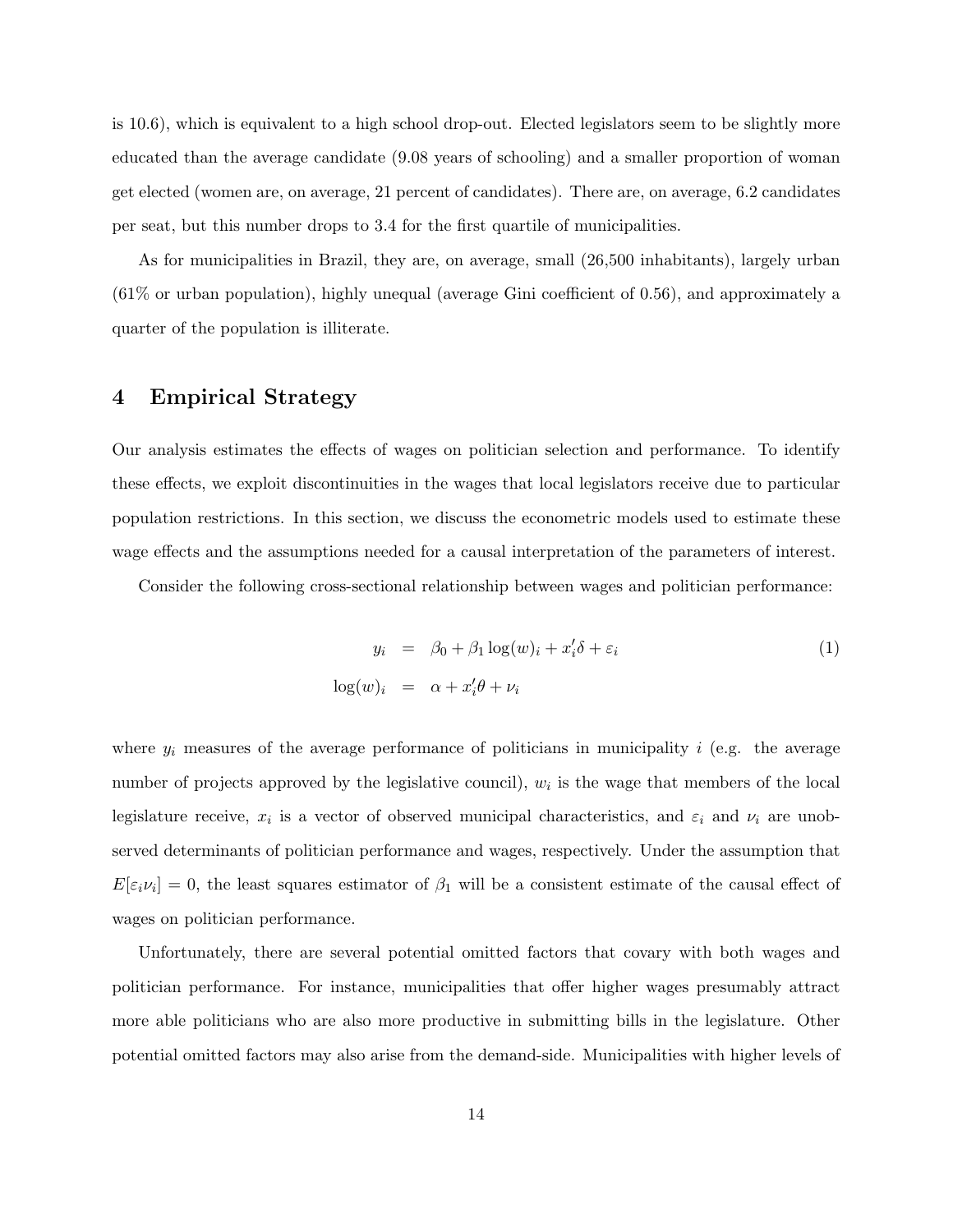economic or political activity may not only offer higher wages but also demand more action from their public figures (see Di Tella and Fisman (2004)).

To overcome these identification concerns, we use an instrumental variables approach that exploits the discontinuities in politician wages created by federally-mandated population cutoffs.<sup>19</sup> Using a fuzzy regression discontinuity framework (Van Der Klaauw 2002), we use the cutoff indicators as excluded instruments and rewrite equation (1) as follows:

$$
y_i = \beta_0 + \beta_1 E[\log(w)_i | P_i, x_i] + f(P_i) + x_i' \delta + \varepsilon_i
$$
  
\n
$$
E[\log(w)_i | P_i, x_i] = \alpha_0 + \sum_{k=1}^5 \alpha_k 1\{P_i > \bar{P}_k\} + g(P_i) + x_i' \theta
$$
\n(2)

where  $P_i$  is the population of municipality i,  $1\{\cdot\}$  is an indicator function that equals one if the municipality's population is above the  $k^{th}$  cutoff  $\bar{P}_k$ . The functions  $f(\cdot)$  and  $g(\cdot)$  are flexible functions of population.

In the context of equation (2), consistent estimation of  $\beta_1$  relies on the assumptions that, at the population cutoffs, wages are discontinuous (which is testable), and that  $f(\cdot)$  and  $g(\cdot)$  are locally continuous (Hahn, Todd, and Van der Klaauw 2001). If  $f(\cdot)$  and  $g(\cdot)$  are specified correctly, then using the cutoffs indicators as the excluded instruments will provide a consistent estimate of  $\beta_1$ . In our preferred specification, we use five population cut-offs and estimate  $f(\cdot)$  and  $g(\cdot)$  as piecewise linear splines (i.e. separate regressions on both sides of each discontinuity). We also show that our results are robust to relaxing this functional form assumption.<sup>20</sup>

### 5 Empirical Results

In this section, we provide evidence that politicians' salaries affect both the the composition of politicians that run for and get elected into office, as well as their behavior. These results are robust to various specifications and are consistent with the models of Caselli and Morelli (2004)

<sup>&</sup>lt;sup>19</sup>Angrist and Lavy (1999) uses a similar strategy to study the effects of class size on test scores.

<sup>&</sup>lt;sup>20</sup>Alternatively, the fuzzy-regression discontinuity estimator could be implemented using a non-parametric approach. A local linear regression could be used to estimate the outcome and treatment regressions. See Imbens and Lemieux (2008) for an overview of different alternatives for estimating the Regression Discontinuity.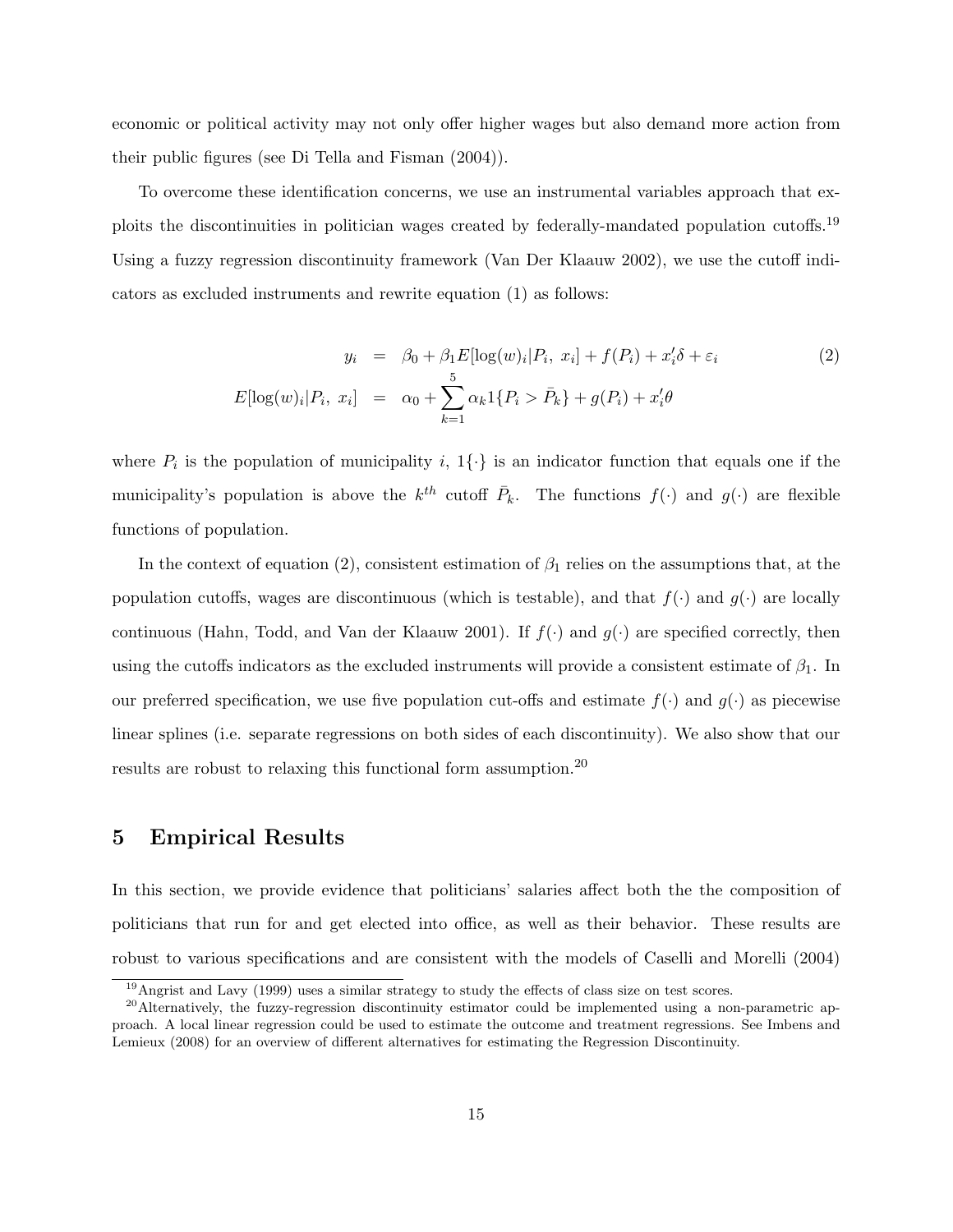and Besley (2004).

#### 5.1 The Effects of Wages on Candidate Entry and Characteristics

#### OLS Estimates

We begin our analysis by documenting the relationship between the characteristics of politicians that ran for the local legislative office in the 2004 elections and legislators' wages. Column 1 of Table 3 reports the estimated slope coefficient from an OLS regression where the dependent variable is the number of candidates per seat. In the first specification, which adjusts for the population of the municipality, the number of assistants per legislator, and the number of hours for which the legislature functions per week, we find a strong positive association suggesting that a 10 percent increase in wages is associated with a 0.3 increase in the number of candidates. In column 2, we present our full specification that, in addition to the controls presented in column 1, adjusts for other characteristics of the municipality such as income and urbanization, but also includes average wage which captures differences in a politician's opportunity costs across municipalities. Under our full specification, the coefficient on log wages deceases by 0.3, but it remains highly statistically significant. Higher wages may not only attract more political competition, but also a different composition of candidates. In columns 3 and 4, we re-estimate the specifications reported in the first two columns but use as the dependent variable, the candidate's years of schooling. We find that higher wages are associated with candidates with more years of education (point estimate 0.719; robust standard error  $= 0.043$ . Much of this effect appears to come from the fact that among municipalities that offer higher wages, the share of candidates with at least a high school degree is higher (see columns 7 and 8).<sup>21</sup> Interestingly, however, the average wages in the municipality which would proxy for the candidate's opportunity cost, is not a strong predictor of quality. In addition to education levels, wages are associated with a higher share of female candidates (see columns 9 and 10) and older candidates (see columns 11 and 12); although in the former, the point estimates are quite small in magnitude.

Overall, the results presented in Table 3 suggest that higher remuneration is associated with

 $21$ In some specifications, we also find that the literacy rate of the population is a strong predictor of the candidates' education levels.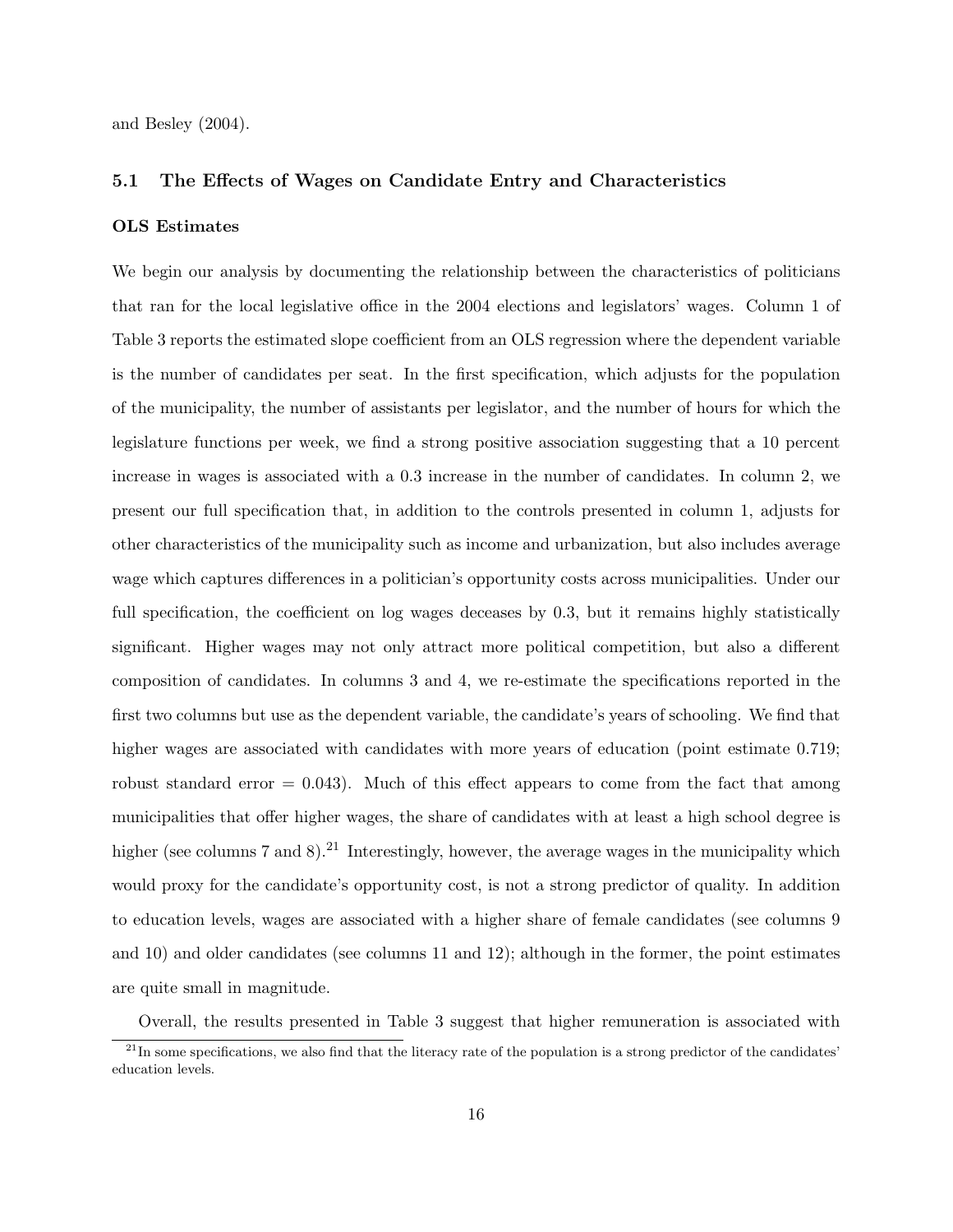increased competition and more educated candidates. One should, however, be cautious to interpret these results as causal, as there are several omitted factors that could be confounding these results. We address these identification concerns in the next section.

#### Population Thresholds and Politicians' Salaries

As we discussed in Section 3, the federal government stipulated a ceiling for the wage of local politicians that depends on various population thresholds. The innovation of our empirical approach is to use this exogenous variation in wage determination to identify the effects of wages on politician selection and performance. The effects of the federal mandate on politicians' wages can be seen in the 3 panels presented in Figure 3, which plots politician wages in 2005 against the municipality's population in 2003.<sup>22</sup> Each panel presents unadjusted population-cell means of wages (depicted by the small circles) along with the fitted values of a locally weighted regression calculated within each population segment (as denoted by the vertical lines).<sup>23</sup> With perhaps the exception of the first cutoff, the data exhibit a discernable step function at each segment. For instance, municipalities between 50,000 and 100,000 inhabitants (i.e. the third segment) display a cluster of wages set at around R\$ 4,000 per month (approximately \$2,200). In the fourth segment, the wages appear to cluster at just below R\$5,000. The figure also highlights the fact that several municipalities do not set their politician wages to the maximum allowance (perhaps due to budget constraints).

The general patterns presented in the figure are also borne out in the adjusted regression results. In Table 4, column 1 presents the first-stage regression of log wages on indicators for whether population is above the first five cutoffs along with a piecewise linear spline for population. The coefficients on the cutoff indicators estimate the average increase in log wages at each threshold point. For instance, the indicator for the first cutoff suggests that wages in municipalities just above the population threshold pay politicians 21 percent more than municipalities immediately below the cutoffs. The other cutoffs display a similar pattern to the one presented in Figure 3,

 $22$ We use the 2003 population because the wages in 2005, the first year of the legislature, had to be set by the previous legislature in power between 2001 and 2004. Since wage changes are usually done during the last year of the legislature and population estimates are only available in the end of the year, legislators choosing wages in 2004 were likely to be regulated based on the 2003 population.

 $23$ The average wage is computed for a 200 person bin.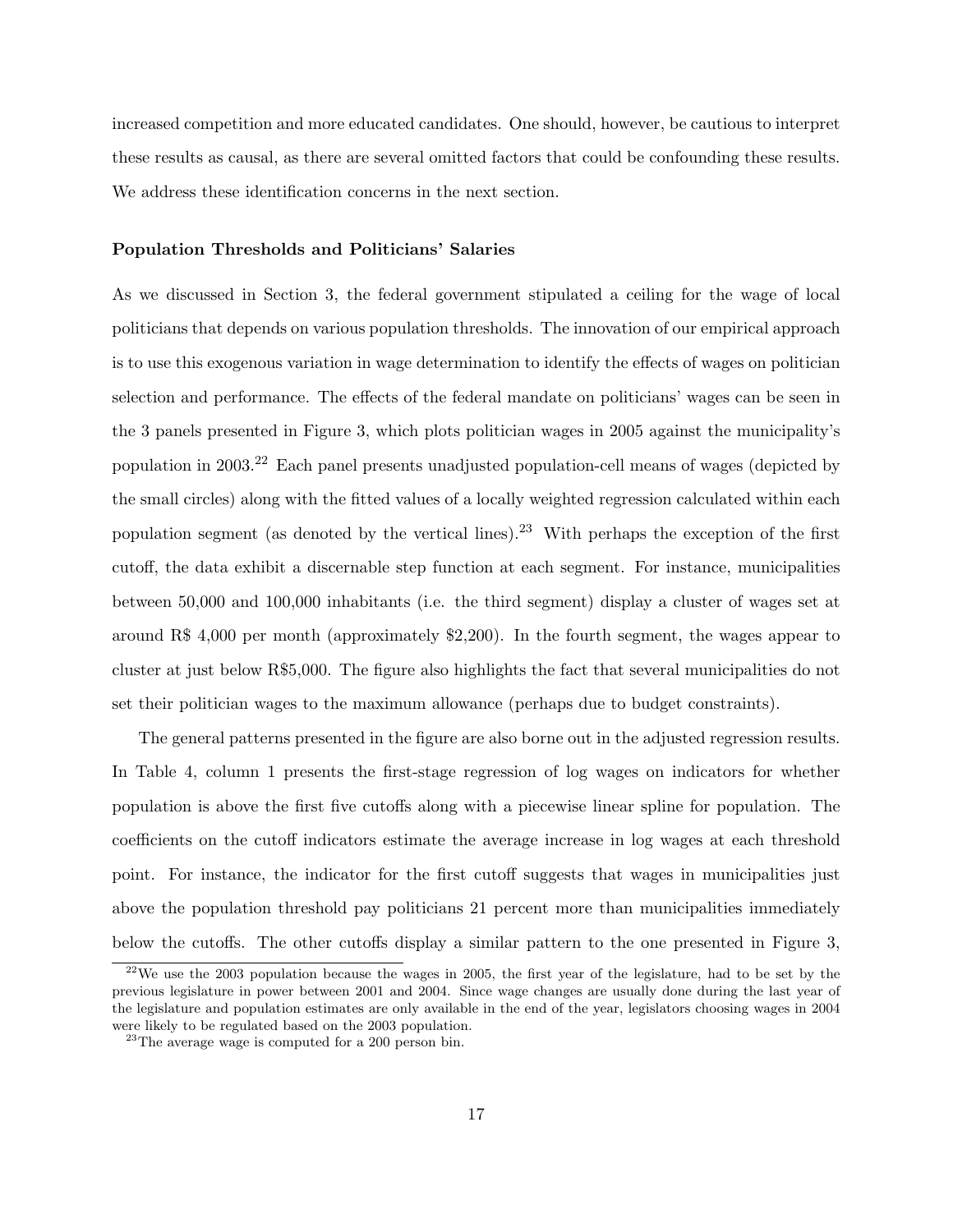except for the second cutoff where the discontinuity is close to zero and not statistically significant. The results remain very similar when we control for municipal characteristics in column 2.

Interestingly, when we only allow for differential slopes in the first two cut-offs (which are the ones that are significant in the second specification) the regression does not lose any explanatory power and the cutoff indicators have more predictive power.<sup>24</sup> Overall, the regressions fit the data fairly well as the cut-off indicators and the population function explain almost 70 percent of the variation in wages generating a joint F-statistic of 29.10 on the excluded instruments.

#### Instrumental Variable Estimates of Candidate Characteristics

Table 5 presents the IV estimates for the effects of wages on the characteristics of politicians that were reported in Table 3. For each dependent variable, we estimate equation (2) which in addition to the controls presented in Table 3, also adjusts for a piecewise linear spline in population. The excluded instruments are the indicator variables for the five cutoff points, and the joint test of their significance is reported for each sample.

In column 1, we present the IV results for the effect of wages on the number of candidates per seat that ran for election in 2004. The estimated coefficient on wages is 1.463 (robust standard  $error = 0.598$ ) which is approximately half the size of the OLS estimate (see Table 3), and suggests that a 10 percent increase in wages increase political competition by 0.15 candidates per seat. In column 2, we report our full specification and find that the point estimate is virtually unchanged with additional controls.

In columns 3-12 we report the effects of wages on the characteristics of candidates. The results are consistent with the OLS estimates. For instance, the pool of candidates tend be more educated: one more unit of log wages are associated with 0.63 more years of school (robust standard error = 0.318). Again, the effects on education are mostly due to an increase in the share of candidates with at least a high school education. A 10 percent increase in wages increases the share of candidates with at least a high school degree by 1.5 percent. We also find evidence that higher wages attract more females and younger candidates (contrary to the OLS estimates), but the estimated effects are

 $^{24}$ For all of our subsequent results, we use the second specification presented in Table 4 as the first stage. Using the third specification provides similar results that given the higher F-statistic are more precise.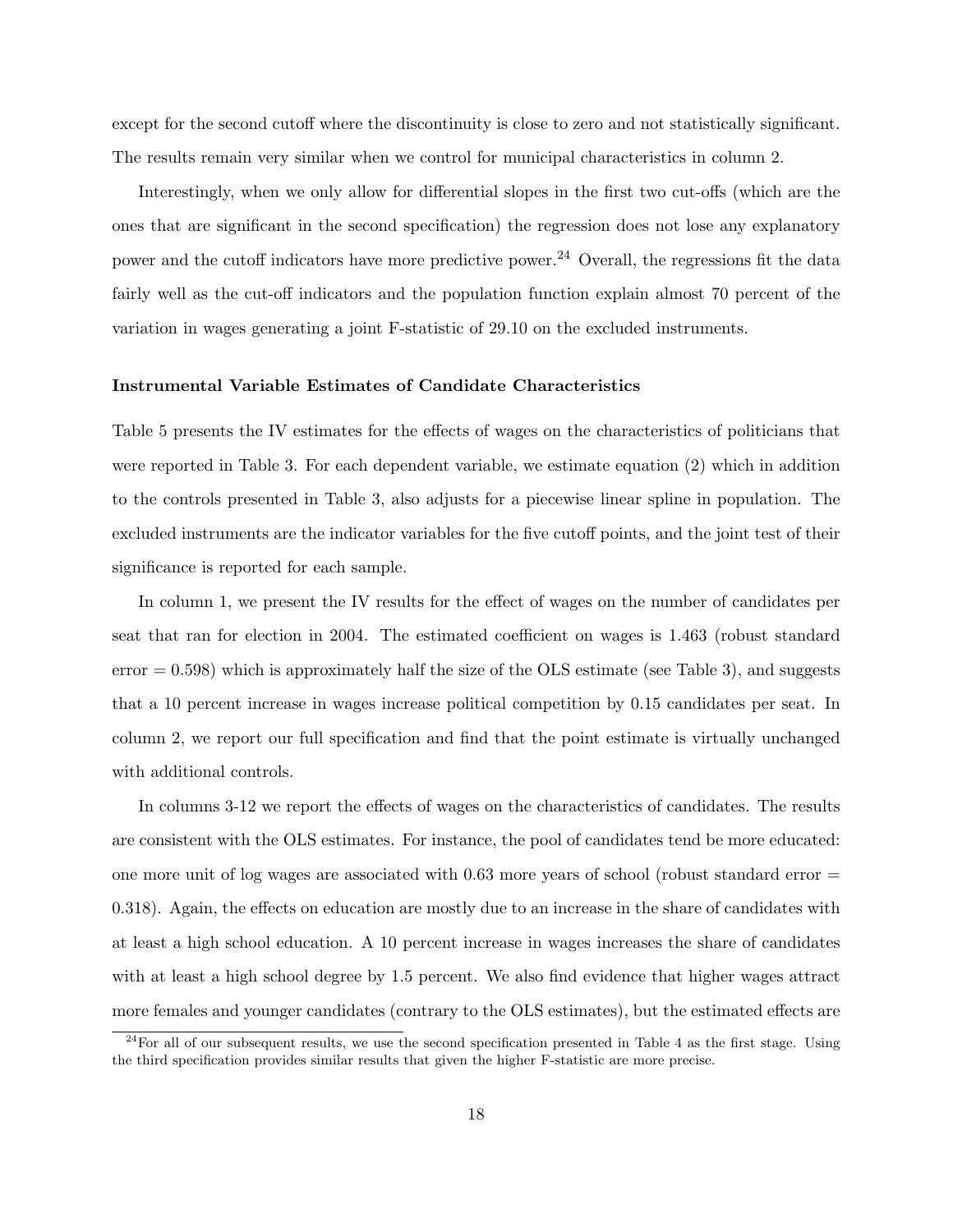rather minimal. In general, the estimated coefficients in the IV specifications are smaller than the OLS estimates suggesting that the presence of unobserved characteristics over-estimate the effects of salaries on candidate characteristics.

#### 5.2 The Effects of Wages on the Selection of Candidates

Thus far, we have shown that the wages politicians receive affect the pool of legislator candidates. But, this does not necessarily imply a change in the composition of elected politicians. Table 6 presents the effects of wages on various characteristics of the 2004 elected legislative body. Panel A reports the IV coefficients from estimating model (2), whereas Panel B presents the OLS estimates for comparison. As with previous tables, the odd columns presents our basic specification and the even columns add municipal characteristics.

In columns 1 and 2, we see that higher wages increase legislators' tenure. The estimated effect of log wages on average number of terms is 0.395 (see column 1 of panel A) and highly significant (robust standard error  $= 0.150$ ). Consistent with this effect, higher wages increase the share of legislator with 3-7 terms of tenure by approximately 0.12 percentage points (robust standard  $error=0.04$ , while decreasing the share of legislators with no more than 2 terms of experience by -0.074 percentage points (robust standard error = 0.056). These results support the theoretical prediction that higher wages decrease turnover rates of politicians and echo the empirical findings of Diermeier, Keane, and Merlo (2005).<sup>25</sup>

As with the pool of candidates, the results also indicate that wages affect the average education level of the legislative body. The estimates reported in columns 7 and 8 suggest that a 10 percent increase in wages will increase the average education the legislature by 0.10 years, although the estimates are not statistically significant. We do however find significant effects on the share of legislatures with at least a high school degree. A 10 percent increase in wages is associated with a 4 percent increase in the share of legislators with at least a high school degree (see column 12 of Panel A). Columns 13-14 and 15-16 report the effects of wages on the share of female legislators and the average age respectively. Although the point estimates are positive in both of these categories,

<sup>&</sup>lt;sup>25</sup>Admittedly, our measure of tenure does not exactly capture turnover rates. To measure turnover precisely, we would need individual data matched across the two electoral terms, which we are currently working on.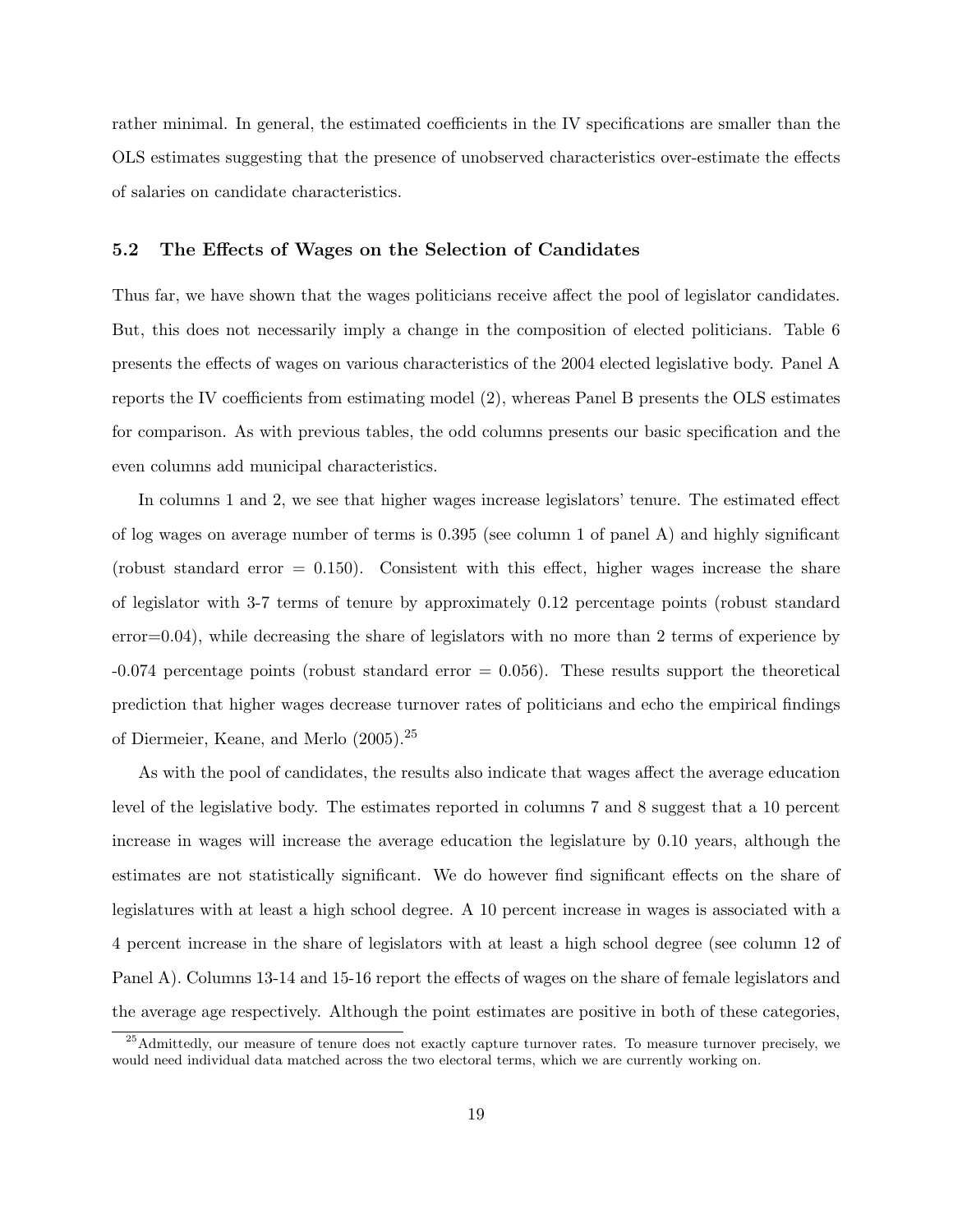they are relatively small in magnitude and measured imprecisely.

In sum, exploiting discontinuities in the wages that local legislators receive, the findings indicate that higher wages not only attract a better pool of potential candidates (more educated) but also affect the composition of elected legislators. Given the positive selection, a natural question to ask is whether or not wages also affect politicians' behavior and performance. As we discussed in the theoretical framework, there are many theoretical reasons why legislative performance might be affected. First, as the monetary benefits from holding office increase, elected officials will exert more effort in order to signal productivity to voters and get re-elected. Second, as we change the composition and type of legislators that are elected, we would expect performance and effort to change. Next, we investigate whether higher salaries affect legislative performance using indicators of bills submitted and approved, and measures of the provision of local public goods.

#### 5.3 The Effects of Wages on Politician Performance

Although there are several potential indicators of politician performance, it is not easy to obtain an objective measure for local legislatures. We use the data available in the legislative census to measure performance as the number of bills submitted and the number of bills approved by the legislators in 2005. Although these measures do not account for the quality of the bills and projects submitted, we would expect the number of bills to be a function of legislators' effort.<sup>26</sup>

Table 7 presents estimates for the effects of wages on the various measures of legislative performance. The IV results are displayed in panel A while the OLS results are shown in panel B for comparison. For each dependent variable, we estimate equation (2) with municipal controls and a piecewise linear spline in population (not shown in results). The excluded instruments are again the indicator variables for the five cutoff points.

Column 1 of Panel A reports the estimated slope coefficient from an IV regression where the dependent variable is the log of the number of bills submitted per legislator.<sup>27</sup> In the first specification, which adjusts for the population of the municipality, the number of assistants per legislator,

<sup>&</sup>lt;sup>26</sup>See for example Clinton and Lapinski (2006) for a discussion on measuring legislative accomplishment.

<sup>&</sup>lt;sup>27</sup>Before taking the log, we add a one to the total number of bills submitted to avoid losing the municipalities that had zero bill in 2005. To do so, does not affect our results in the slightest.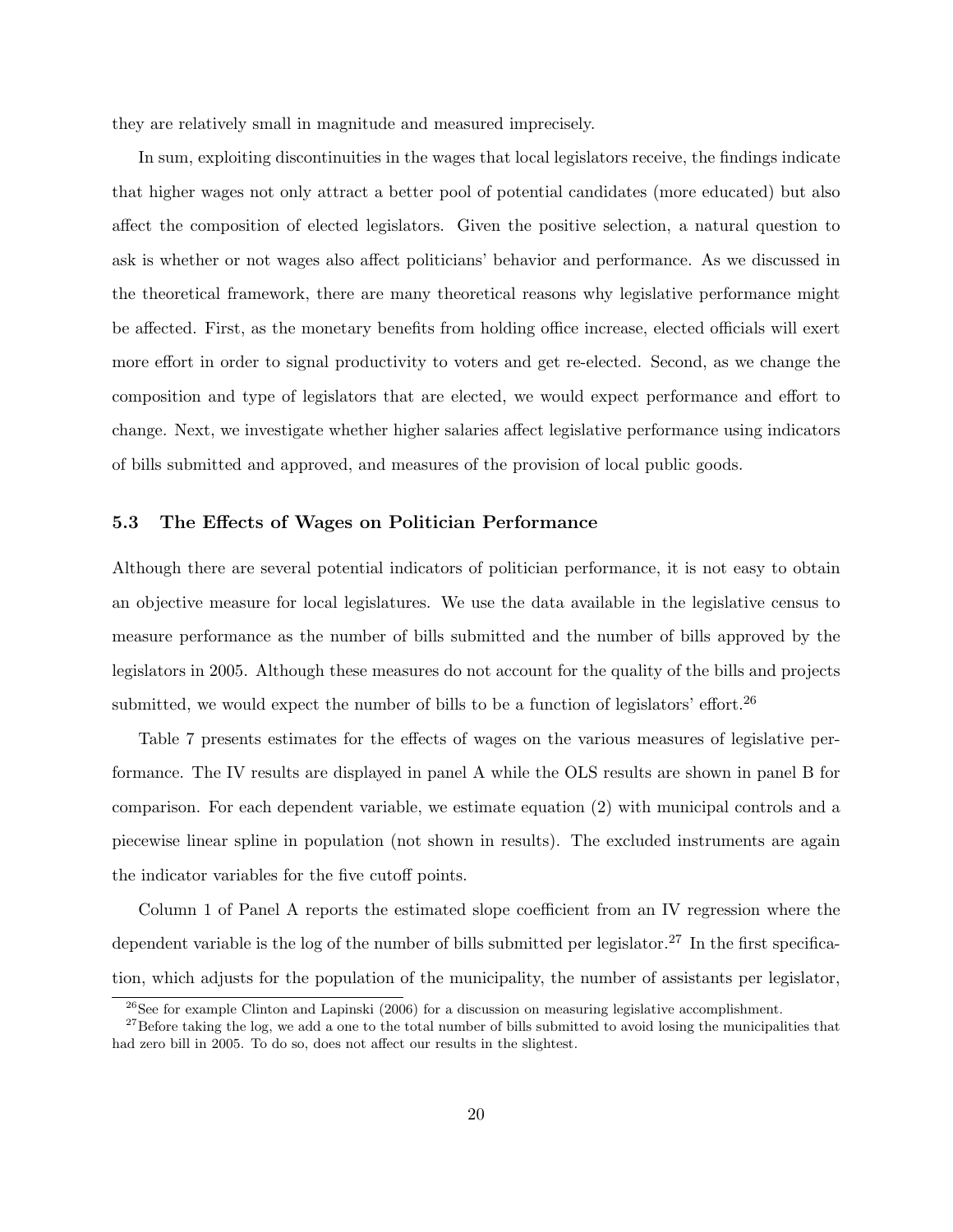and the number of hours the legislature is in session, we find a strong positive association suggesting that a 10 percent increase in wages increases the number of bills submitted by 5 percent. The estimated effect is approximately 0.07 percentage points lower than the OLS estimate. In column 2, we report our full specification and find that the point estimate is virtually unchanged with additional controls. Even though the number of bills submitted does capture a measure of politician's effort, perhaps more important for society is whether these bills get approved. In columns 3 and 4, we re-estimate the specifications reported in the first two columns but use the log number of approved bills per legislator. We find a significant and positive relationship between wages and the number bills approved, with an elasticity of  $0.51$  (robust standard error  $= 0.264$ ). Moreover, when we divide the number of bills approved by the bills submitted and compute a share of bills approved, we find that higher wages also increase this share (see columns 5 and 6). For instance, a 10 percent increase in wages increases the share of bills approved by about 3 percentage points. This point estimate lies in contrast to the OLS estimates which suggest that share actually decreases.

In addition to bills, we use another measure of the organization of the legislative process – the functioning of the committee system. Several scholars argue that in legislatures, the existence of committees reduce the possibility of opportunistic behavior by legislators (e.g. Weingast and Marshall 1988 suggest that committees improve ex post enforceability). Even though most municipalities only have one or two committees, their existence induces gains from specialization and improvements in the quality of decision-making. In columns 7 and 8, we report the estimated effects of wages on an indicator for whether the legislature has a functioning legislative commission. We find that legislatures with higher wages have a higher probability of having a functioning commission, but the effect is small (a 10 percent increase in wages increase the chances of having a commission by .02 percentage points).

#### 5.4 The Effects of Wages on Public Goods

Overall, the estimates presented in Table 7 suggest that wages have an important effect on legislative productivity. Local legislatures that pay their elected officials higher wages have more bills submitted and approved and are more likely to have functioning commissions. But whether these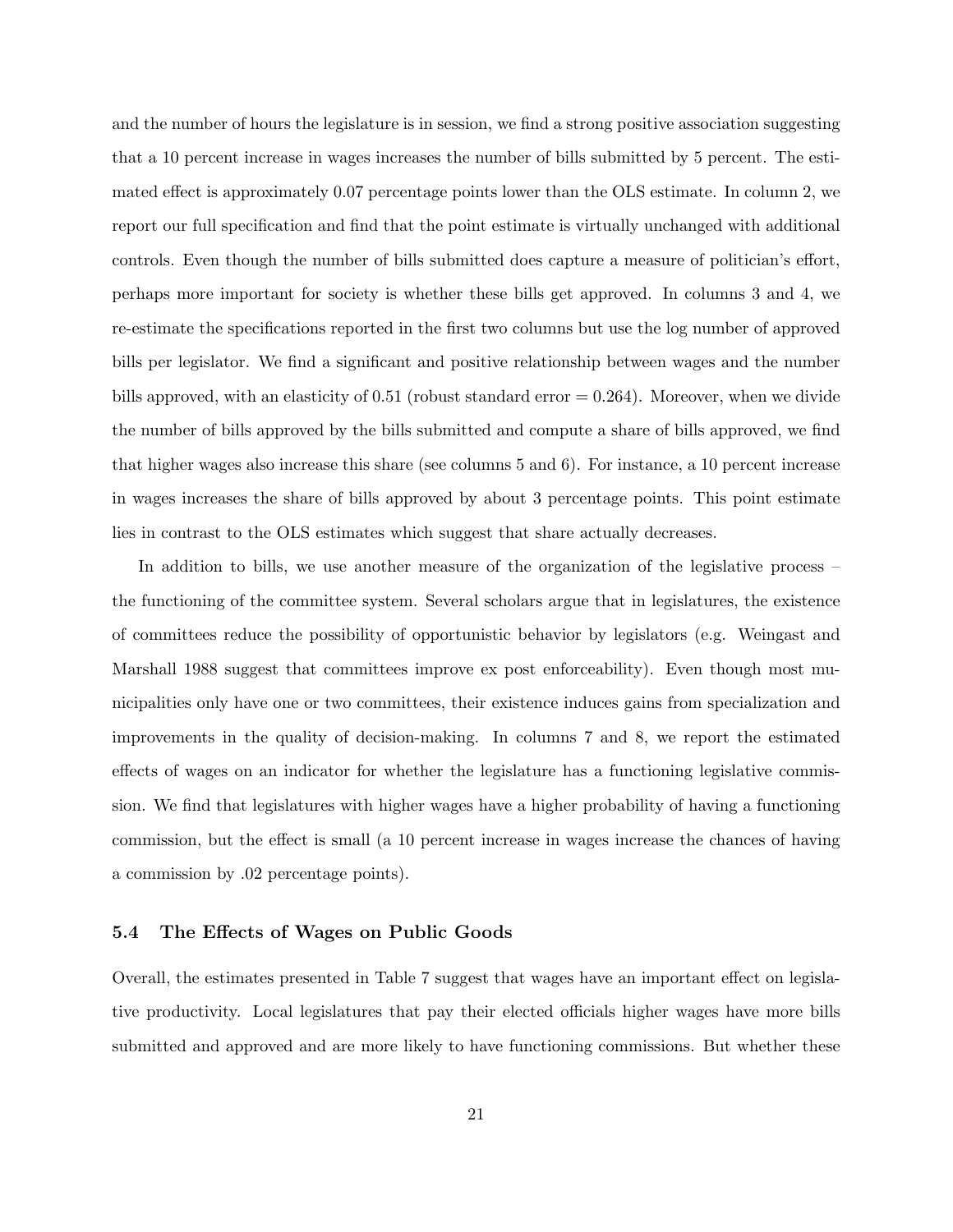legislative acts map into improvements in public goods provision is not entirely obvious, especially given that we are unable to distinguish the type of bills in our data. Moreover, as we mention in Section 3, legislators affect policy both through formal bills as well as informal requests (petitions). These informal requests are a common way for legislators to provide patronage to their constituents and as depicted in Appendix B consist of various types of public works.

Unfortunately without data on petitions, we cannot test whether wages also affect the number of petitions that legislators submitted. If bills and petitions are viewed as substitutes then it is quite possible that higher wages may have even lowered the number petitions. There are, however, at least two reasons why this unlikely to be the case. First, we collect detailed information on the number of petitions and bills that were submitted in 2005-2007 by legislator for a sample of 14 municipalities.<sup>28</sup> For 148 legislators, we estimate a positive correlation coefficient between the number of petitions and bills that a legislator submitted of 0.151 (bootstrap standard error=0.083). Second, as we will discuss in the next table, municipalities that offer higher wages also provide more of precisely the types of public goods that are presented in these petitions, e.g. schools, clinics, etc.

Table 8 presents the relationship between wages and the provision of various public goods. For each dependent variable, we estimate equation (2) controlling for our full set of covariates. Columns 1-4 present the effects of wages on various education inputs, and columns 5-7 present the effects on the supply of health inputs. With the exception of teachers with a college degree, each of these public inputs is found in the petitions presented in Appendix B.

In order to identify the supply of new public goods resulting from the 2005 petitions, we use the change in the stock of public of goods from 2004-2006. Column 1 reports the effects of log wages on the change from 2004-2006 in the number of primary and secondary schools. A 10 percent increase in wages increased the number of schools by  $0.22$  over the two year period.<sup>29</sup> Moreover, among municipalities that offer higher wages, there was an increase from 2004-2006 in the share of schools with a science lab (column 2) and a computer lab (column 3). As reported in column 4, wages did

<sup>28</sup>Unfortunately this is not based on a random sample of municipalities. We could only gather this information for a subset of the municipalities that posted this information on the legislatures' websites.

<sup>&</sup>lt;sup>29</sup>Although wages were only affected during the 2004-2008 administration, the constitutional amendment was announced in 2000. By comparing the change in public goods from 2004-2006, we could be underestimating these effects if legislators increased their efforts in 2001-2004 in order to get re-elected.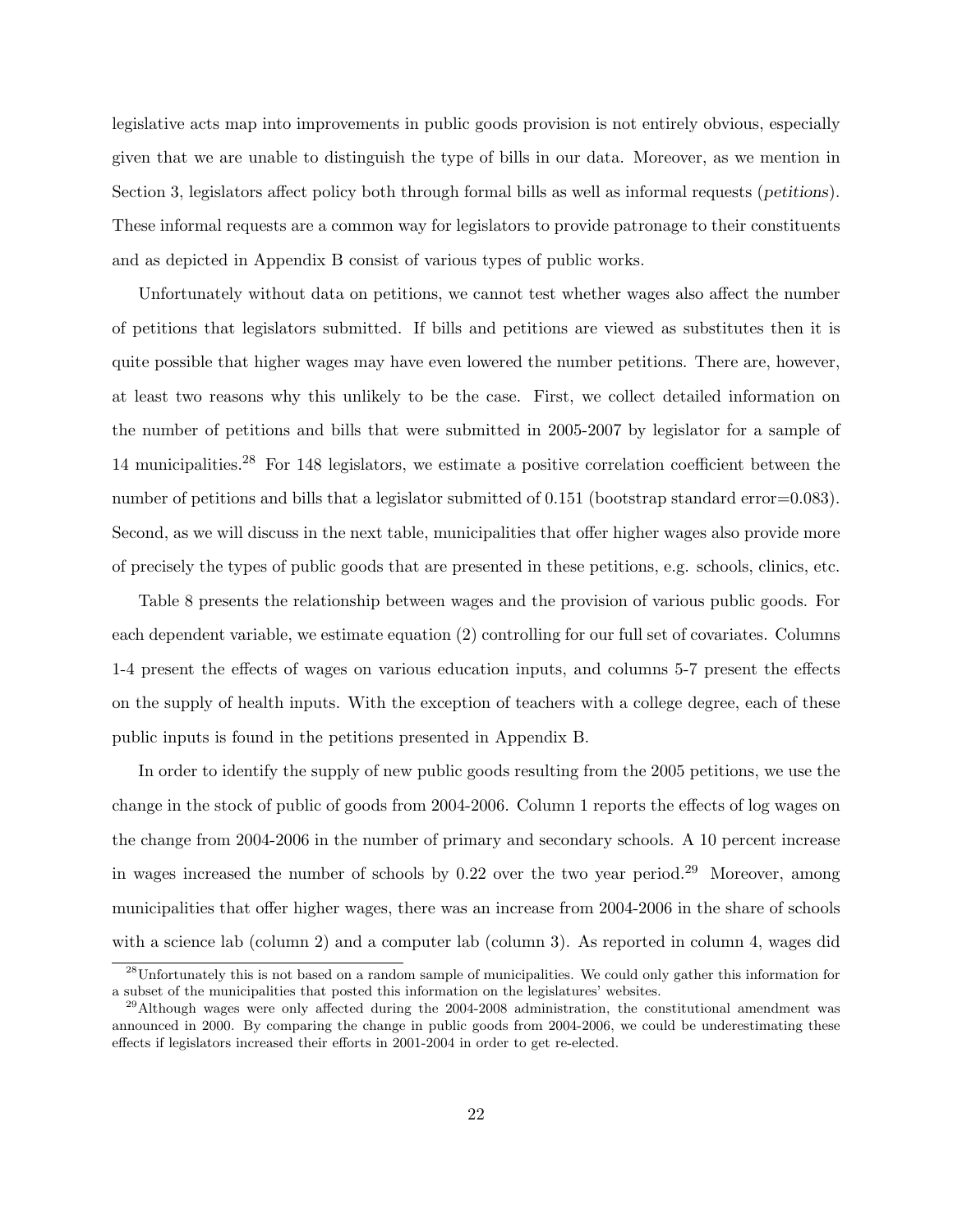not affect the change in the share of teachers with a college degree, but then these types of inputs are much less affected by legislators.

In columns 5-7, we also find that higher wages affect the provision of health services. For instance, a 10 percent increase in wages increases the number of health clinics by 0.17 per 10,000 inhabitants (column 5). There is also an effect on the number of doctors per capita (point estimate  $= 0.642$ ; robust standard error $= 0.278$ ), and the change from 2004-2006 in the average number of doctor visits (point estimate 0.522; robust standard error= 0.236).

#### 5.5 Discussion

As discussed in Section 4, the principal assumption underlying our estimation results is that other determinants of legislative performance and selection do not exhibit discontinuous jumps at the population cutoffs. In this section, we demonstrate that other characteristics of the municipality do exhibit this smoothness property and that our results are robust to controlling for flexible functional forms of the other variables. We also provide suggestive evidence that the effects of wages are not entirely driven by positive selection and that higher wages induced legislators to exert more effort.

#### Behavior versus Selection

Thus far the findings are consistent with the standard political agency models where higher salaries increase the value of holding office in the future and induce more effort. Unfortunately at least two other models provide similar predictions. One possible interpretation of our results would arise from a simple model of adverse selection. If politicians are heterogeneous in ability (or motivation) and reservation wages were positively correlated with ability then higher wages would attract higher quality politicians.<sup>30</sup> This basic insight is formalized in some of the original efficiency wages models (e.g. Weiss (1980)) and provides the intuition behind the predictions provided in model of Caselli and Morelli (2004). Another potential interpretation is the possibility that higher wages increases worker morale or dedication, as discussed by Akerlof (1982). Unfortunately, our research design

 $30$ Higher quality politicians may also induce positive social interactions that leads to more productivity.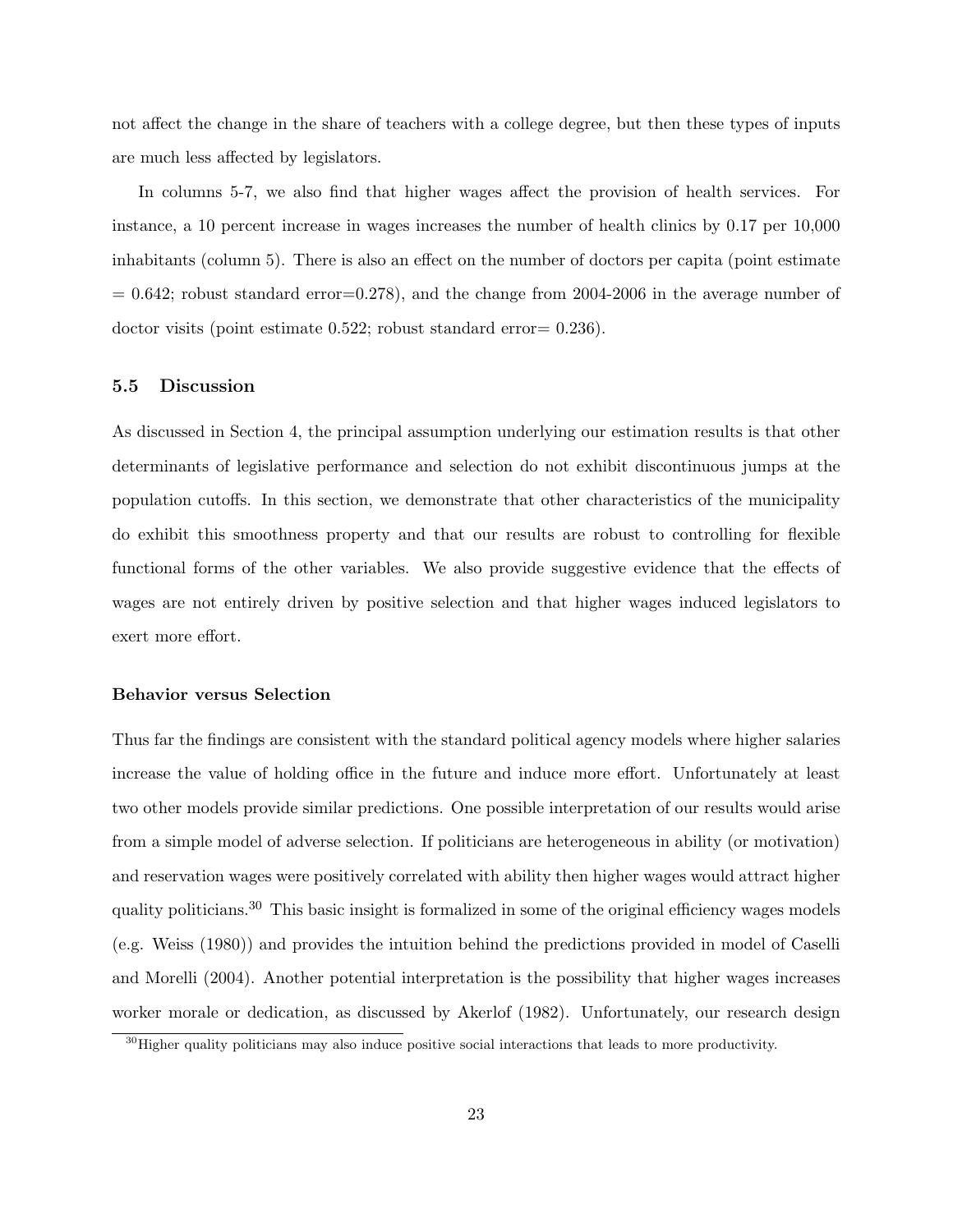does not allow us to separately distinguish these various models. In this section, we do however provide suggestive evidence that the productivity effects are not entirely due to positive selection.

In Table 9, we re-estimate the effects of wages on our measures of politician performance controlling for the observable differences in the composition of the legislative body. Assuming that the observed characteristics of the politicians are correlated with their unobserved characteristics, then this approach attributes to the observed characteristics of the legislature all the effects of the unobserved variables. Thus, if politician productivity is largely due to changes in the pool of local legislators, then we would expect that accounting for these differences should attenuate the wage effects.<sup>31</sup>

We find that some characteristics of the legislative body have significant power in predicting legislative performance. More educated and male-dominated legislative bodies are associated with higher performance.<sup>32</sup> We do however find that adjusting for the observable differences has only a minimal effect on the wage coefficient; in most cases, attenuating the effects only slightly. Thus, if the politicians' unobserved abilities are correlated with their measured characteristics, then selection alone does not explain our results.

Table 10 provides further suggestive evidence that the benefits of office may have induced more effort. One implication of the political agency model is that in municipalities where political competition is lower, we might expect the effects of wages to diminish. In Table 10, we report the specifications presented in Table 9, but compare the effects among municipalities in bottom quartile of political competition to those in the top quartile of our measure of political competition.<sup>33</sup> In general, we find that the effects of wages on the various measures of legislative productivity are much more pronounced among municipalities where there was more political competition in the previous elections. For instance, a 10 percent increase in wages increase the number of bills approved by 10.4 percent.

 $31$ An obvious concern with this test is that we can only capture observable differences in politician characteristics, and controlling for these difference may not be sufficient to partial out all the effects of the unobserved variables. For instance, higher wages may have encouraged for instance more able politicians and if ability is no captured in the observable differences, we are not fully accounting for the selection effect.

 $32$ The negative coefficient on the share of female legislators while difficult to interpret is not unprecedented. Jeydel and Taylor (2003) provides a discussion of these issues.

<sup>&</sup>lt;sup>33</sup>Our measure of political competition is effective of number of political parties that ran for mayor in the 2000 elections.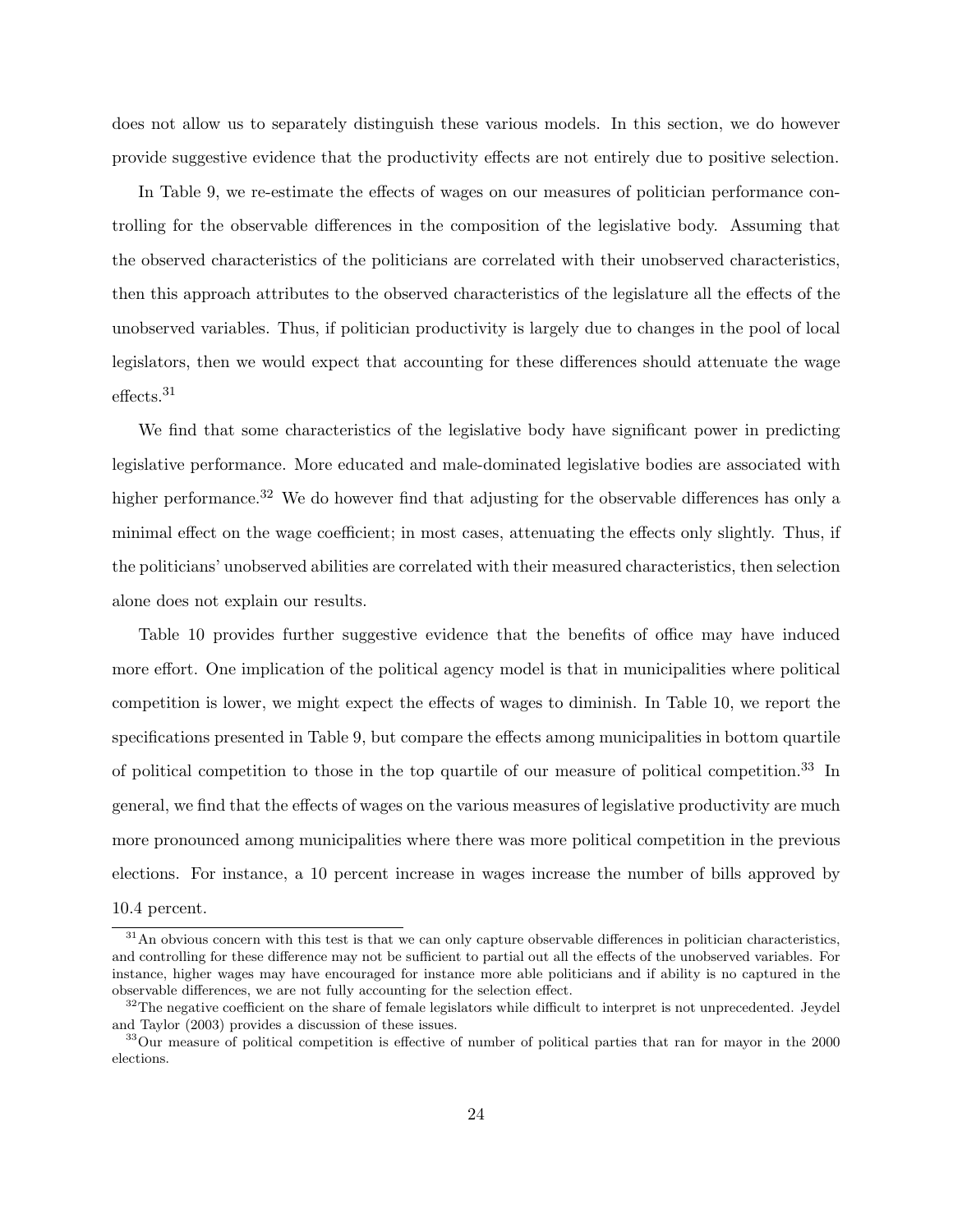Overall, the results suggest that salaries play a significant role in politician performance. While we cannot definitely rule out a selection effect, we take these results as suggestive evidence that higher salaries induce both selection and behavioral effects.

#### Smoothness condition and other potential confounds

The general concern with any regression discontinuity design is the possibility that some unobserved determinant is also discontinuous at the various cutoff points. Although we cannot directly test this assumption, we can gain some insights by examining whether other observable characteristic have discontinuous breaks at the cutoffs. Figure 4, panels A-D, present a series of municipal characteristics plotted again population. Each figure depicts population cell means of the municipal characteristic for the first three population thresholds (which represents 96 percent of the observations) along with the fitted values of a locally weighted regression calculated with each segment.<sup>34</sup> Consider, for example, log income per capita, which is a strong predictor of both the number of bills that were submitted and approved in a municipality's legislative branch. As Figure 4 depicts, income per capita is smooth across each of the three cutoff points. We also graph the following pre-determined characteristics: literacy rate, average private sector wage, and income inequality.<sup>35</sup> In general, the figures show small differences at each threshold points.

Table 11 illustrates a similar point by testing whether the population cutoffs are significant for a larger set of municipal and mayor characteristics. The table reports a series of regressions where the dependent variable listed in each column is fit to equation (2). Overall, the table confirms that there are no significant differences at cutoff points for various characteristics of the municipality. The only exception is income inequality as measured by the Gini coefficient.

The results presented in Table 11 address two other potential concerns. If the legislatures that offered higher wages also provided other non-wage job attributes that directly affect the utility of politicians, then we might be overestimating the effects of wages on performance and selection. But

<sup>&</sup>lt;sup>34</sup>We excluded the 4th and 5th cutoffs for presentational purposes. To include these additional observations does not affect the results.

<sup>&</sup>lt;sup>35</sup>Gagliarducci, Nannicini, and Naticchioni (2008) find that members of the Italian parliament who have higher wages outside of Parliament submit less bills. The plot of average private sector wages suggest that this is not a concern, even though it would imply that our estimates are lower bounds.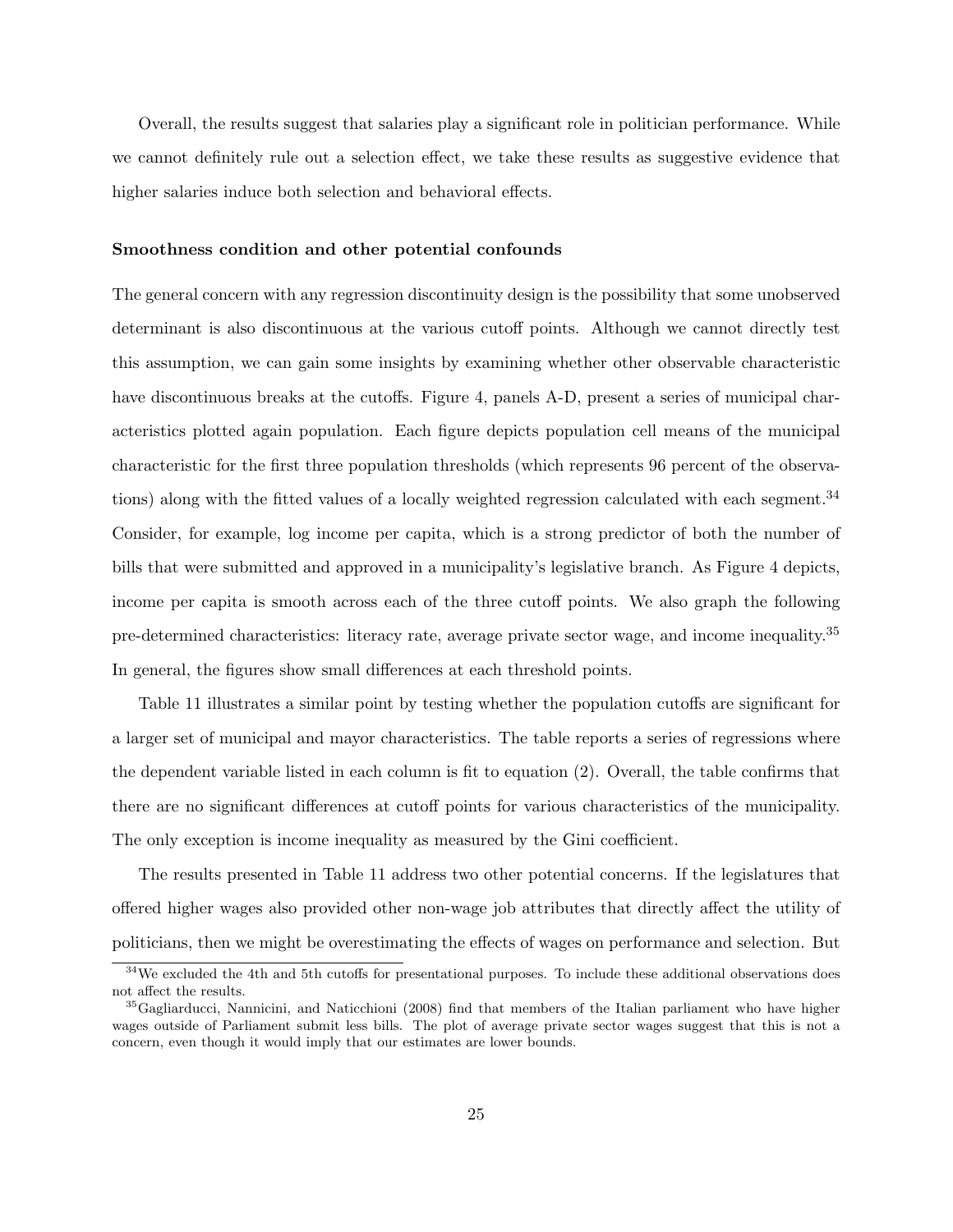as columns 16 and 17 demonstrate, there are no discontinuities in the two principal non-pecuniary features of the legislature: number assistants and number hours the legislature is open.<sup>36</sup>

Another concern, which would lead us to overestimate the effects of wages, is if the discontinuities in the salaries also created discontinuities in the returns to holding office either in the private sector or in higher public offices. While it is difficult to test this hypothesis without wage for politicians who have left office, it appears unlikely given the smoothness in private sector wages and income per capita for municipalities near the threshold. Moreover, Diermeier, Keane, and Merlo (2005) find that the effects of an increase in wages on the value of a congressional seat are actually quite small.

#### Specification Tests

Given the differences in income inequality across the third population threshold and some of the other slight differences in the observable characteristics, we re-estimate all the models presented in Tables 3-8 including a flexible-functional form for each of our control variables (a fourth-order polynomial). The results are presented in column 1 of Table 12, where each coefficient is the IV estimate of the dependent variables listed in each row on log wages. As column 1 reports, the estimates are not only similar, but in some cases measured with more precision.

The other columns of Table 12 test whether our results are sensitive to the functional form assumption of a linear spline. In columns 2-5 we present IV estimates of a model where instead of allowing different slopes in each side of the discontinuities we control for a fourth degree polynomial in population (i.e. in model 2,  $f(P) = g(P) = \sum_i^{} = 1^4P^i$ ), and again use the cutoffs as the excluded instruments. In this model, unlike the linear spline where the identification is limited to the cutoff points, it imposes additional structure by assuming a constant treatment effect.<sup>37</sup>

As seen in Column 2, virtually all of the results are qualitatively similar. In general the point estimates are slightly larger and more precisely estimated.<sup>38</sup> In the remaining columns of Table 12, we re-estimate this model restricting the sample to the set of observations that are 5 and 10

<sup>36</sup>Each regression that has been presented has controlled for these features of the legislature.

<sup>&</sup>lt;sup>37</sup>See Card, Mas, and Rothstein (2008) and Lee (2008) for the application of such models.

<sup>38</sup>Only in the case of estimating the effects of salaries on the share of female legislators do we find contradictory results. Under this alternative model, one might conclude that higher wages decreased the share of female legislators.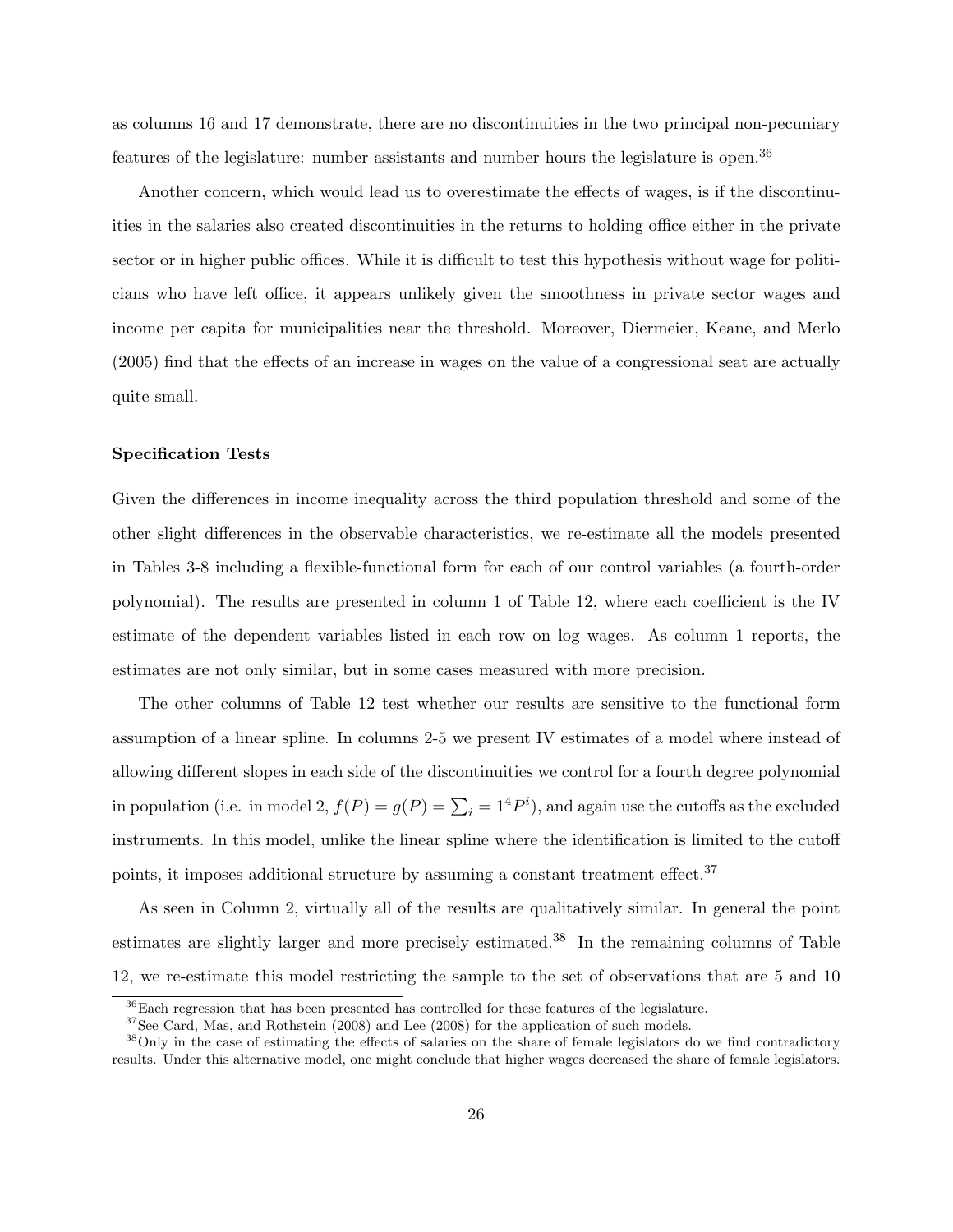percent above and below the cutoff points. The point estimates are consistent with the previous results, although as expected, with few observations we lose quite a bit of precision.

## 6 Conclusions

Despite the general consensus that good governance matters for economic development, there is much less agreement on which aspects of governance are important or how it can be improved. The existing political economy literature has mostly focused on how incentives shape the quality of government. But recent studies have introduced an important role for political selection. Institutions and policies are shaped by those holding power, so improvements in governance may require good leaders, persons of character and wisdom (Besley 2006).

While there has been a growing theoretical literature that examines how monetary rewards to politicians affect political selection (Caselli and Morelli (2004), Matozzi and Merlo (2007)), data limitations and identification concerns have limited the empirical tests of these models. Moreover, little is know about how monetary rewards affect politicians' performance (Besley 2006). In this paper, we estimate the effects of monetary rewards on political selection and legislative performance using an identification strategy that overcomes many prevailing limitations. The empirical analysis exploits discontinuities in the wages of local politicians across Brazil's municipal governments that are based on population thresholds. We find that among municipalities that offer higher wages more educated candidates run for office, and this leads to an increase in the share of elected legislators with at least a high school education. Higher wages also encourages politicians to stay in office longer resulting in a higher share of experienced legislators. The findings that higher wages attract better quality politicians are consistent with the theoretical predictions of Caselli and Morelli (2004) and Besley (2004).

In addition to the positive selection of candidates, we find that wages also affect politicians' performance. Among municipalities that offer higher wages, politicians submit and approve more legislative bills. This is consistent with an increase in effort induced by the higher future value of holding office. In Brazil, legislators also signal effort by providing petitions for public works and improvement in public services for their voters. We find that in municipalities with higher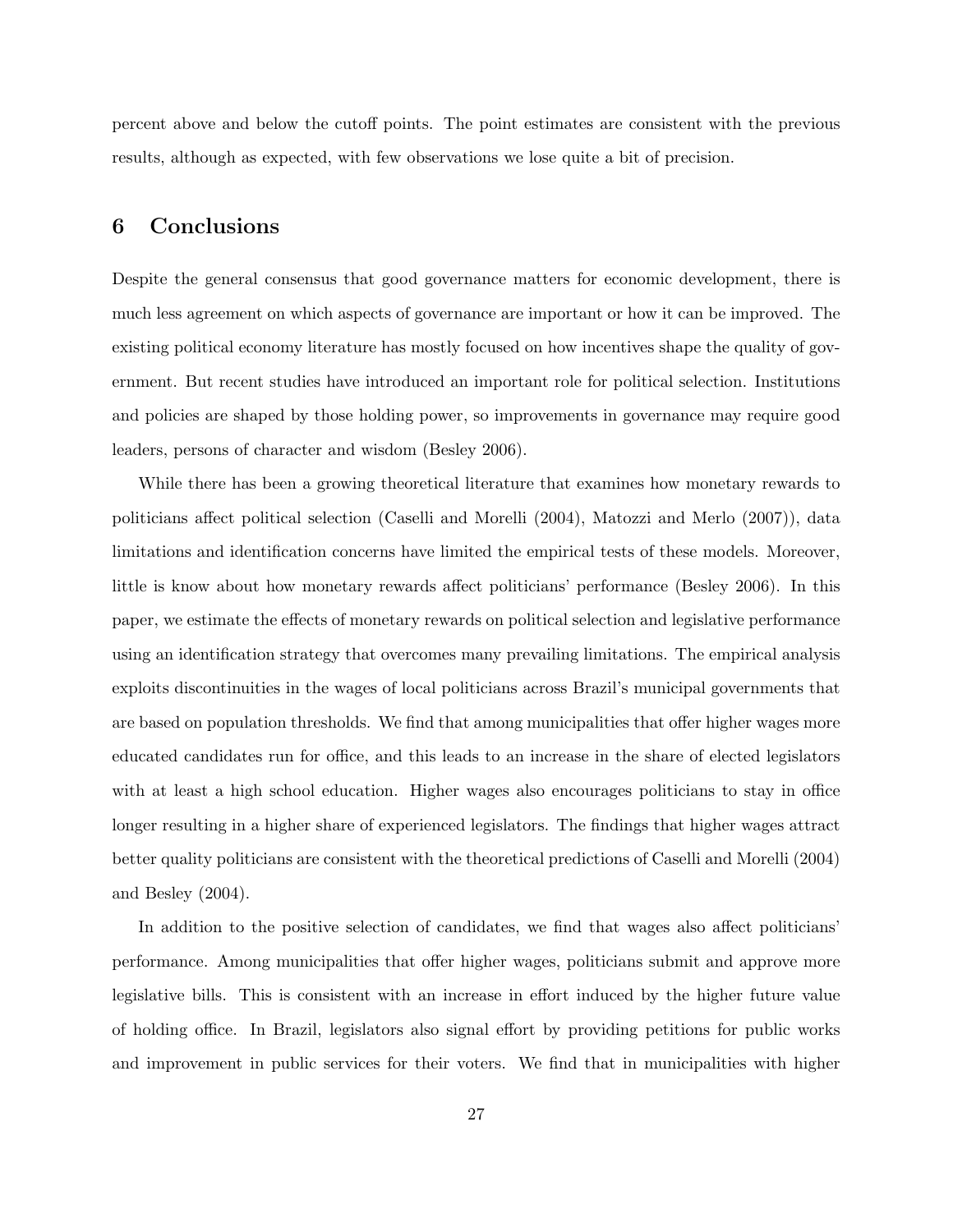salaries, there is an increase in the number of schools, local clinics and an improvement in their infrastructure.

In sum, this paper provides evidence that improving financial incentives can improve the quality of government, at least in a local context. Higher wages attract better politicians, induces more effort, which ultimately leads to more public good provision. This occurs even in an environment where agents are motivated by other aspects of the position they hold: ego-rents, ideology, intrinsic motivations (Benabou and Tirole (2003); (Besley and Ghatak 2005)). However, whether this increase in performance is due to the positive selection of politicians or the incentive effects of higher wage is difficult to identify. The effects of wages on politicians' performance are robust to changes in the composition of the observable characteristics of the legislature, suggesting that the effects are not exclusively due to selection. Future research should focus on the complementarity of improvements in selection and the adoption of appropriate incentives for elected politicians to improve public service provision.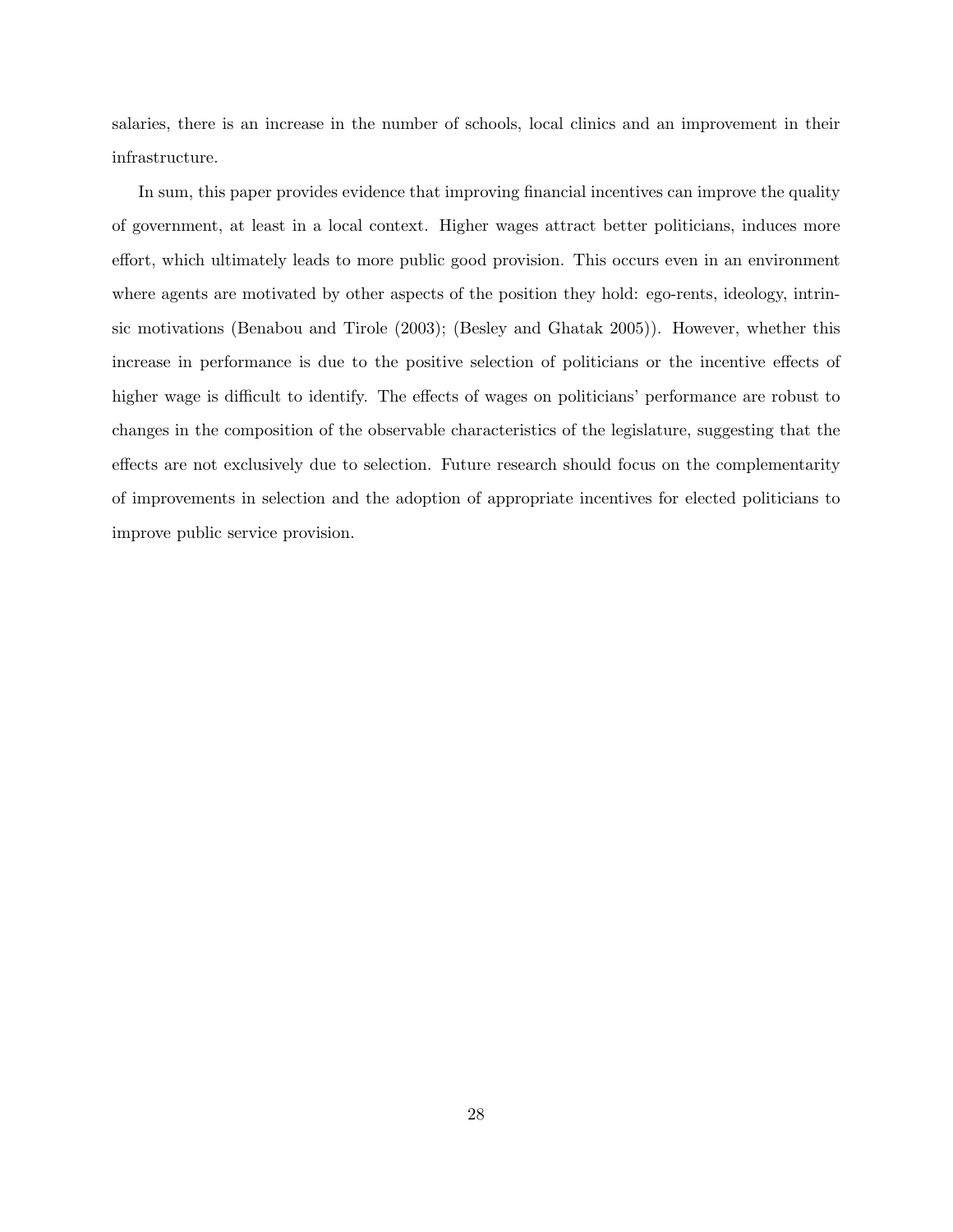## References

- Acemoglu, Daron, Simon Johnson, and James A. Robinson. 2003. "An African Success Story: Botswana." In In Search of Prosperity: Analytical Narrative on Economic Growth, edited by Dani Rodrik. Princeton, NJ: Princeton University Press.
- Akerlof, George A. 1982. "Labor Contracts as Partial Gift Exchange." Quarterly Journal of Economics, November, 543–69.
- Alesina, Alberto. 1988. "Credibility and Policy Convergence in a Two-Party System with Rational Voters." American Economic Review 78 (4): 796–805.
- Ames, Barry. 1995. "Electoral Strategy under Open-List Proportional Representation." American Journal of Political Science 39 (2): 406–433 (May).
- Angrist, Joshua D., and Victor Lavy. 1999. "Using Maimonides Rule to Estimate the Effect of Class Size on Scholastic Achievement." Quarterly Journal of Economics 114:533–575.
- Banks, Jeffrey, and R. Sundaram. 1993. "Adverse Selection and Moral Hazard in a Repeated Elections Model." In Political Economy: Institutions, Information, Competition, and Representation, edited by et al W. Barnett. Cambridge and New York: Cambridge University Press.
- Barro, Robert. 1970. "The Control of Politicians: An Economic Model." Public Choice 14:19–42.
- Benabou, Roland, and Jean Tirole. 2003. "Intrinsic and Extrinsic Motivation." Review of Economic Studies 70 (3): 489520.
- Besley, Tim, Torsten Persson, and Daniel Sturm. 2007. "Political Competition, Policy and Growth: Theory and Evidence from the United States." NBER Working Paper No. 11484.
- Besley, Timothy. 2004. "Paying Politicians: Theory and Evidence." Journal of the European Economic Association 2:193–215.
- . 2006. Principled Agents? The Political Economy of Good Government. Oxford, UK: The Lindahl Lectures, Oxford University Press.
- Besley, Timothy, and Anne Case. 1995. "Does Electoral Accountability Affect Economic Policy Choices? Evidence from Gubernatorial Term Limits." The Quarterly Journal of Economics 110 (3): 769–798 (August).
- Besley, Timothy, and Stephen Coate. 1997. "An Economic Model of Representative Democracy." Quarterly Journal of Economics 112:85–114.
- Besley, Timothy, and Maitreesh Ghatak. 2005. "Competition and Incentives with Motivated Agents." American Economic Review 95 (3): 616–636.
- Besley, Timothy, Rohini Pande, and Vijayendra Rao. 2005. "Political Selection and the Quality of Government: Evidence from South India." Mimeo, Yale University.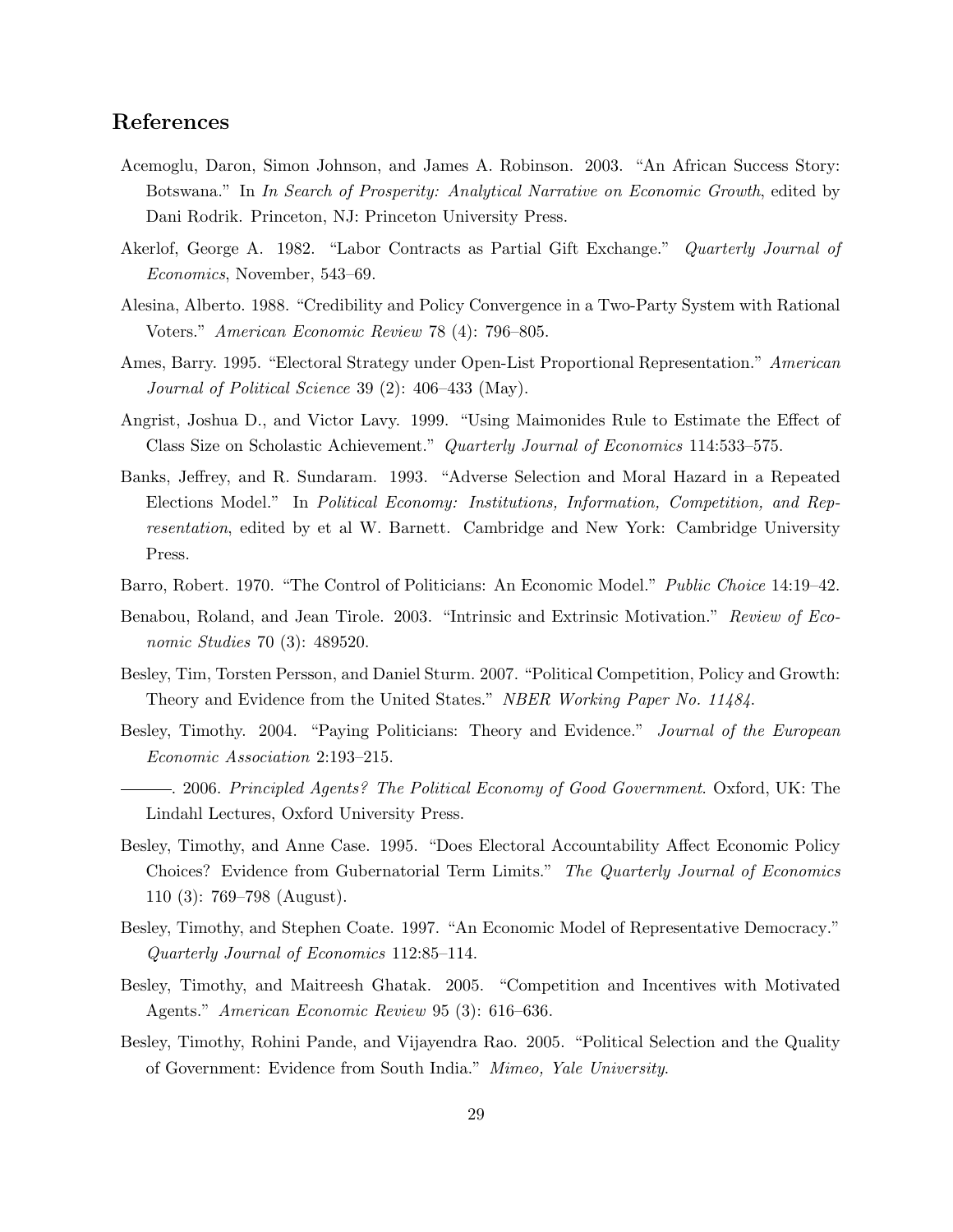Callander, Steven. 2007. "Political Motivations." Review of Economic Studies, forthcoming.

- Calvert, R. L. 1985. "Robustness of the Multi-dimensional Voting Model: Candidate Motivations, Uncertainty and Convergence." American Journal of Political Science, vol. 29.
- Campbell, D.T. 1969. "Reforms as Experiments." American Psychologist 24:409–429.
- Card, David, Alexandre Mas, and Jesse Rothstein. 2008. "Tipping and the Dynamics of Segregation." Quarterly Journal of Economics 123 (1): 177218.
- Caselli, Francesco, and Massimo Morelli. 2004. "Bad Politicians." Journal of Public Economics 88:759–782.
- Chattopadhyay, Raghabendra, and Esther Dufflo. 2004. "Women as Policy Makers: Evidence from a India-Wide Randomized Policy Experiment." Econometrica 72 (5): 1409–1443.
- Clinton, Joshua D., and John S. Lapinski. 2006. "Measuring Legislative Accomplishment, 1877- 1994." American Journal of Political Science 50 (1): 232–249.
- De Long, J. B., and A. Schleifer. 2003. "Princes or Merchants? City Growth before the Industrial Revolution." Journal of Law and Economics, pp. 153–177.
- Di Tella, Rafael, and Ray Fisman. 2004. "Are Politicians Really Paid Like Bureaucrats?" The Journal of Law and Economics 47:477–513.
- Diermeier, Daniel, Michael Keane, and Antonio Merlo. 2005. "A Political Economy Model of Congressional Careers." American Economic Review 95:347–373.
- Ferejohn, J. 1986. "Incumbent Performance and Electoral Control." *Public Choice* 50:5–25.
- Ferraz, Claudio, and Frederico Finan. 2007. "Electoral Accountability and Corruption in Local Governments: Evidence from Audit Reports." IZA Working Paper XX.
- Gagliarducci, Stefano, Tommaso Nannicini, and Paolo Naticchioni. 2008. "Outside Income and Moral Hazard: The Elusive Quest for Good Politicians." IZA Discussion Paper Series, no. 3295.
- Hahn, J., P. Todd, and W. Van der Klaauw. 2001. "Identification and Estimation of Treatment Effects with a Regression Discontinuity Design." Econometrica 69:201–209.
- Imbens, Guido W., and Thomas Lemieux. 2008. "Regression Discontinuity Designs: A Guide to Practice." Journal of Econometrics 142 (2): 611–850.
- Jeydel, Alana, and Andrew J. Taylor. 2003. "Are Women Legislators Less Effective? Evidence from the U.S. House in the 103rd-105th Congress." Political Research Quarterly 56 (1): 19–27.
- Jones, Ben, and Ben Olken. 2005. "Do Leaders Matter? National Leadership and Growth since World War II." Quarterly Journal of Economics 120 (3): 835–864 (August).
- Keane, Michael P., and Antonio Merlo. 2007. "Money, Political Ambition, and the Career Decisions of Politicians." PIER Working Paper 07-016.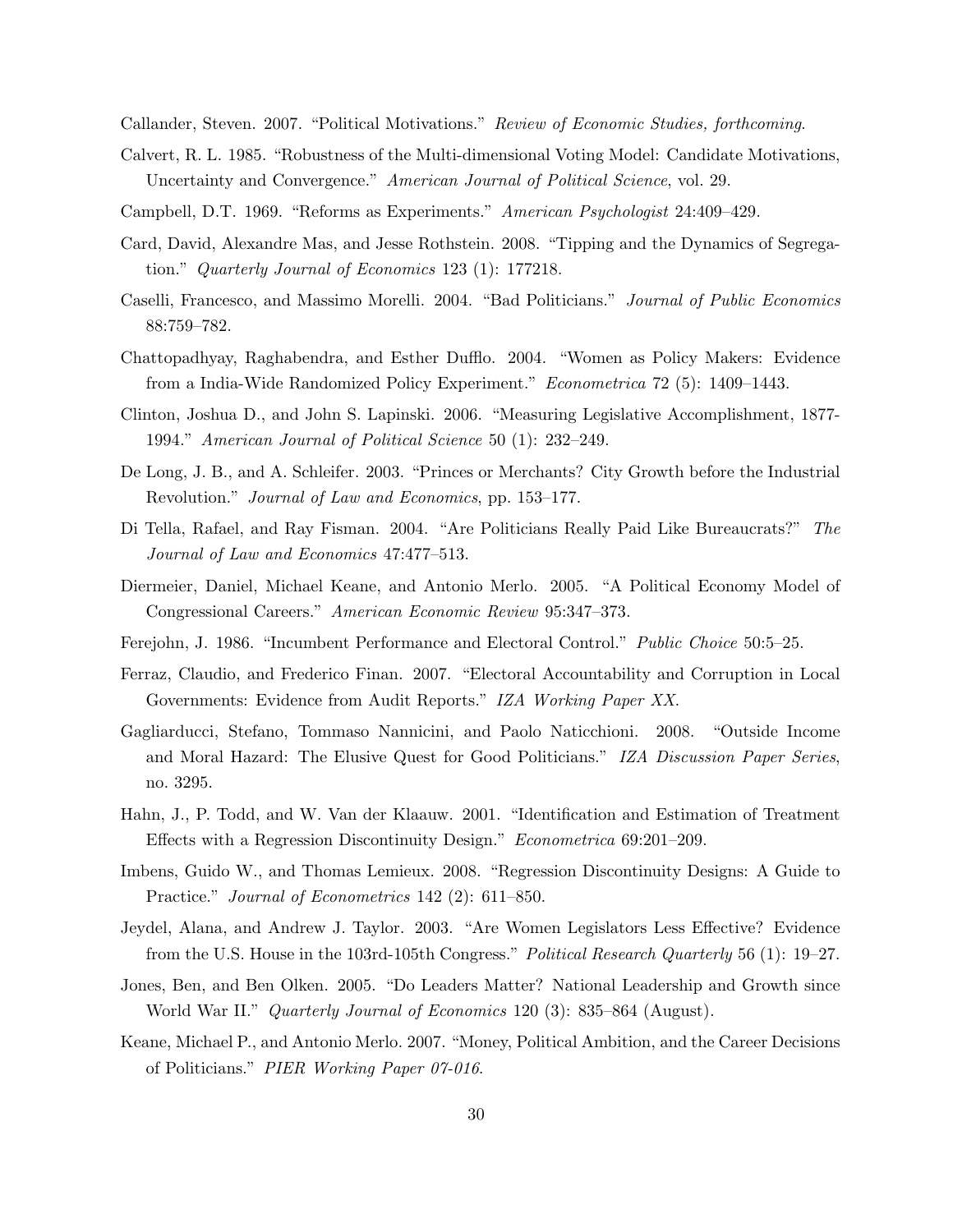- Knack, Stephen, and Philip Keefer. 1995. "Institutions and Economic Performance: Cross-Country Tests Using Alternative Institutional Measures." Economics and Politics 7 (3): 207– 227.
- Leal, Victor Nunes. 1975. Coronelismo, Enxada e Voto. São Paulo: Alfa-Ômega.
- Lee, David. 2008. "Randomized Experiments from Non-random Selection in U.S. House Elections." Journal of Econometrics 142 (2): 675–697.
- Lee, D.S., E. Moretti, and M. Butler. 2004. "Do Voters Aect or Elect Policies? Evidence from the U.S. House." Quarterly Journal of Economics 119:807–859.
- Lopez, Felix G. 2004. "A Política Cotidiana dos Vereadores e as Relações entre Executivo e Legislativo am Ambito Municipal: o Caso do Município de Araruama." Revista de Sociologia Política 22:153-177.
- Matozzi, Andrea, and Antonio Merlo. 2007. "Political Careers or Career Politicians?" PIER Working Paper 07-009.
- Melo, Marcus. 2005. "Instituições Orçamentárias Municipais e o Processo Legislativo em Recife-1988-2000." In *Desenho Institucional e Participação Política*, edited by Catia Lubambo, Denilson B. Coêlho, and Marcus A. Melo. Petrópolis: Editora Vozes.
- Messner, Matthias, and Mattias Polborn. 2004. "Paying Politicians." Journal of Public Economics 88:2423–2445.
- North, Douglas. 1981. Structure and Change in Economic History. New York: Norton.
- Osborne, Martin J., and Al Slivinski. 2004. "A Model of Political Competition with Citizen-Candidates." Quarterly Journal of Economics 88:2423–2445.
- Pereira, Carlos, and Bernardo Mueller. 2002. "Comportamento Estrategico em Presidencialismo de Coalizao." Dados 45 (2): 265–301.
- Persson, Torsten, and Guido Tabellini. 2000. Political Economics: Explaining Economic Policy. Cambridge, Massachussets: MIT Press.
- Smart, Michael, and Daniel M. Sturm. 2006. "Term Limits and Electoral Accountability." CEPR Discussion Paper 4272, July.
- Van Der Klaauw, W. 2002. "Estimating the Effect of Financial Aid Offers on College Enrollment: A Regression Discontinuity Approach." International Economic Review 43:1249–1287.
- Weingast, Barry R., and William J. Marshall. 1988. "The Industrial Organization of Congress; or, Why Legislatures, Like Firms, Are Not Organized as Markets." Journal of Political Economy 96 (1): 132–163.
- Weiss, Andrew. 1980. "Job Queues and Layoffs in the Labor Markets with Flexible Wages." Journal of Political Economy, vol. 88.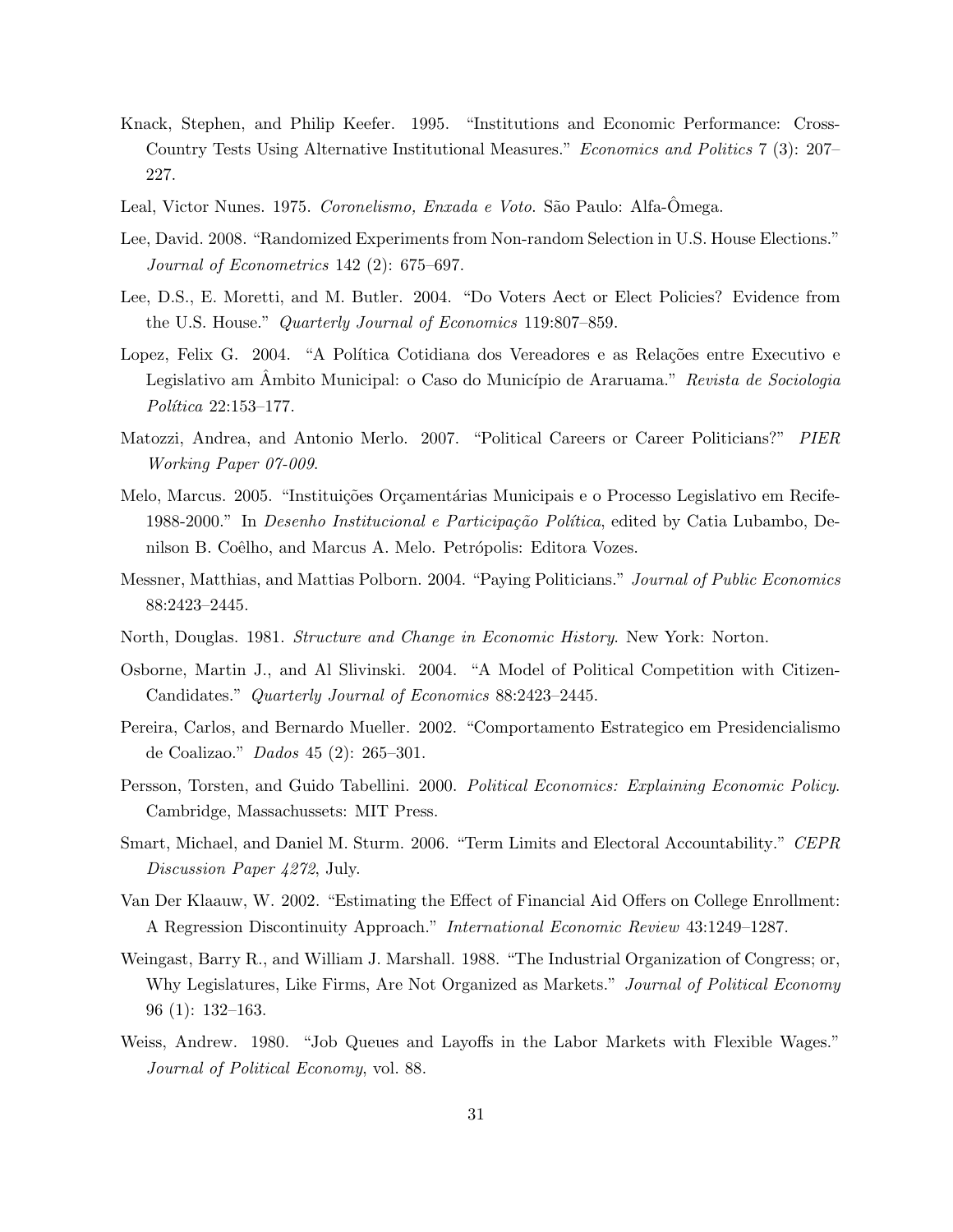Witman, Donald A. 1977. "Candidates with Policy Preferences: A Dynamic Model." Journal of Economic Theory 14 (1): 180–89.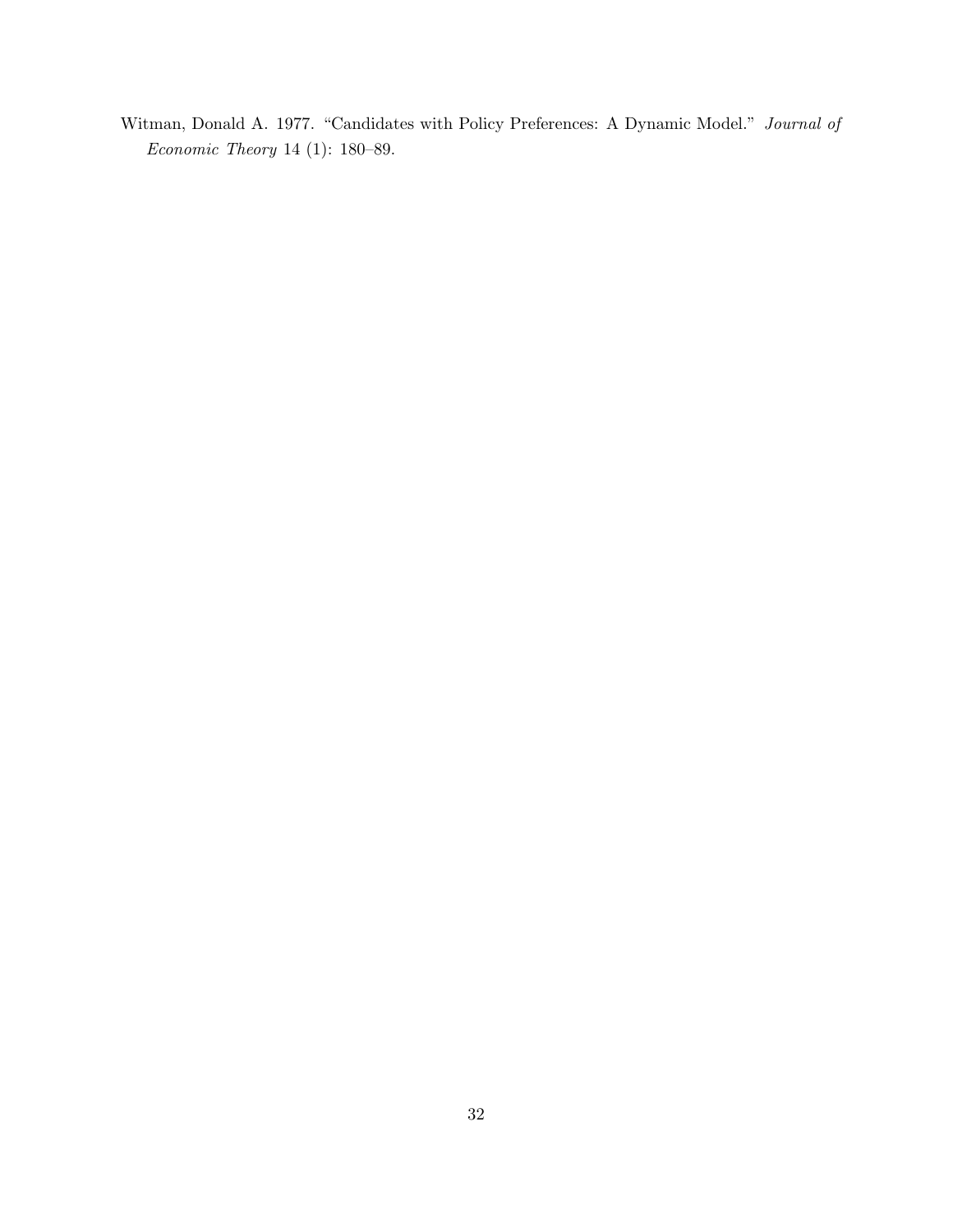## Appendix A: Data Sources

The data used in the paper comes from a variety of sources. The data is at the level of the municipality, the lowest government unit below a state in Brazil. The main data source is the legislative census collected during 2005 by the Interlegis, a branch of Brazil's senate. Although Brazil's had 5,564 municipalities recorded as of 2005 by Brazil's Statistical Office (IBGE), the legislative census only recorded information from 5,414 municipalities. Next, we describe the source of each variable used in the analysis.

Legislature characteristics: Characteristics of the legislature come from the 2005 legislative census. Next to the answers to the questions on the wages there was a question to whether the person answering the question was sure about the wages. We restricted our analysis to answers where the informant was sure about the wage and removed some remaining outliers that represented less than 1 percent of the sample. The variables used in the analysis are as follows: Legislator's salary – monthly salary paid to local legislators, expressed in Reais; Number of legislators – the size of the legislature in 2005; Weekly hours – the number of hours per week the legislature is open; Assistants per legislator – the average number of assistants each legislator has; Bills submitted per legislator – the number of bills submitted in 2005 divided by the size of the legislature; Bills approved per legislator – the number of bills approved divided by the size of the legislature; Functioning Commission – an indicator variable for whether the legislature has a commission that functions; % female legislator – the number of female legislators divided by the size of the legislature; % legislators age < 40 – share of the legislature that is less than 40 years old;% legislators age 40−49 – share of the legislature that is between  $40 - 49$  years old;% legislators age  $> 49$  – share of the legislature that is older than 40 years old;  $\%$  legislators in 1-2 mandate – share of the legislature with 1-2 terms of experience;  $\%$  legislators in 3-7 mandate – share of the legislature with 3-7 terms of experience; Years of schooling – the average years of schooling of legislators.

Politician's Characteristics: the Tribunal Superior Eleitoral (TSE) provides basic demographic information on each candidate that ran in the 2004 municipal elections. These data is available at www.tse.gov.br. We use this information to create the following municipal level indicators: Number of candidates per seat – the number of candidates that ran for local legislator divided by the size of the legislature;  $Age -$  the average age of the candidates that ran for office in 2004; % female – the share of candidates that were female; Years of Schooling – the average years of schooling for the candidates.

Municipal demographic characteristics: Demographic characteristics of the municipality come from 2000 population census, available at IBGE (www.ibge.gov.br). The estimate for the 2003 population was obtained from the IBGE inter-census population estimates. The variables used in the analysis are: % Urban population – the number of inhabitants that live in urban areas divided by the population; Gini coefficient – income inequality based on household income in 2000; Literacy Rate – share of the population that is literate;  $\%$  households with electricity – share of households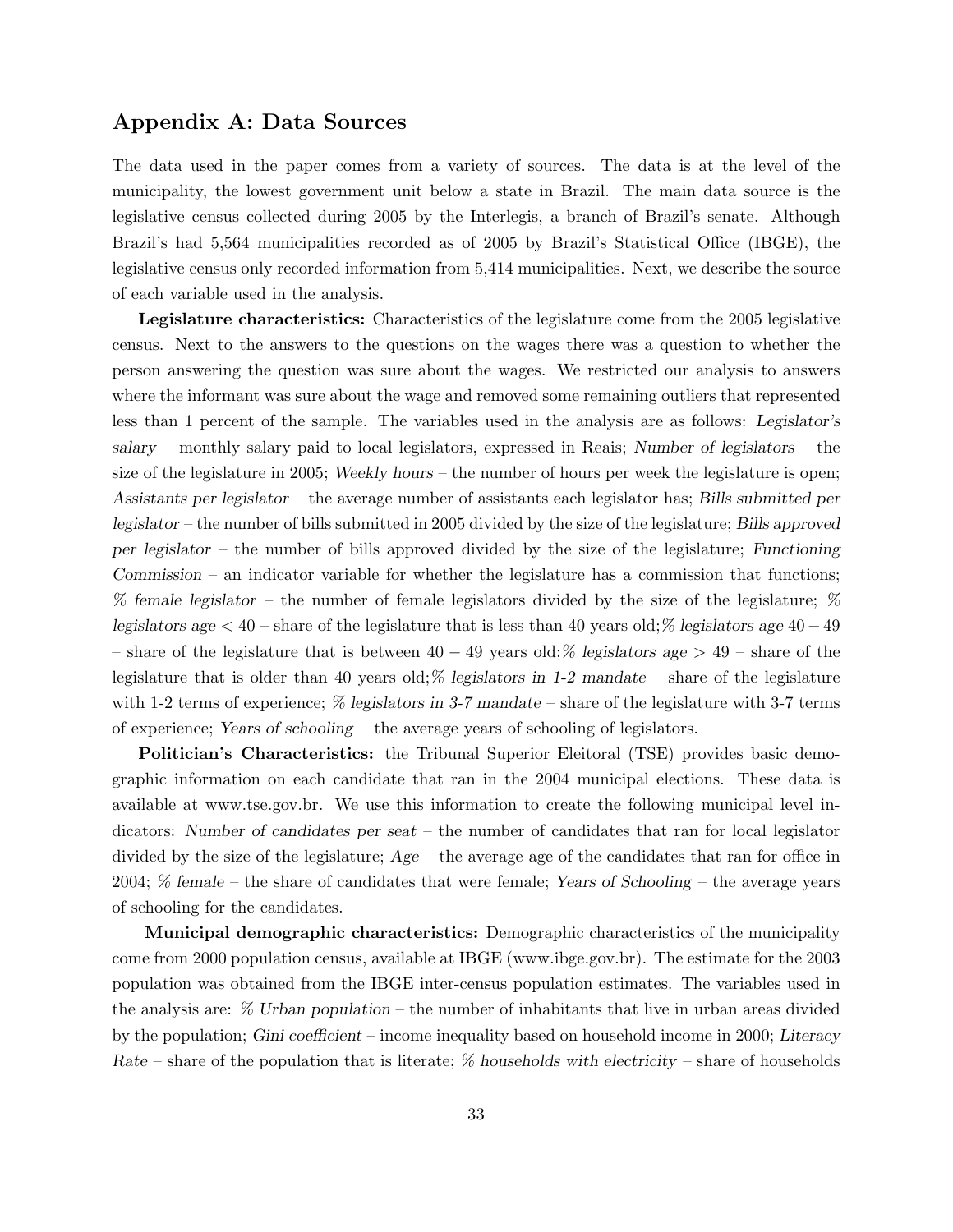with access to electricity; Household income per capita – Total household income divided by the number of persons residing in the household.

Municipal institutional and public management characteristics: the 2002 and 2005 surveys of the Perfil dos Municípios Brasileiros: Gestão Pública provide information on various aspects of the public administration, such as budgetary and planning procedures, the number of public employees. It also provides us with structural features such as the existence of local radio and the presence of a judge and public prosecutors.

Municipal public finance information: the National Treasury (Secretaria do Tesouro) provides information of spending and revenues through the FINBRA dataset. It contains municipal spending by categories and revenues by sources (i.e. local taxes, intergovernmental transfers). See www.tesouro.com.br

Private sector wages: the RAIS provides information of public and private sector wages for all (formal) firms in Brazil. We use this data to construct a measure of the average wage of private sector employees in municipalities.

School data: information on the number of primary schools (Ensino fundamental), their characteristics (whether they have a science or computer lab), and their teacher's characteristics is available from Edudata (www.edudata.gov.br), based on yearly school census undertaken by INEP.

Health data: information on the number of clinics managed by the municipal government and the number of doctors was taken from the Cadastro Nacional de Estabelecimentos de Saúde (CNES). The information is only available at www.datasus.gov.br for 2006. Data on the average number of medical visits for 2004 and 2006, was obtained from the Indicadores do Pacto de Atenção Básica 2006 and are available at www.datasus.gov.br.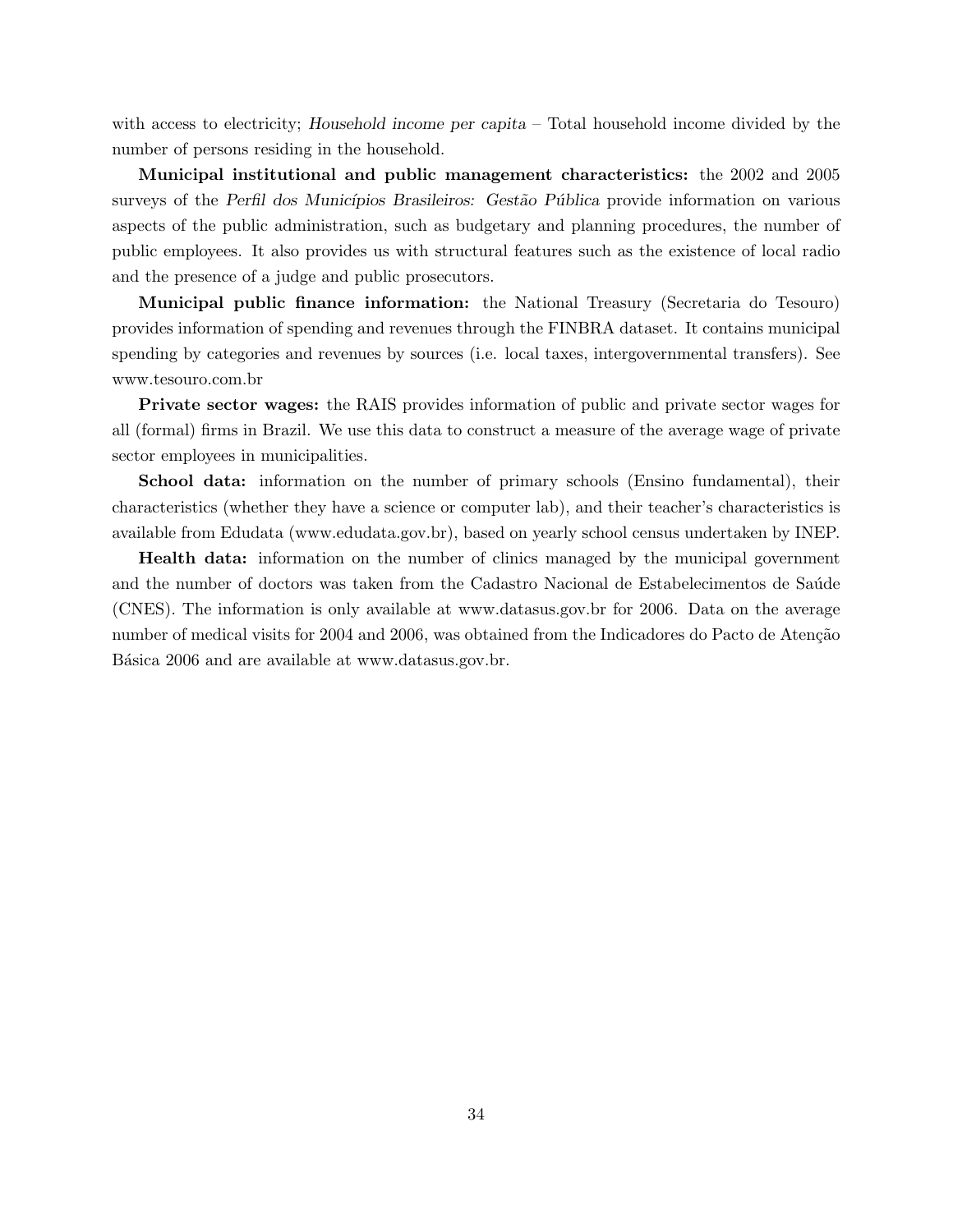## Appendix B: Examples from Legislators' Webpages

Vereadora Ana Selma, Câmara Municipal de Cabo de Santo Agostinho, PE

http://anaselma.blogspot.com/

Vereadora Ana Selma visita Cidade Garapu

Na sexta-feira passada, 22, Ana Selma e equipe estiveram, mais uma vez, em visita ao Loteamento Cidade Garapu. Na oportunidade, foram distribuídos panfletos, cujo teor tem o objetivo de prestar contas aos moradores da localidade sobre as iniciativas da Vereadora nos últimos três anos. Presença constante no Loteamento Cidade Garapu, a Vereadora Ana Selma tem se colocado ao lado dos moradores na luta por melhorias para o Bairro, realizando visitas aos moradores; Gabinete na Rua e reuniões com lideranças e representantes de entidades.

Veja algumas das iniciativas da Vereadora na Câmara para Garapu:

- Indicação solicitando a construção de uma Escola de Ensino Fundamental e Educação Infantil;
- Indicação solicitando providências para instalação de um Posto do Programa Saúde da Família - PSF;
- Indicação solicitando a intensificação de rondas policiais no Loteamento Cidade Garapu e adjacências;
- Indicação solicitando a instalação de abrigos para a espera do transporte coletivo;

#### Vereador Romério, Câmara Municipal de Resende, RJ

http://www.vereadorromerio.blogspot.com/

Luta por melhor qualidade na educação

Ao longo do seu mandato, Romério, conseguiu a aprovação de diversas indicações que trariam mais qualidade à Educação Pública no Município, dentre elas temos:

- A aquisição de jornais e revistas para as bibliotecas das escolas;
- Implantação do ensino de informática desde a 5 série até o 3 ano do ensino médio;
- Construção de laboratórios de ciências e informática nas escolas, entre outras.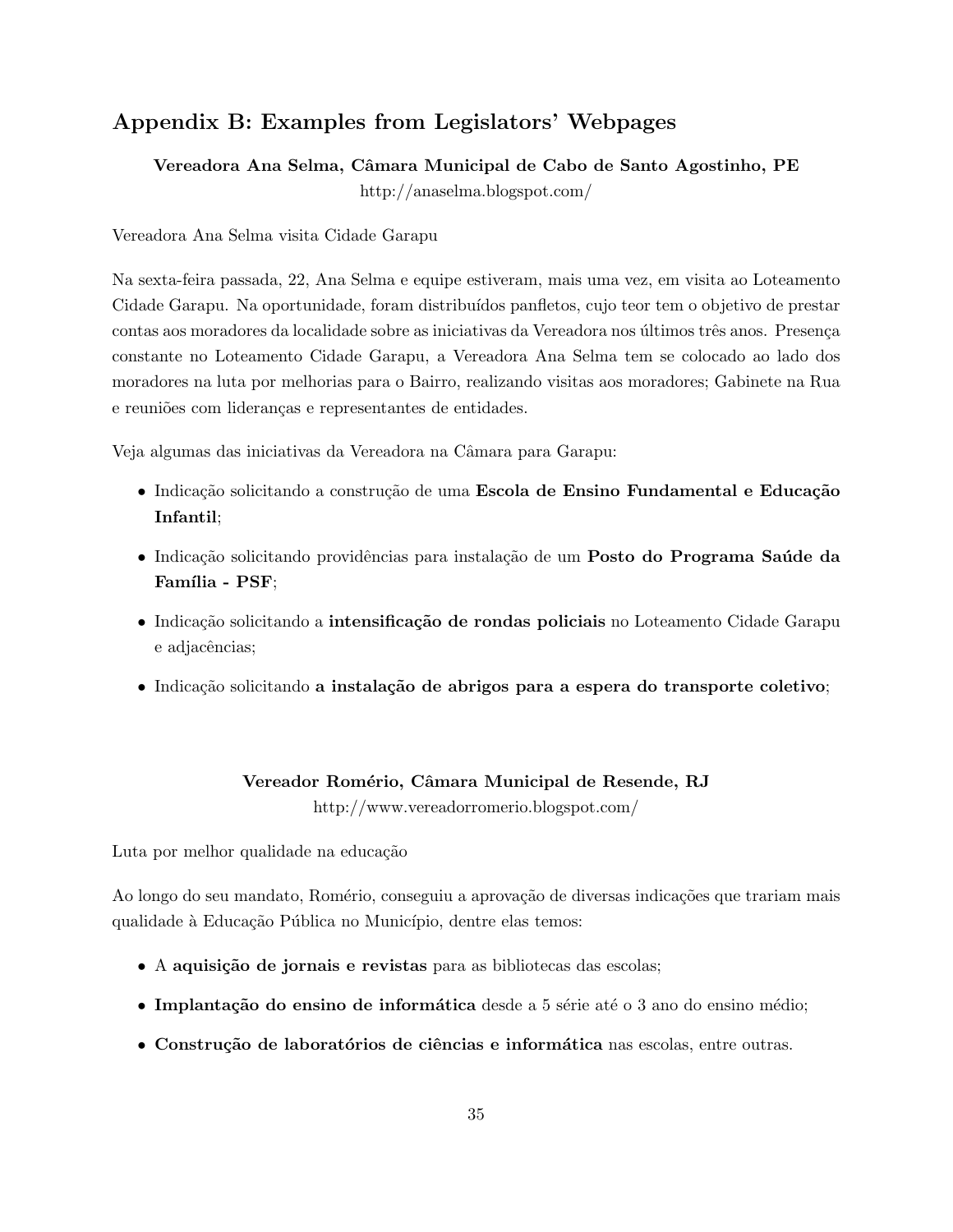Infelizmente, nada foi feito pelo Poder Executivo, neste sentido, mas Romério garante continuar lutando para diminuir a distância entre o ensino público e o particular.

## Vereador José Damaso, Câmara Municipal de Palmas, TO http://damasovereador.blogspot.com

Este é o blog do vereador Damaso. Aqui você vai encontrar as notícias sobre seu mandato e suas ações em benefício da população palmense.

A exemplo do que ocorreu em 2005, nessa legislatura na Câmara Municipal de Palmas, o vereador Damaso (PDT) já apresentou diversos requerimentos que levam benefícios para a região Sul de Palmas:

- O vereador também apresentou requerimento que solicita a **construção de salas** para alunos com necessidades especiais na área disponível da Escola Municipal Tiago Barbosa.
- Em outra propositura, o parlamentar solicitou a implantação de um posto da Polícia Comunitária no setor Taquari.
- Em requerimento apresentado nesta quarta-feira, na Cˆamara Municipal de Palmas, o vereador Damaso (PDT) solicitou a abertura de um ambulatório médico em Taquaralto.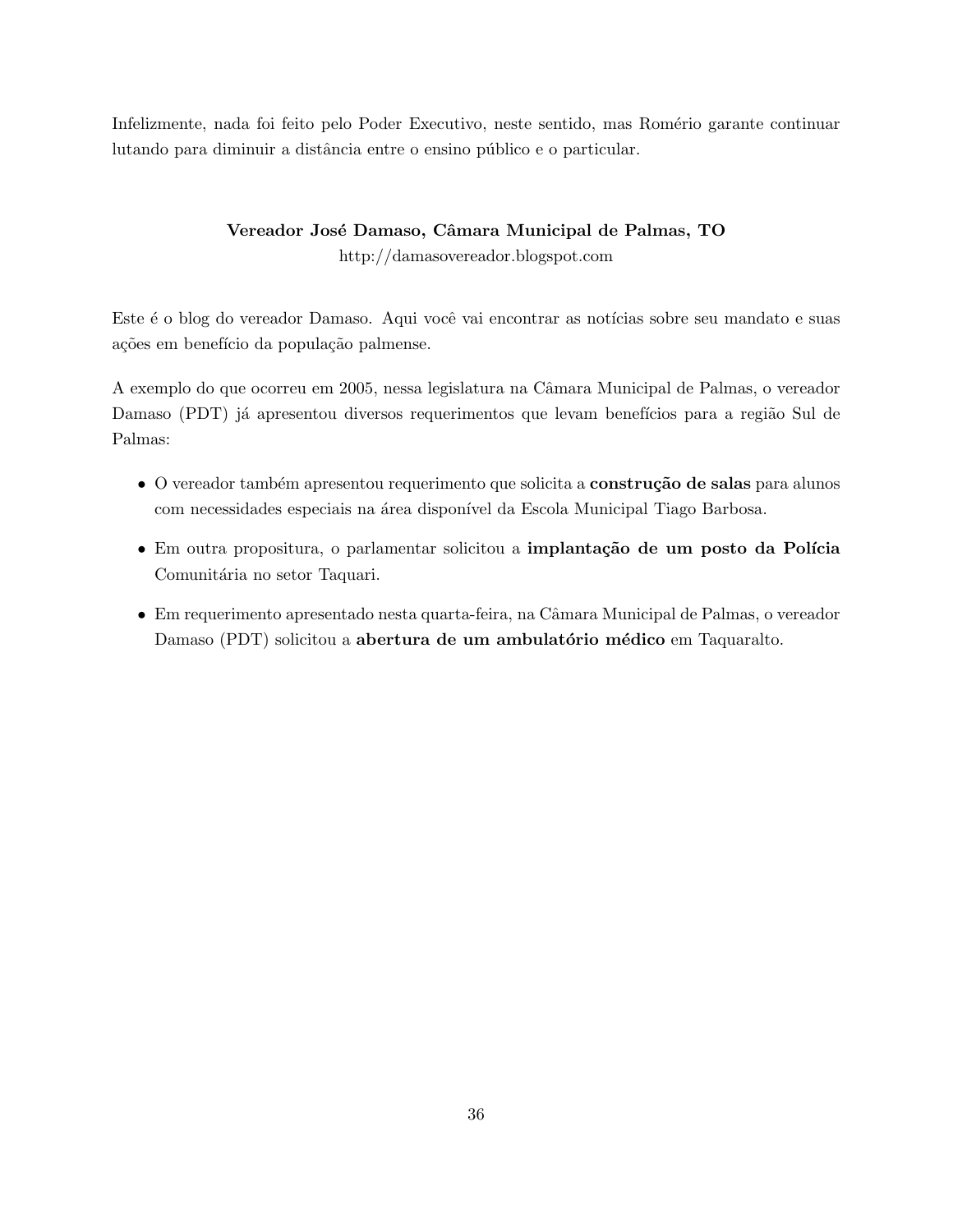| Population bracket | Maximum salary<br>as % of state<br>legislators salary | Approximate<br>value in 2004 | Maximum legislative<br>of revenues | Maximum salary<br>spending as a proportion spending as a proportion<br>of legislative spending |
|--------------------|-------------------------------------------------------|------------------------------|------------------------------------|------------------------------------------------------------------------------------------------|
| 0 to $10,000$      | 20%                                                   | 1927.1                       | 8%                                 | 75%                                                                                            |
| 10,001 to 50,000   | 30%                                                   | 2890.6                       | 8%                                 | 75%                                                                                            |
| 50,001 to 100,000  | 40%                                                   | 3854.2                       | 8%                                 | 75%                                                                                            |
| 100,001 to 300,000 | 50%                                                   | 4817.7                       | 7%                                 | 75%                                                                                            |
| 300,001 to 500,000 | 60%                                                   | 5781.2                       | 6%                                 | 75%                                                                                            |
| 500,000 plus       | 75%                                                   | 7226.6                       | 5%                                 | 75%                                                                                            |

Table 1. Constitutional Amendment No. 25, 2000

Notes: The population brackets and the caps on the salaries are defined by the Constitutional Amendment No. 25, 2000. The approximate salaries in 2004 are calculated based on the salary of Federal Deputies of R\$ 12,847.2. The maximum legislative spending is defined as a proportion of revenues, defined as the sum of tax revenues and intergovernmental transfers in the previous year.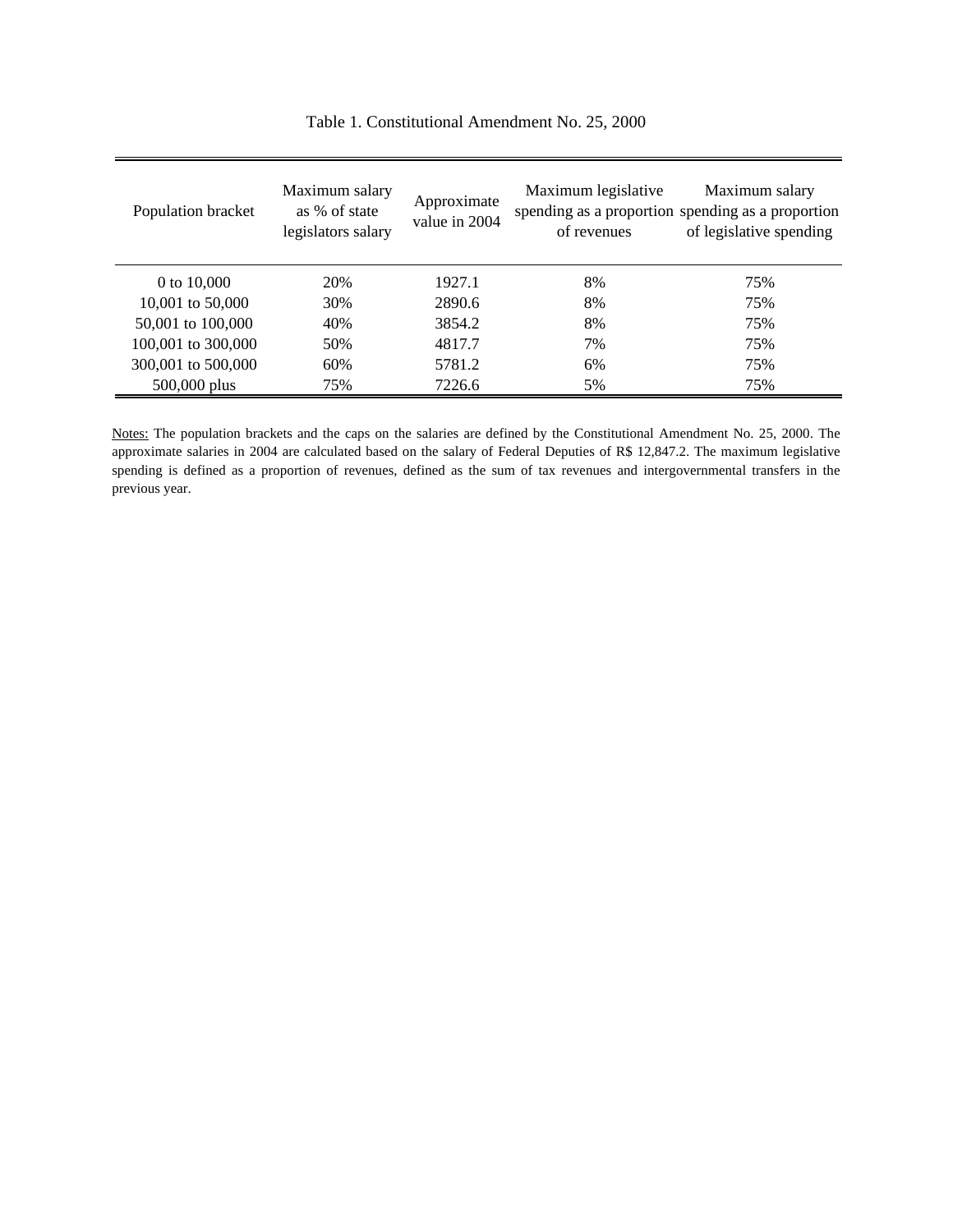|                                   | Quantiles |         |        |        |         |         |         |  |  |  |
|-----------------------------------|-----------|---------|--------|--------|---------|---------|---------|--|--|--|
| Variable                          | Mean      | S.D.    | 0.10   | 0.25   | 0.50    | 0.75    | 0.90    |  |  |  |
| Legislature characteristics:      |           |         |        |        |         |         |         |  |  |  |
| Number legislators                | 9.26      | 1.45    | 9.00   | 9.00   | 9.00    | 9.00    | 9.00    |  |  |  |
| Legislator wages                  | 1740.03   | 1116.50 | 750.00 | 950.00 | 1400.00 | 2300.00 | 2950.00 |  |  |  |
| Weekly hours                      | 10.71     | 7.58    | 4.00   | 8.00   | 8.00    | 12.00   | 20.00   |  |  |  |
| Assistants per legislator         | 0.51      | 0.78    | 0.00   | 0.11   | 0.33    | 0.56    | 1.00    |  |  |  |
| Bills submitted per legislator    | 0.91      | 2.05    | 0.00   | 0.11   | 0.33    | 0.89    | 2.11    |  |  |  |
| Bills approved per legislator     | 0.73      | 1.44    | 0.00   | 0.11   | 0.33    | 0.78    | 1.67    |  |  |  |
| Functioning commissions (1/0)     | 0.86      | 0.35    | 0.00   | 1.00   | 1.00    | 1.00    | 1.00    |  |  |  |
| Legislators Characteristics:      |           |         |        |        |         |         |         |  |  |  |
| % female legislators              | 0.13      | 0.12    | 0.00   | 0.00   | 0.11    | 0.22    | 0.30    |  |  |  |
| % legislators aged <40            | 0.36      | 0.24    | 0.00   | 0.22   | 0.33    | 0.56    | 0.67    |  |  |  |
| % legislators aged 40-49          | 0.41      | 0.24    | 0.00   | 0.22   | 0.44    | 0.56    | 0.67    |  |  |  |
| % legislators aged >49            | 0.17      | 0.17    | 0.00   | 0.00   | 0.11    | 0.27    | 0.44    |  |  |  |
| % legislators in 1-2 mandate      | 0.72      | 0.23    | 0.44   | 0.56   | 0.78    | 0.89    | 1.00    |  |  |  |
| % legislators in 3-7 mandate      | 0.23      | 0.19    | 0.00   | 0.11   | 0.22    | 0.33    | 0.44    |  |  |  |
| Years of schooling                | 9.77      | 3.52    | 5.56   | 8.36   | 10.61   | 12.11   | 13.17   |  |  |  |
| Candidates Characteristics:       |           |         |        |        |         |         |         |  |  |  |
| Number of candidates per seat     | 6.24      | 3.81    | 2.56   | 3.44   | 5.11    | 7.90    | 11.56   |  |  |  |
| Age                               | 42.52     | 2.38    | 39.46  | 40.93  | 42.57   | 44.16   | 45.48   |  |  |  |
| % female                          | 0.21      | 0.93    | 0.29   | 0.25   | 0.21    | 0.16    | 0.12    |  |  |  |
| Years of schooling                | 9.08      | 1.56    | 7.02   | 8.00   | 9.13    | 10.22   | 11.08   |  |  |  |
| <b>Municipal Characteristics:</b> |           |         |        |        |         |         |         |  |  |  |
| Average municipal wages           | 655.32    | 201.68  | 449.65 | 522.44 | 623.49  | 744.32  | 879.70  |  |  |  |
| Population in 2003 (1000s)        | 26.45     | 108.29  | 3.04   | 4.98   | 10.24   | 21.40   | 46.54   |  |  |  |
| % Urban population                | 0.61      | 0.24    | 0.28   | 0.42   | 0.61    | 0.80    | 0.92    |  |  |  |
| Gini coefficient                  | 0.56      | 0.06    | 0.49   | 0.52   | 0.56    | 0.60    | 0.63    |  |  |  |
| Literacy rate                     | 78.19     | 12.47   | 59.83  | 67.96  | 81.97   | 88.30   | 92.26   |  |  |  |
| % households with electricity     | 86.86     | 16.56   | 60.56  | 80.65  | 94.49   | 98.82   | 99.71   |  |  |  |
| Household income per capita       | 170.02    | 94.52   | 65.82  | 86.63  | 158.75  | 232.22  | 293.36  |  |  |  |
| % Public employees                | 0.04      | 0.02    | 0.02   | 0.03   | 0.04    | 0.05    | 0.06    |  |  |  |
| Spending per capita               | 884.9     | 460.0   | 491.5  | 587.9  | 761.0   | 1040.6  | 1429.6  |  |  |  |
| Revenues per capita               | 1107.0    | 647.9   | 591.4  | 712.9  | 939.2   | 1304.9  | 1828.8  |  |  |  |

Table 2. Descriptive Statistics

Notes: This table reports the mean political and socio-economic characteristics of the all the municipalities in our sample. Column 1 reports the mean of each variable and column 1 reports the standard deviation. The characteristics of the legislature are based on 2005 Brazilian Legislative Census (Censo do Legislativo). The candidate characteristics were constructed using data from Brazil's electoral commission (Tribunal Superior Eleitoral: <http://www.tse.gov.br/index.html>). The socio-economic characteristics were constructed using data from Brazil's statistical bureau (Instituto Brasileiro de Geografia e Estatistica: [http://www.ibge.gov.br\)](http://www.ibge.gov.br/). For more information on the variables see the data appendix.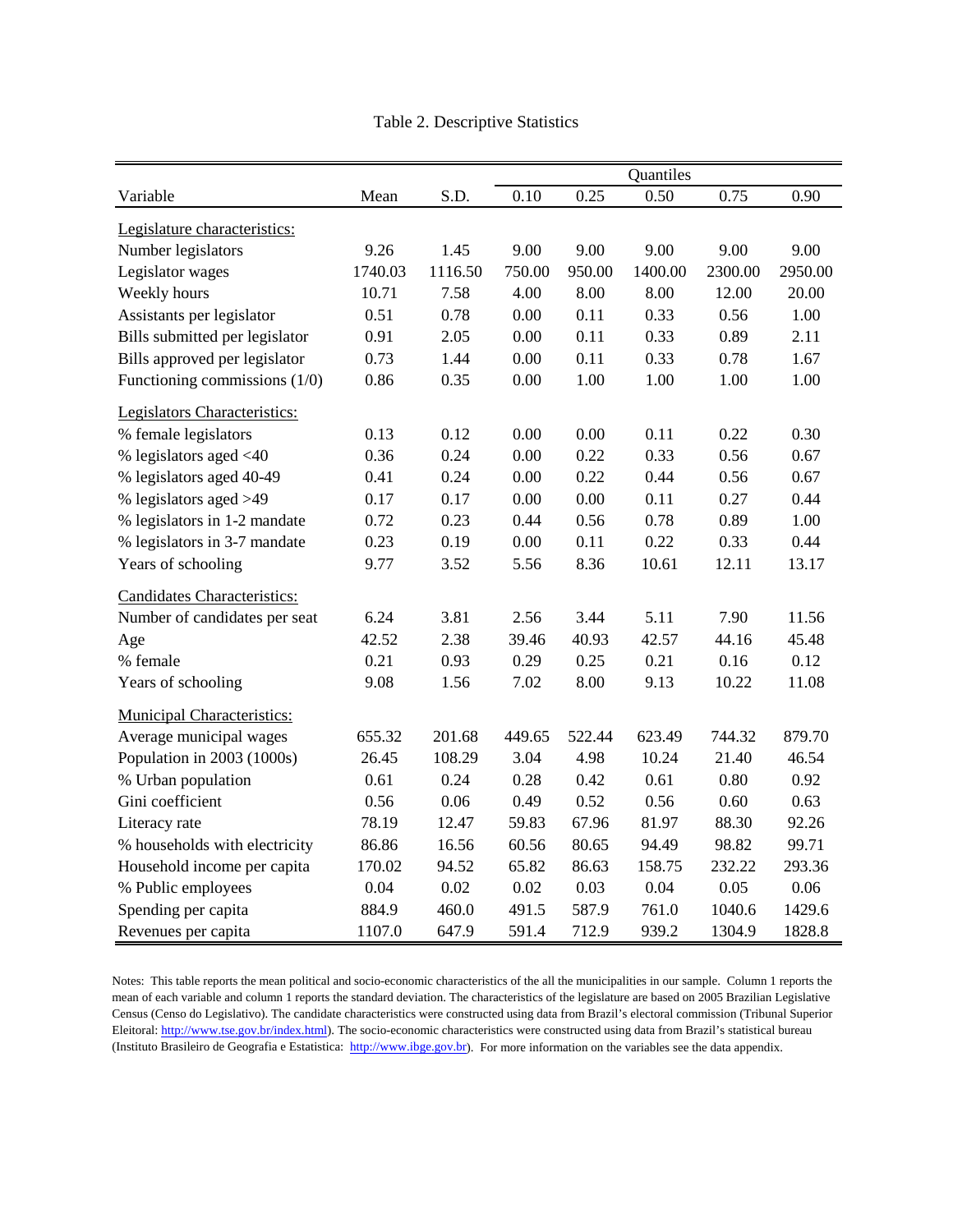| Dependent variables:          |             | <b>Number Candidates</b><br>per Seat |               | Average Years of<br>Schooling |               | Share of candidates<br>with less than a high<br>school education |               | Share of candidates<br>with at least a high<br>school education |                | Share of male<br>candidates | Average Age                 |               |
|-------------------------------|-------------|--------------------------------------|---------------|-------------------------------|---------------|------------------------------------------------------------------|---------------|-----------------------------------------------------------------|----------------|-----------------------------|-----------------------------|---------------|
|                               | (1)         | (2)                                  | (3)           | (4)                           | (5)           | (6)                                                              | (7)           | (8)                                                             | (9)            | (10)                        | (11)                        | (12)          |
| Log wages                     | 2.976       | 2.702                                | 0.834         | 0.719                         | $-0.099$      | $-0.081$                                                         | 0.098         | 0.081                                                           | $-0.02$        | $-0.013$                    | 0.646                       | 0.819         |
|                               |             | $[0.144]$ *** $[0.123]$ ***          |               | $[0.049]$ *** $[0.043]$ ***   |               | $[0.005]$ *** $[0.005]$ ***                                      | $[0.005]$ *** | $[0.005]$ ***                                                   |                | $[0.002]$ *** $[0.002]$ *** | $[0.072]$ *** $[0.074]$ *** |               |
| Population (1/100000)         | 1.479       | 1.107                                | 0.375         | 0.184                         | $\mathbf{0}$  | $-0.015$                                                         | 0.029         | 0.015                                                           | $-0.001$       | 0.001                       | $\overline{0}$              | 0.166         |
|                               |             | $[0.317]$ *** $[0.259]$ ***          | $[0.062]$ *** | $[0.033]$ ***                 | $[0.005]$ *** | $[0.003]$ ***                                                    | $[0.005]$ *** | $[0.003]$ ***                                                   | [0.001]        | [0.001]                     | [0.000]                     | $[0.055]$ *** |
| Hours functioning legislature | 0.014       | 0.004                                | 0.007         | 0.005                         | $-0.001$      | $-0.001$                                                         | 0.001         | 0.001                                                           | $\overline{0}$ | $\overline{0}$              | $-0.009$                    | $-0.006$      |
|                               | $[0.007]**$ | [0.006]                              | $[0.003]$ *** | $[0.002]$ *                   | $[0.000]$ *** | $[0.000]$ ***                                                    | $[0.000]$ *** | $[0.000]$ ***                                                   | $[0.000]$ *    | [0.000]                     | $[0.004]$ **                | [0.004]       |
| Assistants per legislator     | 0.584       | 0.45                                 | 0.245         | 0.163                         | $-0.022$      | $-0.015$                                                         | 0.022         | 0.015                                                           | $-0.007$       | $-0.005$                    | 0.102                       | 0.086         |
|                               |             | $[0.106]$ *** $[0.094]$ ***          |               | $[0.041]$ *** $[0.032]$ ***   |               | $[0.004]$ *** $[0.003]$ ***                                      | $[0.004]$ *** | $[0.003]$ ***                                                   |                | $[0.001]$ *** $[0.001]$ *** | $[0.035]$ ***               | $[0.036]$ **  |
| Log income per capita         |             | $-0.697$                             |               | 0.33                          |               | $-0.011$                                                         |               | 0.014                                                           |                | 0.007                       |                             | 0.733         |
|                               |             | $[0.166]$ ***                        |               | $[0.084]$ ***                 |               | [0.009]                                                          |               | [0.009]                                                         |                | $[0.004]*$                  |                             | $[0.150]$ *** |
| % urban population            |             | 4.154                                |               | 1.507                         |               | $-0.183$                                                         |               | 0.18                                                            |                | $-0.076$                    |                             | $-0.641$      |
|                               |             | $[0.197]$ ***                        |               | $[0.099]$ ***                 |               | $[0.011]$ ***                                                    |               | $[0.011]$ ***                                                   |                | $[0.005]$ ***               |                             | $[0.192]$ *** |
| Gini                          |             | $-0.861$                             |               | 1.407                         |               | $-0.189$                                                         |               | 0.187                                                           |                | $-0.022$                    |                             | $-0.988$      |
|                               |             | [0.722]                              |               | $[0.353]$ ***                 |               | $[0.039]$ ***                                                    |               | $[0.038]$ ***                                                   |                | [0.018]                     |                             | [0.637]       |
| % households with energy      |             | $-1.179$                             |               | 1.237                         |               | $-0.081$                                                         |               | 0.079                                                           |                | 0.005                       |                             | 1.434         |
|                               |             | $[0.286]$ ***                        |               | $[0.166]$ ***                 |               | $[0.018]$ ***                                                    |               | $[0.017]***$                                                    |                | [0.009]                     |                             | $[0.309]$ *** |
| % literate                    |             | 5.781                                |               | 0.772                         |               | $-0.043$                                                         |               | 0.048                                                           |                | 0.008                       |                             | 1.139         |
|                               |             | $[0.644]$ ***                        |               | $[0.349]$ **                  |               | [0.037]                                                          |               | [0.037]                                                         |                | [0.018]                     |                             | $[0.608]*$    |
| Log (wages municipality)      |             | 1.322                                |               | $-0.03$                       |               | 0.009                                                            |               | $-0.011$                                                        |                | $-0.007$                    |                             | $-0.744$      |
|                               |             | $[0.193]$ ***                        |               | [0.088]                       |               | [0.010]                                                          |               | [0.010]                                                         |                | [0.005]                     |                             | $[0.167]$ *** |
| <b>Observations</b>           | 4891        | 4891                                 | 4889          | 4889                          | 4891          | 4891                                                             | 4891          | 4891                                                            | 4891           | 4891                        | 4889                        | 4889          |
| R-squared                     | 0.44        | 0.54                                 | 0.2           | 0.38                          | 0.21          | 0.31                                                             | 0.21          | 0.32                                                            | 0.05           | 0.1                         | 0.04                        | 0.1           |

Table 3. The Effects of Politicians' Wages on Candidate Entry - OLS

Notes: This table reports the OLS estimates for the effects of wages on the characteristics of those that ran for legislature in the 2004 elections. \* indicates statistical significance at the 10% level, \*\* at the 5% level and \*\*\* at the 1% level. Robust standard errors are reported in brackets.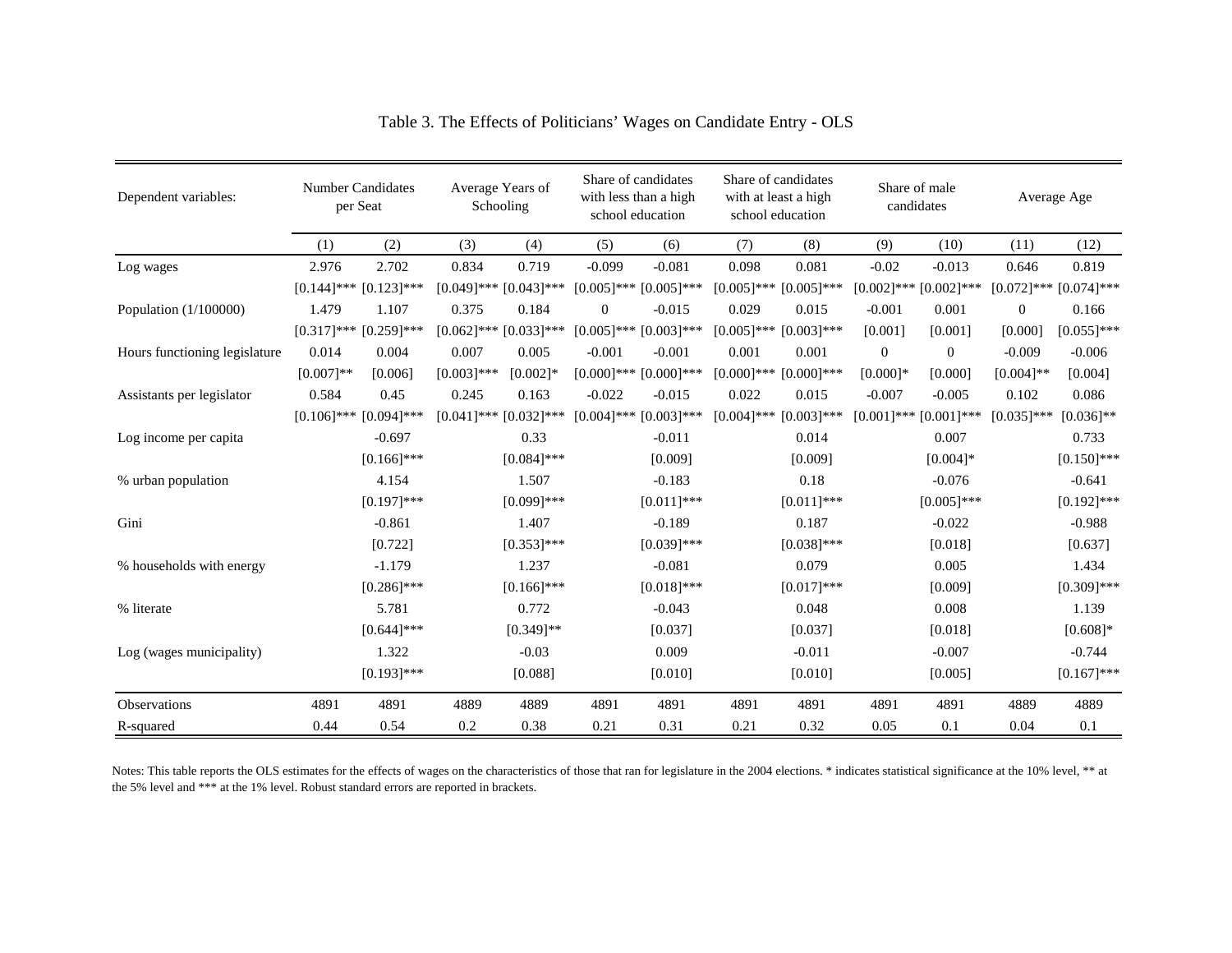| Dependent variable                |               | Log wages     |               |
|-----------------------------------|---------------|---------------|---------------|
|                                   | (1)           | (2)           | (3)           |
| $1\{x>10,000\}$                   | 0.208         | 0.213         | 0.213         |
|                                   | $[0.019]$ *** | $[0.019]$ *** | $[0.019]$ *** |
| $1\{x\text{ > }50,000\}$          | $-0.055$      | $-0.027$      | 0.019         |
|                                   | [0.037]       | [0.035]       | [0.029]       |
| $1\{x>100,000\}$                  | 0.113         | 0.127         | 0.231         |
|                                   | $[0.063]*$    | $[0.061]$ **  | $[0.033]$ *** |
| $1\{x > 300,000\}$                | 0.024         | 0.048         | 0.142         |
|                                   | [0.079]       | [0.084]       | $[0.057]**$   |
| $1\{x\text{ >}500,000\}$          | 0.142         | 0.102         | 0.141         |
|                                   | [0.214]       | [0.227]       | [0.086]       |
| $\boldsymbol{\mathcal{X}}$        | 4.932         | 4.406         | 4.406         |
|                                   | $[0.275]$ *** | $[0.277]$ *** | $[0.277]$ *** |
| $(x - 10,000)^*1\{x > 10,000\}$   | $-3.054$      | $-2.669$      | $-2.672$      |
|                                   | $[0.286]$ *** | $[0.287]$ *** | $[0.287]$ *** |
| $(x - 50,000)^*1\{x > 50,000\}$   | $-1.558$      | $-1.477$      | $-1.715$      |
|                                   | $[0.150]$ *** | $[0.144]$ *** | $[0.081]$ *** |
| $(x - 100,000)^*1\{x > 100,000\}$ | $-0.229$      | $-0.195$      |               |
|                                   | $[0.132]*$    | [0.127]       |               |
| $(x - 300,000)^*1\{x > 300,000\}$ | $-0.006$      | 0.013         |               |
|                                   | [0.133]       | [0.143]       |               |
| $(x - 500,000)^*1\{x > 500,000\}$ | $-0.076$      | $-0.071$      |               |
|                                   | [0.127]       | [0.138]       |               |
| Municipal characteristics         | No            | Yes           | Yes           |
| Observations                      | 4894          | 4894          | 4894          |
| R-squared                         | 0.67          | 0.68          | 0.68          |
| F-test                            | 29.10         | 29.72         | 39.00         |
| (P-values)                        | [0.00]        | [0.00]        | [0.00]        |

Table 4: First-Stage Results

Notes: This table reports the OLS estimate of the effects of the population cutoff on log wages. The running variable x refers to the population in 2003. All regressions control for the number of hours the legislature functions per week and assistants per legislator from the 2005 Brazilian Legislative Census (Censo do Legislativo). Municipal Characteristics include Log household income per capita, % urban population, Gini coefficient, % households with energy, % literate population and Log average wages in municipality. All regressions control for log(average wage in private and public sector in municipality). \* indicates statistical significance at the 10% level, \*\* at the 5% level and \*\*\* at the 1% level. Robust standard errors are reported in brackets. The reported F-test refers to the cut-off indicators.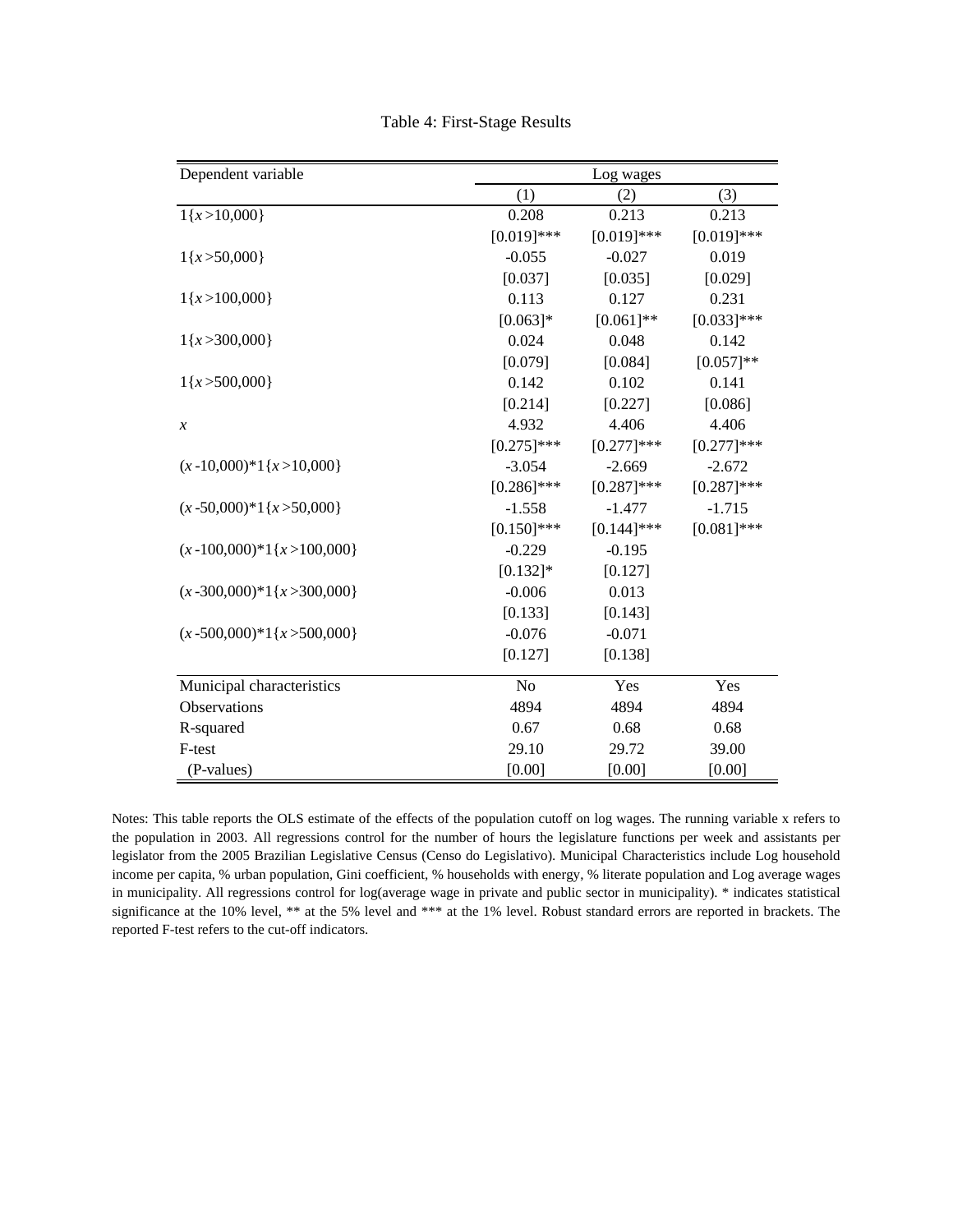| Table 5. The Effects of Politicians' Wages on Candidate Entry – TSLS |  |
|----------------------------------------------------------------------|--|
|                                                                      |  |

| Dependent variable:          | <b>Total Number of</b><br>Candidates per Seat |                           | Average Years of<br>Schooling |              | Share of candidates<br>with less than a high<br>school education |              | Share of candidates<br>with at least a high<br>school education |              | Share of male<br>candidates |            | Average Age |             |
|------------------------------|-----------------------------------------------|---------------------------|-------------------------------|--------------|------------------------------------------------------------------|--------------|-----------------------------------------------------------------|--------------|-----------------------------|------------|-------------|-------------|
|                              | (1)                                           | (2)                       | (3)                           | (4)          | (5)                                                              | (6)          |                                                                 | (8)          | (9)                         | (10)       | (11)        | (12)        |
| Log wages                    | 1.463                                         | 1.334                     | 0.619                         | 0.625        | $-0.064$                                                         | $-0.069$     | 0.066                                                           | 0.072        | $-0.027$                    | $-0.029$   | $-0.988$    | $-1.015$    |
|                              |                                               | $[0.598]$ ** $[0.547]$ ** | $[0.352]$ *                   | $[0.318]$ ** | $[0.037]$ *                                                      | $[0.035]$ ** | $[0.037]$ *                                                     | $[0.035]$ ** | [0.017]                     | $[0.017]*$ | [0.601]     | $[0.586]$ * |
| F-test<br>(exc. instruments) | 29.66                                         | 29.56                     | 29.44                         | 29.35        | 29.66                                                            | 29.56        | 29.66                                                           | 29.56        | 29.66                       | 29.56      | 29.44       | 29.35       |
| Municipal characteristics    | N <sub>o</sub>                                | Yes                       | No                            | Yes          | No                                                               | Yes          | N <sub>o</sub>                                                  | Yes          | No                          | Yes        | No          | Yes         |
| <b>Observations</b>          | 4891                                          | 4891                      | 4889                          | 4889         | 4891                                                             | 4891         | 4891                                                            | 4891         | 4891                        | 4891       | 4889        | 4889        |

Notes: The table reports the IV estimates for the effects of wages on the characteristics of those that ran for legislature in the 2004 elections. All regressions control for the number of hours the legislature functions per week and assistants per legislator. The Log wages refer to legislators' wages from the 2005 Brazilian Legislative Census (Censo do Legislativo). Municipal Characteristics include Log household income per capita, % urban population, Gini coefficient, % households with energy, % literate population, log average wage in private and public sector in municipality, and a linear spline in population. \* indicates statistical significance at the 10% level, \*\* at the 5% level and \*\*\* at the 1% level. Robust standard errors are reported in brackets. The instruments used are the indicators for the cutoffs at  $1\{x>10,000\}$ ,  $1\{x>50,000\}$ ,  $1\{x>100,000\}$ ,  $1\{x>300,000\}$  and  $1\{x>500,000\}$ . The reported F-test refers to these excluded instruments.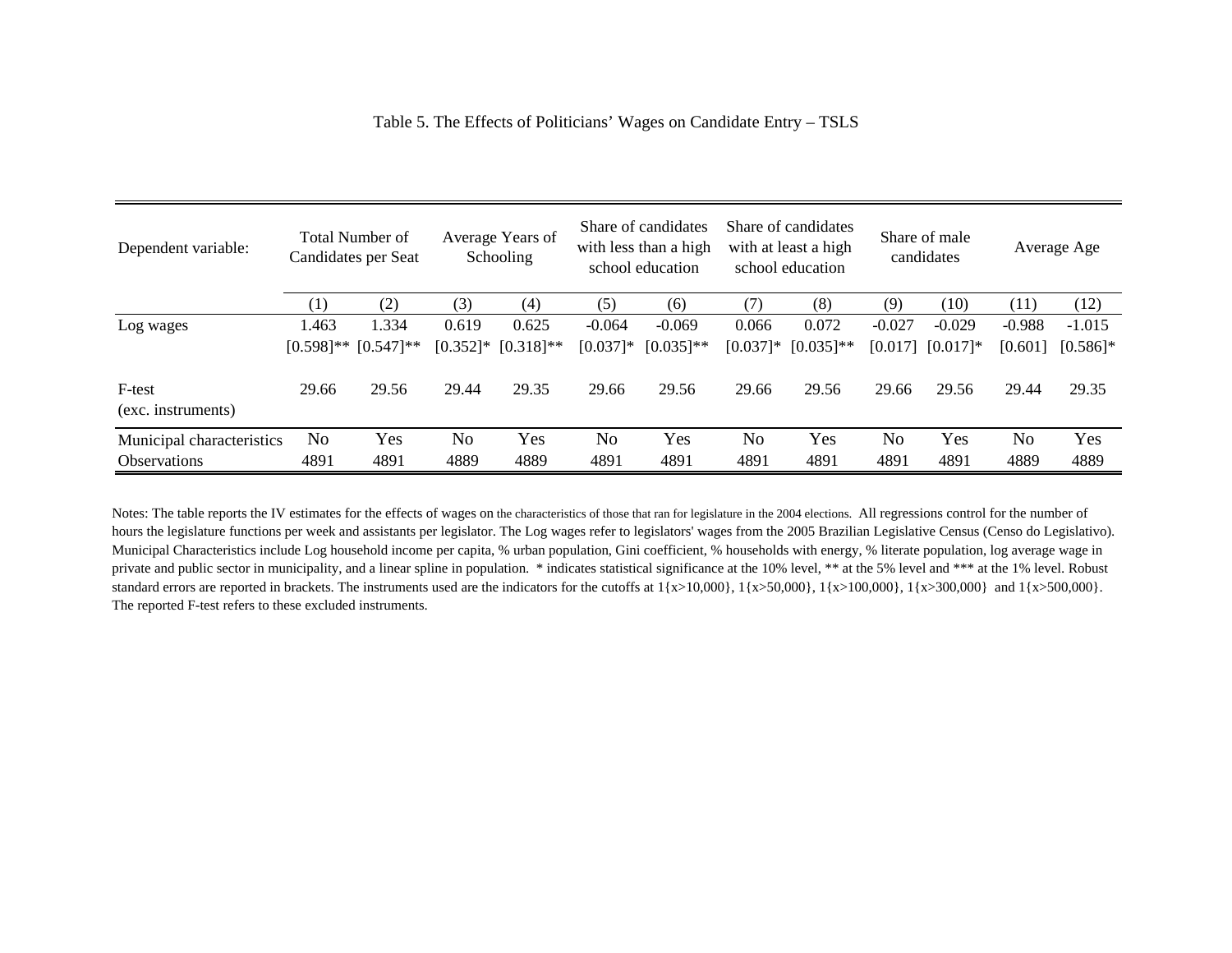| Dependent variable:       |                | Average Number of<br>Terms |                | Share of legislators<br>with 1-2 terms |                | Share of legislators<br>with 3-7 terms |                | <b>Average Education</b> |                | Share of legislators<br>with less than high<br>school |                | Share of legislators<br>with at least high<br>school |                | Share of female<br>legislators | Average age    |          |
|---------------------------|----------------|----------------------------|----------------|----------------------------------------|----------------|----------------------------------------|----------------|--------------------------|----------------|-------------------------------------------------------|----------------|------------------------------------------------------|----------------|--------------------------------|----------------|----------|
|                           | (1)            | (2)                        | (3)            | (4)                                    | (5)            | (6)                                    | (7)            | (8)                      | (9)            | (10)                                                  | (11)           | (12)                                                 | (13)           | (14)                           | (15)           | (16)     |
| Panel A: IV estimates     |                |                            |                |                                        |                |                                        |                |                          |                |                                                       |                |                                                      |                |                                |                |          |
| Log Wages                 | 0.364          | 0.395                      | $-0.067$       | $-0.074$                               | 0.113          | 0.124                                  | 1.009          | 0.913                    | $-0.114$       | $-0.114$                                              | 0.145          | 0.141                                                | 0.04           | 0.045                          | 1.011          | 0.551    |
|                           | $[0.153]$ **   | $[0.150]$ ***              | [0.057]        | [0.056]                                | $[0.045]$ **   | $[0.044]$ ***                          | [0.857]        | [0.836]                  | [0.077]        | [0.074]                                               | $[0.076]$ *    | $[0.073]*$                                           | [0.031]        | [0.031]                        | [2.847]        | [2.787]  |
| F-test                    | 29.83          | 29.72                      | 29.83          | 29.72                                  | 29.83          | 29.72                                  | 29.79          | 29.65                    | 29.79          | 29.65                                                 | 29.83          | 29.72                                                | 29.83          | 29.72                          | 29.83          | 29.72    |
| (excl. instruments)       |                |                            |                |                                        |                |                                        |                |                          |                |                                                       |                |                                                      |                |                                |                |          |
| Panel B: OLS estimates    |                |                            |                |                                        |                |                                        |                |                          |                |                                                       |                |                                                      |                |                                |                |          |
| Log Wages                 | 0.176          | 0.185                      | $-0.05$        | $-0.049$                               | 0.051          | 0.053                                  | 0.805          | 0.696                    | $-0.123$       | $-0.093$                                              | 0.113          | 0.09                                                 | $-0.004$       | $-0.009$                       | $-0.892$       | $-0.521$ |
|                           | $[0.022]$ ***  | $[0.025]$ ***              |                | $[0.007]***$ $[0.008]***$              | $[0.006]$ ***  | $[0.007]***$                           | $[0.116]$ ***  | $[0.118]$ ***            | $[0.010]$ ***  | $[0.009]$ ***                                         | $[0.010]$ ***  | $[0.010]$ ***                                        | [0.003]        | $[0.004]$ **                   | $[0.381]$ **   | [0.398]  |
| R-squared                 | 0.02           | 0.06                       | 0.02           | 0.06                                   | 0.02           | 0.08                                   | 0.03           | 0.06                     | 0.09           | 0.19                                                  | 0.06           | 0.13                                                 | $\overline{0}$ | 0.02                           | $\Omega$       | 0.03     |
| Municipal characteristics | N <sub>0</sub> | Yes                        | N <sub>0</sub> | Yes                                    | N <sub>0</sub> | Yes                                    | N <sub>o</sub> | Yes                      | N <sub>0</sub> | Yes                                                   | N <sub>o</sub> | Yes                                                  | N <sub>0</sub> | Yes                            | N <sub>0</sub> | Yes      |
| <b>Observations</b>       | 4894           | 4894                       | 4894           | 4894                                   | 4894           | 4894                                   | 4893           | 4893                     | 4893           | 4893                                                  | 4893           | 4893                                                 | 4894           | 4894                           | 4894           | 4894     |

#### Table 6. The Effects of Politicians' Wages on Candidate Selection

Notes: The table reports the IV and OLS estimates for the effects of wages on the characteristics of those that were elected as legislators in the 2004 elections. All regressions control for the number of hours the legislature functions per week and assistants per legislator. The Log wages refer to legislators' wages from the 2005 Brazilian Legislative Census (Censo do Legislativo). Municipal Characteristics include Log household income per capita, % urban population, Gini coefficient, % households with energy, % literate population, log average wage in private and public sector in municipality, and a linear spline in population. \* indicates statistical significance at the 10% level, \*\* at the 5% level and \*\*\* at the 1% level. Robust standard errors are reported in brackets. The instruments used are the indicators for the cutoffs at  $1\{x>10,000\}$ ,  $1\{x>50,000\}$ ,  $1\{x>100,000\}$ ,  $1\{x>300,000\}$  and 1{x>500,000}. The reported F-test refers to these excluded instruments.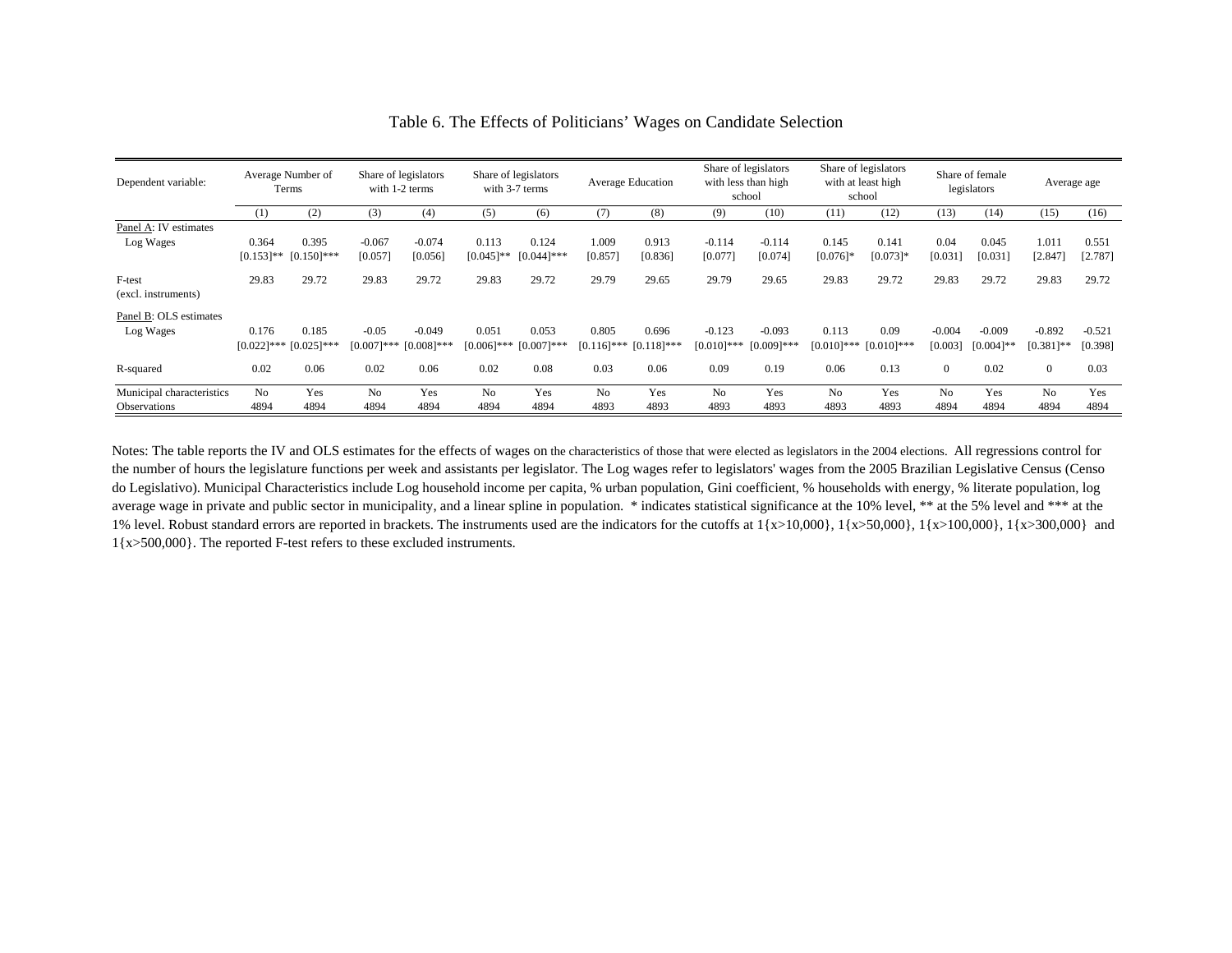| Dependent variable:          |                | Log Number of Bill<br>Submitted |               | Log Number of Bill<br>Approved |               | Share of Bills Approved |                | <b>Functioning Commission</b> |
|------------------------------|----------------|---------------------------------|---------------|--------------------------------|---------------|-------------------------|----------------|-------------------------------|
|                              | (1)            | (2)                             | (3)           | (4)                            | (5)           | (6)                     | (7)            | (8)                           |
| Panel A: IV estimates        |                |                                 |               |                                |               |                         |                |                               |
| Log Wages                    | 0.466          | 0.436                           | 0.495         | 0.506                          | 0.275         | 0.297                   | 0.208          | 0.206                         |
|                              | $[0.254]$ *    | $[0.251]$ *                     | $[0.263]$ *   | $[0.264]$ *                    | $[0.096]$ *** | $[0.099]$ ***           | $[0.097]**$    | $[0.098]$ **                  |
| F-test<br>(exc. instruments) | 27.18          | 26.63                           | 25.29         | 24.51                          | 20.62         | 19.91                   | 29.83          | 29.72                         |
| Panel B: OLS estimates       |                |                                 |               |                                |               |                         |                |                               |
| Log Wages                    | 0.531          | 0.502                           | 0.438         | 0.411                          | $-0.022$      | $-0.023$                | 0.101          | 0.09                          |
|                              | $[0.044]$ ***  | $[0.041]$ ***                   | $[0.035]$ *** | $[0.035]$ ***                  | $[0.011]**$   | $[0.011]$ **            | $[0.011]$ ***  | $[0.012]$ ***                 |
| R-squared                    | 0.18           | 0.24                            | 0.15          | 0.18                           | 0.03          | 0.05                    | 0.02           | 0.03                          |
| Municipal characteristics    | N <sub>o</sub> | Yes                             | No            | Yes                            | No            | Yes                     | N <sub>o</sub> | Yes                           |
| <b>Observations</b>          | 4471           | 4471                            | 4216          | 4216                           | 3392          | 3392                    | 4894           | 4894                          |

#### Table 7. The Effects of Politicians' Wages on Legislative Productivity

Notes: The table reports the IV and OLS estimates for the effects of wages on legislative productivity. The dependent variable in columns 1 and 2 is the log of one plus the number of bills submitted. The dependent variable in columns 3-4 is the log of one plus the number of bills approved. All regressions control for the number of hours the legislature functions per week and assistants per legislator. The Log wages refer to legislators' wages from the 2005 Brazilian Legislative Census (Censo do Legislativo). Municipal Characteristics include Log household income per capita, % urban population, Gini coefficient, % households with energy, % literate population, log average wage in private and public sector in municipality, and a linear spline in population. \* indicates statistical significance at the 10% level, \*\* at the 5% level and \*\*\* at the 1% level. Robust standard errors are reported in brackets. The instruments used are the indicators for the cutoffs at  $1\{x>10,000\}$ ,  $1\{x>50,000\}$ ,  $1\{x>100,000\}$ ,  $1\{x>300,000\}$  and  $1\{x>500,000\}$ . The reported F-test refers to these excluded instruments.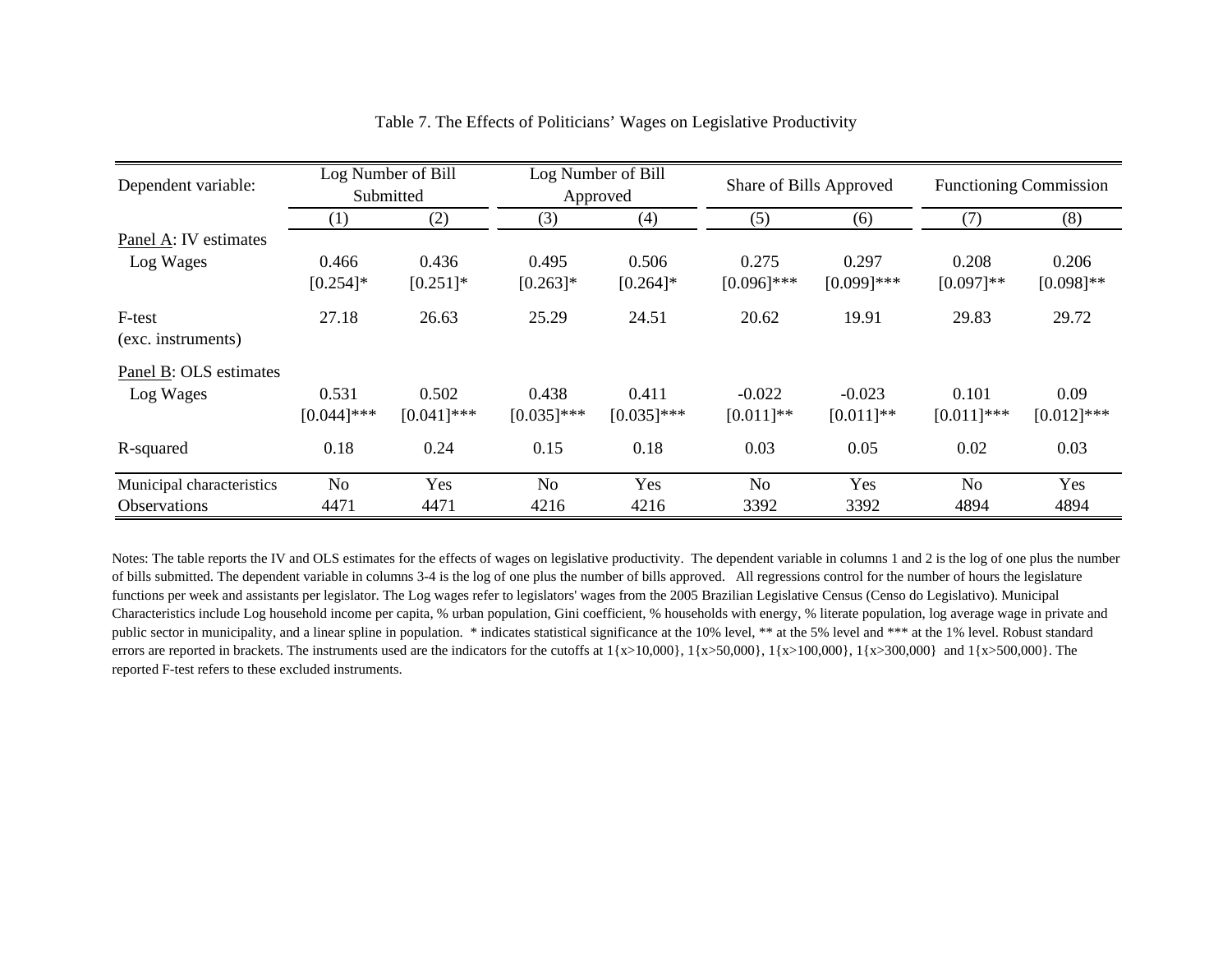|                           |                                   |                                                        | Education                                               |                                                            |                                                      | Health                                     |                                                        |
|---------------------------|-----------------------------------|--------------------------------------------------------|---------------------------------------------------------|------------------------------------------------------------|------------------------------------------------------|--------------------------------------------|--------------------------------------------------------|
| Dependent variable:       | Change in<br>number of<br>schools | Change in<br>share of<br>schools with a<br>science lab | Change in<br>share of<br>schools with a<br>computer lab | Change in<br>share of<br>teachers with a<br>college degree | Number of<br>health clinics<br>per capita<br>(x1000) | Number of<br>doctors per<br>capita (x1000) | Change in the<br>average<br>number of<br>doctor visits |
|                           | (1)                               | (2)                                                    | (3)                                                     | (4)                                                        | (5)                                                  | (6)                                        | (7)                                                    |
| Panel A: IV estimates     |                                   |                                                        |                                                         |                                                            |                                                      |                                            |                                                        |
| Log Wages                 | 2.186                             | 0.039                                                  | 0.106                                                   | 0.027                                                      | 0.175                                                | 0.642                                      | 0.522                                                  |
|                           | $[1.100]^{**}$                    | $[0.020]^{**}$                                         | $[0.049]$ **                                            | [0.050]                                                    | $[0.052]$ ***                                        | $[0.278]^{**}$                             | $[0.236]^{**}$                                         |
| F-test                    | 26.21                             | 26.21                                                  | 26.21                                                   | 24.52                                                      | 27.31                                                | 28.59                                      | 30.23                                                  |
| (exc. instruments)        |                                   |                                                        |                                                         |                                                            |                                                      |                                            |                                                        |
| Panel B: OLS estimates    |                                   |                                                        |                                                         |                                                            |                                                      |                                            |                                                        |
| Log Wages                 | 0.11                              | 0.003                                                  | 0.021                                                   | 0.019                                                      | 0.01                                                 | 0.013                                      | 0.04                                                   |
|                           | [0.209]                           | [0.004]                                                | $[0.009]$ **                                            | $[0.009]$ **                                               | [0.009]                                              | [0.051]                                    | [0.040]                                                |
| R-squared                 | 0.07                              | 0.00                                                   | 0.03                                                    | 0.01                                                       | 0.06                                                 | 0.31                                       | 0.01                                                   |
| Municipal characteristics | Yes                               | Yes                                                    | Yes                                                     | Yes                                                        | Yes                                                  | Yes                                        | Yes                                                    |
| Observations              | 4542                              | 4542                                                   | 4542                                                    | 3814                                                       | 4015                                                 | 4859                                       | 4875                                                   |

#### Table 8: The Effects of Wages on Provision of Public Goods

Notes: The table reports the IV estimates for the effects of wages on provision of public goods. The dependent variables in columns 1-4 and 7 refer to the change from 2004-2006. The dependent variables in columns 5 and 6 are the levels in 2006. All regressions control for the number of hours the legislature functions per week and assistants per legislator. The Log wages refer to legislators' wages from the 2005 Brazilian Legislative Census (Censo do Legislativo). Municipal Characteristics include Log household income per capita, % urban population, Gini coefficient, % households with energy, % literate population, log average wage in private and public sector in municipality, and a linear spline in population. \* indicates statistical significance at the 10% level, \*\* at the 5% level and \*\*\* at the 1% level. Robust standard errors are reported in brackets. The instruments used are the indicators for the cutoffs at  $1\{x>10,000\}$ ,  $1\{x>50,000\}$ ,  $1\{x>100,000\}$ ,  $1\{x>300,000\}$  and  $1\{x>500,000\}$ . The reported F-test refers to these excluded instruments.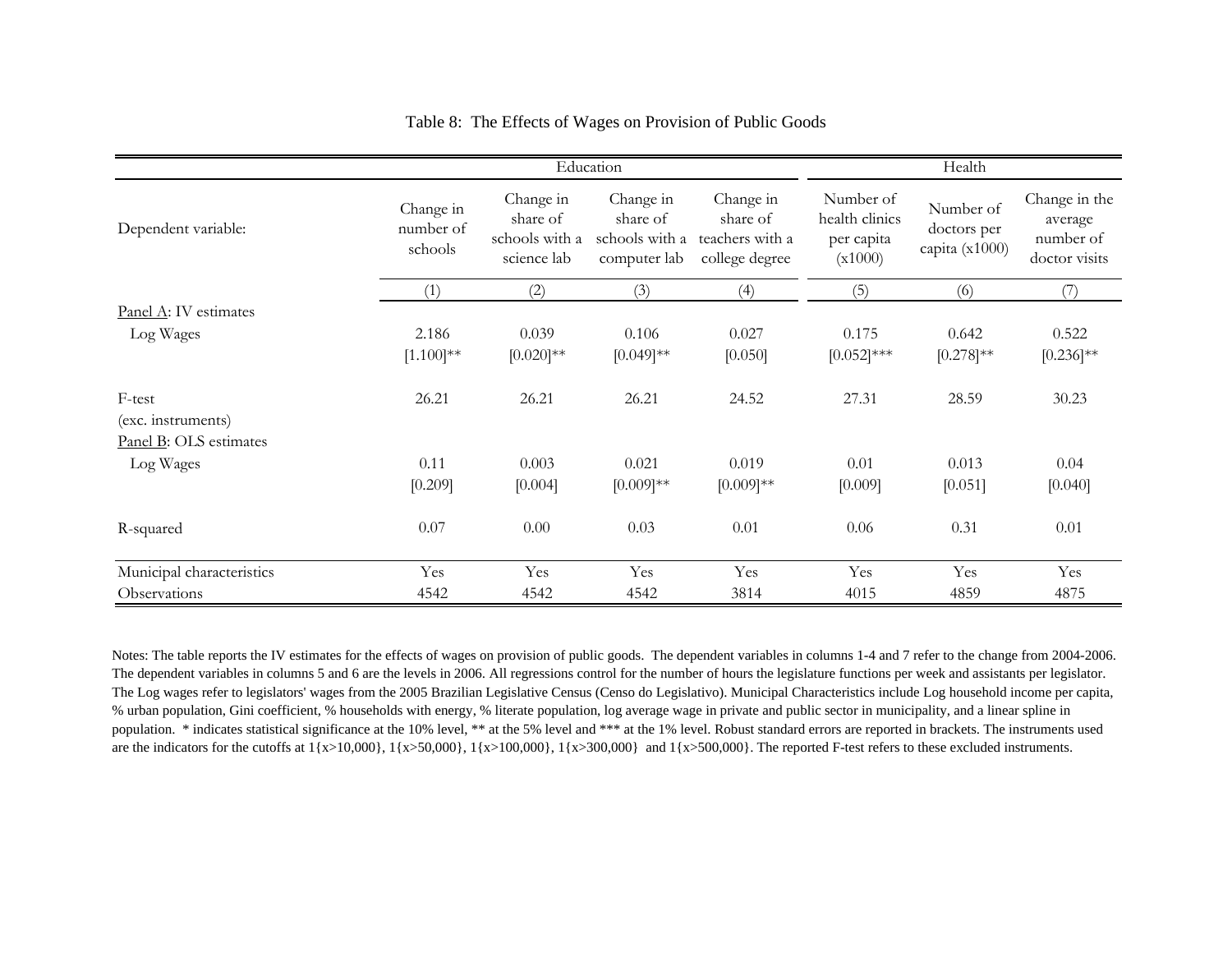|                                               | Log number of<br><b>Bill Submitted</b> | Log number of<br><b>Bill Approved</b> | Share of Bills<br>Approved | Functioning<br>Commission | Change in<br>number of<br>schools | science lab  | Change in share Change in share Change in share<br>of schools with a of schools with a of teachers with health clinics per<br>computer lab | a college degree | Number of<br>capita $(x1000)$ | Number of<br>doctors per<br>capita $(x1000)$ | Change in the<br>average number<br>of doctor visits |
|-----------------------------------------------|----------------------------------------|---------------------------------------|----------------------------|---------------------------|-----------------------------------|--------------|--------------------------------------------------------------------------------------------------------------------------------------------|------------------|-------------------------------|----------------------------------------------|-----------------------------------------------------|
| Dependent variable:                           |                                        |                                       |                            |                           |                                   |              |                                                                                                                                            |                  |                               |                                              |                                                     |
|                                               |                                        | (2)                                   | (3)                        | (4)                       | (5)                               | (6)          | (7)                                                                                                                                        | (8)              | (9)                           | (10)                                         | (11)                                                |
| Log Wages                                     | 0.389                                  | 0.466                                 | 0.299                      | 0.219                     | 2.186                             | 0.04         | 0.113                                                                                                                                      | 0.031            | 0.179                         | 0.573                                        | 0.542                                               |
|                                               | [0.253]                                | $[0.266]$ *                           | $[0.099]$ ***              | $[0.100]$ **              | $[1.105]$ **                      | $[0.020]$ ** | $[0.050]$ **                                                                                                                               | [0.050]          | $[0.053]$ ***                 | $[0.280]$ **                                 | $[0.240]$ **                                        |
| Share of legislator with 3 or more terms      | 0.142                                  | 0.09                                  | $-0.033$                   | $-0.113$                  | 0.571                             | $-0.011$     | $-0.024$                                                                                                                                   | $-0.039$         | $-0.023$                      | 0.257                                        | $-0.262$                                            |
|                                               | [0.095]                                | [0.098]                               | [0.030]                    | $[0.032]***$              | [0.428]                           | [0.008]      | [0.015]                                                                                                                                    | $[0.017]**$      | [0.019]                       | $[0.097]$ ***                                | $[0.079]$ ***                                       |
| Share of female legislators                   | $-0.345$                               | $-0.334$                              | $-0.029$                   | $-0.006$                  | $-0.389$                          | $-0.009$     | 0.011                                                                                                                                      | $-0.012$         | $-0.018$                      | $-0.281$                                     | 0.019                                               |
|                                               | $[0.119]$ ***                          | $[0.132]$ **                          | [0.048]                    | [0.044]                   | [0.525]                           | [0.011]      | [0.023]                                                                                                                                    | [0.025]          | [0.025]                       | $[0.123]$ **                                 | [0.114]                                             |
| Share of legislator with at least high school | 0.231                                  | 0.217                                 | 0.015                      | 0.012                     | 0.059                             | 0.001        | $-0.019$                                                                                                                                   | 0.006            | $-0.003$                      | 0.287                                        | 0.075                                               |
|                                               | $[0.053]$ ***                          | $[0.053]$ ***                         | [0.019]                    | [0.019]                   | [0.251]                           | [0.005]      | $[0.010]$ *                                                                                                                                | [0.011]          | [0.010]                       | $[0.053]$ ***                                | [0.049]                                             |
| Average age of legislators                    | $-0.001$                               | $-0.004$                              | 0.00                       | 0.00                      | $-0.022$                          | 0.00         | 0.00                                                                                                                                       | 0.00             | 0.00                          | 0.002                                        | 0.001                                               |
|                                               | [0.001]                                | $[0.002]$ **                          | [0.000]                    | [0.000]                   | $[0.010]$ **                      | [0.000]      | [0.000]                                                                                                                                    | [0.000]          | [0.000]                       | $[0.001]$ *                                  | [0.001]                                             |
| Municipal characteristics                     | Yes                                    | Yes                                   | Yes                        | Yes                       | Yes                               | Yes          | Yes                                                                                                                                        | Yes              | Yes                           | Yes                                          | Yes                                                 |
| <b>Observations</b>                           | 4471                                   | 4216                                  | 3392                       | 4894                      | 4542                              | 4542         | 4542                                                                                                                                       | 3814             | 4015                          | 4859                                         | 4875                                                |

#### Table 9: The Effects of Wages and Legislators' Characteristics on Legislative Performance

Notes: The table reports the IV estimates for the effects of wages and legislators' characteristics on legislative productivity and provision of public goods. The dependent variables in columns 1-4 and 7 refer to the change from 2004-2006. The dependent variables in columns 5 and 6 are the levels in 2006. All regressions control for the number of hours the legislature functions per week and assistants per legislator. The Log wages refer to legislators' wages from the 2005 Brazilian Legislative Census (Censo do Legislativo). Municipal Characteristics include Log household income per capita, % urban population, Gini coefficient, % households with energy, % literate population, log average wage in private and public sector in municipality, and a linear spline in population. \* indicates statistical significance at the 10% level, \*\* at the 5% level and \*\*\* at the 1% level. Robust standard errors are reported in brackets. The instruments used are the indicators for the cutoffs at  $1\{x>10,000\}$ ,  $1\{x>50,000\}$ ,  $1\{x>100,000\}$ ,  $1\{x>300,000\}$  and  $1\{x>500,000\}$ . The reported F-test refers to these excluded instruments.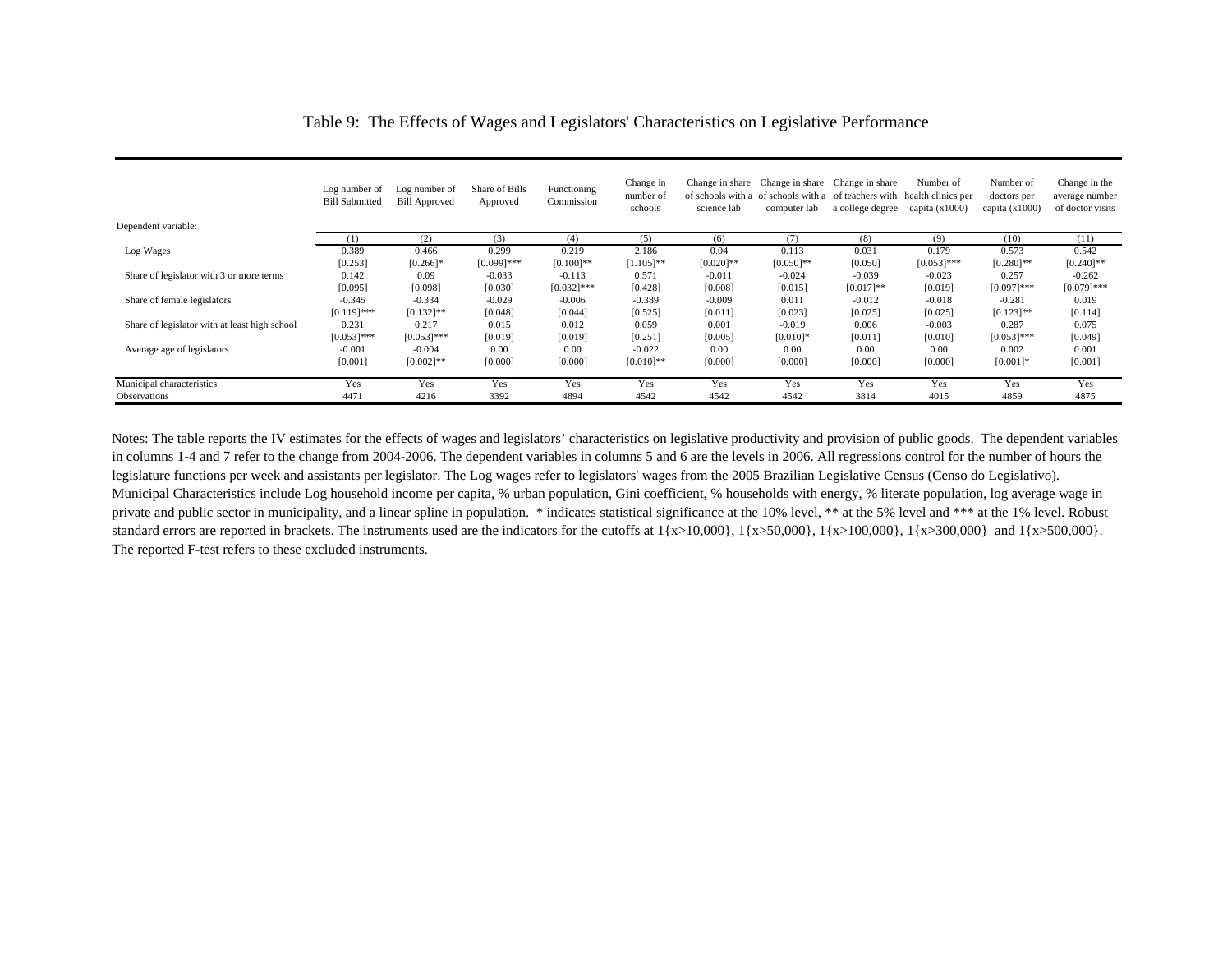| Dependent variable:                           |               | Log Number of Bill Submitted | Log number of Bill Approved |              |          | Share of Bills Approved |             | <b>Functioning Commission</b> |
|-----------------------------------------------|---------------|------------------------------|-----------------------------|--------------|----------|-------------------------|-------------|-------------------------------|
|                                               | 25%           | 75%                          | 25%                         | 75%          | 25%      | 75%                     | 25%         | 75%                           |
|                                               | (1)           | (2)                          | (3)                         | (4)          | (5)      | (6)                     | (7)         | (8)                           |
| Log Wages                                     | 0.325         | 0.89                         | 0.103                       | 1.038        | 0.333    | 0.439                   | 0.352       | 0.135                         |
|                                               | [0.838]       | $[0.461]$ *                  | [0.820]                     | $[0.517]**$  | [0.311]  | $[0.176]$ **            | [0.301]     | [0.171]                       |
| Share of legislator with 3 or more terms      | $\Omega$      | 0.103                        | $-0.046$                    | $-0.084$     | $-0.06$  | $-0.028$                | $-0.138$    | $-0.072$                      |
|                                               | [0.210]       | [0.177]                      | [0.193]                     | [0.177]      | [0.076]  | [0.065]                 | $[0.078]$ * | [0.058]                       |
| Share of female legislators                   | $-0.777$      | $-0.476$                     | $-0.79$                     | $-0.446$     | $-0.14$  | 0.113                   | 0.023       | 0.03                          |
|                                               | $[0.243]$ *** | $[0.247]$ *                  | $[0.259]$ ***               | [0.286]      | [0.110]  | [0.112]                 | [0.101]     | [0.080]                       |
| Share of legislator with at least high school | 0.26          | 0.276                        | 0.307                       | 0.208        | 0.051    | 0.011                   | 0.012       | 0.026                         |
|                                               | $[0.114]$ **  | $[0.109]$ **                 | $[0.118]$ ***               | $[0.104]$ ** | [0.046]  | [0.039]                 | [0.046]     | [0.033]                       |
| Average age of legislators                    | $-0.004$      | $-0.001$                     | $-0.008$                    | $-0.004$     | $\theta$ | $\Omega$                | $-0.001$    | $-0.002$                      |
|                                               | [0.003]       | [0.004]                      | $[0.003]**$                 | [0.003]      | [0.001]  | [0.001]                 | [0.001]     | $[0.001]***$                  |
| Municipal characteristics                     | Yes           | Yes                          | Yes                         | Yes          | Yes      | Yes                     | Yes         | Yes                           |
| Observations                                  | 1040          | 1110                         | 977                         | 1056         | 744      | 894                     | 1176        | 1193                          |

Table 10: The Effects of Wages and Legislators' Characteristics on Legislative Productivity by Political Competition

Notes: The table reports the IV estimates for the effects of wages on legislative productivity controlling for the characteristics of the legislators. The columns denoted by 25% estimate the results for the sample of municipalities in the bottom quartile of political competition, as measured by the effective number of political parties that participated in the 2000 elections. The columns denoted by 75% estimate the results for the sample of municipalities in the upper quartile of political competition. The dependent variable in columns 1 and 2 is the log of one plus the number of bills submitted. The dependent variable in columns 3-4 is the log of one plus the number of bills approved. All regressions control for the number of hours the legislature functions per week and assistants per legislator. The Log wages refer to legislators' wages from the 2005 Brazilian Legislative Census (Censo do Legislativo). Municipal Characteristics include Log household income per capita, % urban population, Gini coefficient, % households with energy, % literate population, log average wage in private and public sector in municipality, and a linear spline in population. \* indicates statistical significance at the 10% level, \*\* at the 5% level and \*\*\* at the 1% level. Robust standard errors are reported in brackets. The instruments used are the indicators for the cutoffs at  $\{x>10,000\}$ ,  $\{x>50,000\}$ ,  $\{x>100,000\}$ ,  $\{x>300,000\}$  and 1{x>500,000}. The reported F-test refers to these excluded instruments.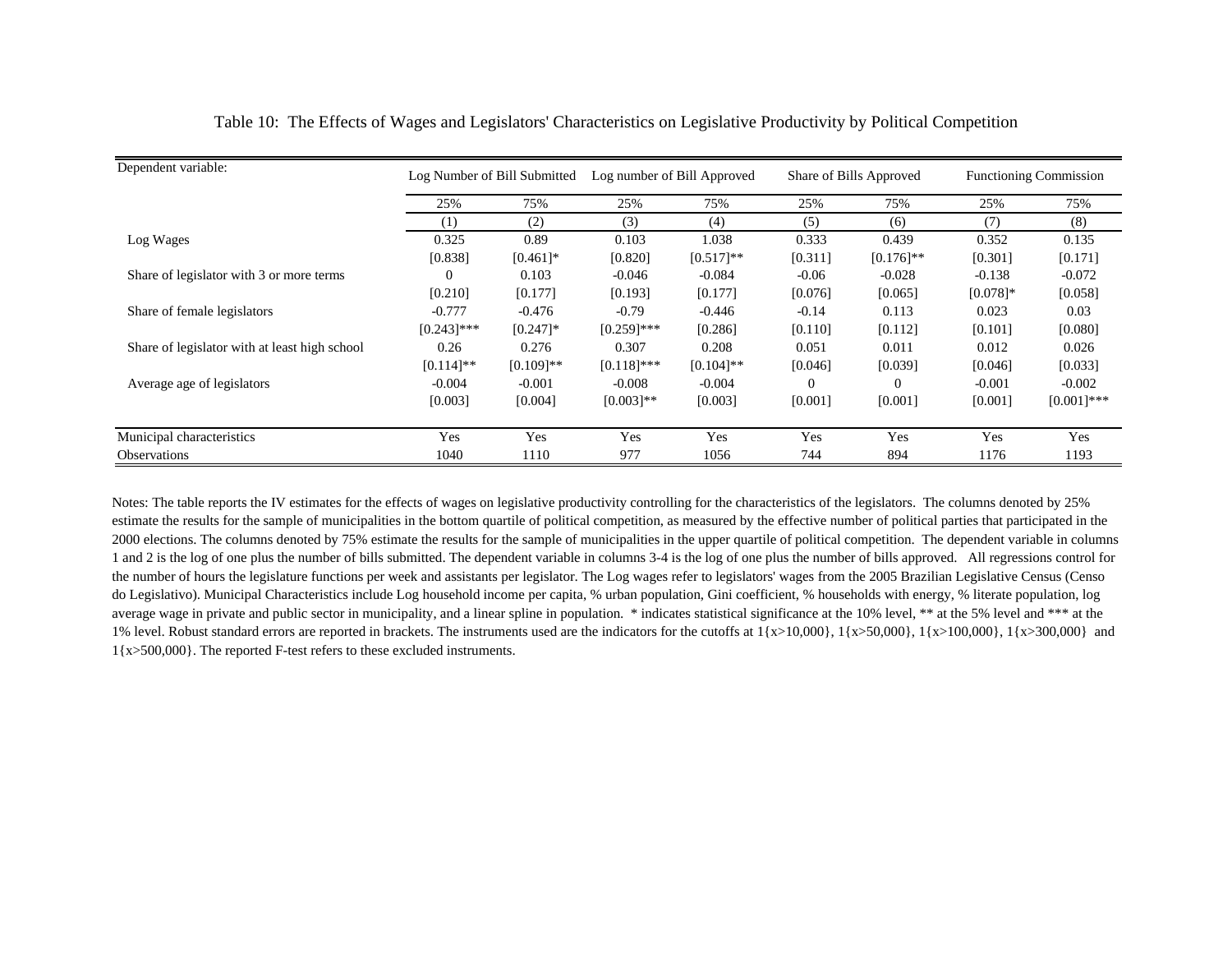|                                 | Log          |                             |                        |               | $\%$          |                |               |               |                |               |                        | $\%$          |                 | Hours         |
|---------------------------------|--------------|-----------------------------|------------------------|---------------|---------------|----------------|---------------|---------------|----------------|---------------|------------------------|---------------|-----------------|---------------|
|                                 | private      | Log                         |                        |               | households    | %              |               | Years of      |                |               |                        | population    | Number of       | legislative   |
|                                 | Sector       | income                      | Gini                   | % urban       | with          | households     | Literacy      | schooling     | Age of         | Mayor in      |                        | secondary     | assistants per  | functions per |
| Dependent variable              | Wages        |                             | per capita Coefficient | population    | electricity   | with water     | rate          | mayor         | mayor          |               | second term Male mayor | education     | legislator      | week          |
|                                 | (1)          | (2)                         | (3)                    | (4)           | (5)           | (6)            | (7)           | (8)           | (9)            | (10)          | (11)                   | (12)          | (13)            | (14)          |
| $1\{x>10,000\}$                 | 0.011        | 0.02                        | $-0.004$               | $-0.016$      | 0.004         | $-0.69$        | 0.004         | $-0.088$      | $-0.271$       | 0.027         | $-0.017$               | 0.21          | $-0.016$        | $-0.626$      |
|                                 | [0.034]      | [0.033]                     | [0.003]                | [0.013]       | [0.010]       | [1.735]        | [0.007]       | [0.257]       | [0.568]        | [0.026]       | [0.016]                | [0.430]       | [0.022]         | $[0.379]*$    |
| $1\{x>50,000\}$                 | $-0.078$     | 0.014                       | $-0.018$               | $-0.022$      | 0.002         | 2.713          | 0.005         | $-0.528$      | 1.863          | 0.045         | 0.006                  | $-0.362$      | 0.094           | $-1.353$      |
|                                 | $[0.033]$ ** | [0.076]                     | $[0.007]**$            | [0.026]       | [0.020]       | [3.585]        | [0.016]       | [0.435]       | [1.322]        | [0.059]       | [0.037]                | [1.271]       | [0.193]         | [1.150]       |
| $1\{x>100,000\}$                | $-0.004$     | $-0.001$                    | $-0.008$               | 0.01          | $-0.023$      | 1.083          | $-0.01$       | 1.416         | 3.988          | $-0.092$      | $-0.002$               | 1.082         | 0.023           | $-1.754$      |
|                                 | [0.056]      | [0.101]                     | [0.011]                | [0.029]       | [0.020]       | [4.312]        | [0.018]       | $[0.664]$ **  | $[1.919]$ **   | [0.098]       | [0.043]                | [1.740]       | [0.394]         | [2.327]       |
| $1\{x>300,000\}$                | $-0.018$     | 0.059                       | $-0.022$               | $-0.005$      | $-0.004$      | 7.759          | 0.024         | $-0.21$       | 2.072          | $-0.212$      | 0.066                  | $-0.448$      | $-0.28$         | 4.713         |
|                                 | [0.093]      | [0.182]                     | [0.019]                | [0.023]       | [0.010]       | $[3.676]$ **   | [0.016]       | [1.947]       | [3.828]        | [0.161]       | [0.061]                | [4.201]       | [0.873]         | [6.705]       |
| $1\{x\geq 500,000\}$            | $-0.095$     | $-0.174$                    | 0.033                  | 0.045         | 0.003         | 0.291          | $-0.008$      | $-2.47$       | 3.203          | $-0.565$      | 0.186                  | $-5.675$      | $-1.969$        | 6.034         |
|                                 | [0.263]      | [0.448]                     | [0.038]                | [0.035]       | [0.006]       | [5.882]        | [0.032]       | [3.061]       | [9.329]        | [0.471]       | [0.190]                | [9.689]       | [1.950]         | [12.773]      |
| $\boldsymbol{x}$                | 1.898        | $-2.895$                    | 0.478                  | 0.712         | $-0.708$      | $-178.844$     | $-0.832$      | 16.838        | 17.494         | $-1.356$      | 0.274                  | $-11.922$     | 1.865           | 17.788        |
|                                 |              | $[0.679]$ *** $[0.474]$ *** | $[0.050]$ ***          | $[0.202]$ *** | $[0.151]$ *** | $[25.983]$ *** | $[0.104]$ *** | $[4.087]$ *** | $[8.862]^{**}$ | $[0.410]$ *** | [0.239]                | $[6.027]**$   | $[0.282]^{***}$ | $[5.320]$ *** |
| $(x-10,000)*1{x>10,000}$        | $-1.558$     | 3.618                       | $-0.414$               | $-0.189$      | 0.819         | 194.57         | 0.918         | $-10.474$     | $-14.26$       | 1.386         | $-0.35$                | 32.675        | $-0.462$        | $-7.685$      |
|                                 | $[0.683]$ ** | $[0.494]$ ***               | $[0.052]$ ***          | [0.208]       | $[0.155]$ *** | $[26.861]$ *** | $[0.108]$ *** | $[4.184]$ **  | [9.165]        | $[0.423]$ *** | [0.249]                | $[6.412]$ *** | [0.316]         | [5.618]       |
| $(x - 50,000)^*1\{x > 50,000\}$ | 0.115        | 0.068                       | $-0.083$               | $-0.234$      | 0.099         | 15.169         | 0.122         | $-7.041$      | $-7.321$       | 0.158         | 0.229                  | $-0.646$      | $-0.519$        | $-0.757$      |
|                                 | [0.136]      | [0.286]                     | $[0.028]$ ***          | $[0.091]$ **  | [0.071]       | [13.316]       | $[0.057]$ **  | $[1.771]$ *** | [5.272]        | [0.238]       | $[0.129]$ *            | [4.674]       | [0.778]         | [5.281]       |
| $(x - 100,000)^*1(x > 100,000)$ | $-0.403$     | $-0.714$                    | 0.021                  | $-0.254$      | $-0.191$      | $-29.145$      | $-0.197$      | 0.467         | 2.151          | $-0.193$      | $-0.17$                | $-17.891$     | $-0.558$        | $-6.598$      |
|                                 |              | $[0.122]$ *** $[0.258]$ *** | [0.026]                | $[0.077]$ *** | $[0.061]$ *** | $[11.741]$ **  | $[0.049]$ *** | [1.602]       | [4.909]        | [0.226]       | [0.115]                | $[4.326]$ *** | [0.858]         | [5.328]       |
| $(x - 300,000)^*1(x > 300,000)$ | 0.057        | 0.097                       | 0.01                   | $-0.045$      | $-0.02$       | $-5.553$       | $-0.016$      | 1.484         | 1.724          | 0.371         | $-0.077$               | 4.991         | 0.03            | $-3.721$      |
|                                 | [0.150]      | [0.291]                     | [0.023]                | [0.027]       | $[0.011]$ *   | [3.945]        | [0.020]       | [2.311]       | [5.234]        | [0.273]       | [0.107]                | [6.554]       | [1.262]         | [8.715]       |
| $(x - 500,000)^*1{x} > 500,000$ | $-0.103$     | $-0.161$                    | $-0.009$               | 0.009         | 0.001         | 3.474          | 0.005         | $-1.226$      | $-0.035$       | $-0.367$      | 0.094                  | $-6.481$      | $-0.378$        | 0.061         |
|                                 | [0.144]      | [0.285]                     | [0.021]                | [0.022]       | [0.004]       | [3.006]        | [0.017]       | [2.263]       | [5.108]        | [0.263]       | [0.099]                | [6.433]       | [1.201]         | [8.542]       |
| Observations                    | 4894         | 4894                        | 4894                   | 4894          | 4894          | 4894           | 4894          | 4464          | 4894           | 4894          | 4894                   | 4894          | 4894            | 4894          |
| R-squared                       | 0.03         | 0.08                        | 0.07                   | 0.16          | 0.03          | 0.05           | 0.07          | 0.06          | 0.01           | 0.01          | $\theta$               | 0.28          | 0.2             | 0.08          |
| F-test                          | 1.28         | 0.24                        | 2.00                   | 0.98          | 0.46          | 1.25           | 0.88          | 1.86          | 1.06           | 0.93          | 0.69                   | 0.6           | 0.29            | 0.88          |
| (P-values)                      | 0.26         | 0.94                        | 0.08                   | 0.42          | 0.81          | 0.28           | 0.49          | 0.11          | 0.38           | 0.46          | 0.63                   | 0.70          | 0.92            | 0.49          |

Table 11. Robustness Test – Smoothness

Notes: the dependent variable is the log os legislators' wages. The running variable x refers to the population in 2003. All regressions control for the number of hours the legislature functions per week and assistants per legislator from the 2005 Brazilian Legislative Census (Censo do Legislativo). \* indicates statistical significance at the 10% level, \*\* at the 5% level and \*\*\* at the 1% level. Robust standard errors are reported in brackets. The reported F-test refers to the cut-off indicators.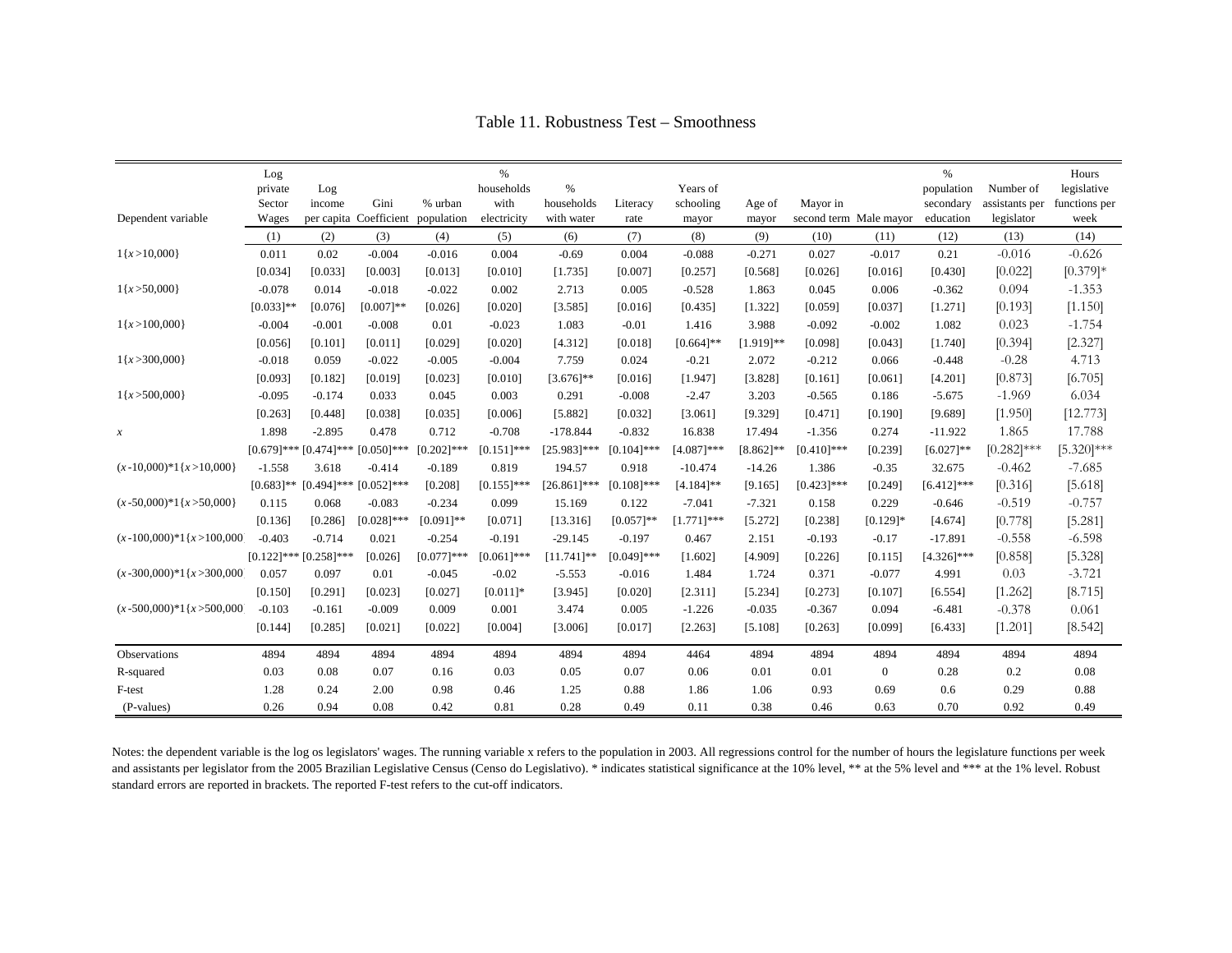|                                                                | Linear-spline                                  | Flexible polynomial on population<br>(quartic) |                            |                             |  |
|----------------------------------------------------------------|------------------------------------------------|------------------------------------------------|----------------------------|-----------------------------|--|
|                                                                | Flexible functional<br>form of controls<br>(1) | Full Sample                                    | 5 percent<br>sample<br>(3) | 10 percent<br>sample<br>(4) |  |
|                                                                |                                                | (2)                                            |                            |                             |  |
|                                                                |                                                |                                                |                            |                             |  |
| Panel A: Entry                                                 |                                                |                                                |                            |                             |  |
| Number of Candidates per Seat                                  | 1.582                                          | 3.758                                          | 4.837                      | 4.214                       |  |
|                                                                | $[0.529]$ ***                                  | $[0.223]$ ***                                  | $[1.120]$ ***              | $[0.957]$ ***               |  |
| Average Years of Schooling                                     |                                                |                                                | (499)                      | (719)                       |  |
|                                                                | 0.648                                          | 1.357                                          | 1.088                      | 1.391                       |  |
|                                                                | $[0.302]$ **                                   | $[0.096]$ ***                                  | $[0.395]$ ***              | $[0.334]$ ***               |  |
| Less than a high school education                              |                                                |                                                | (499)                      | (719)                       |  |
|                                                                | $-0.069$                                       | $-0.144$                                       | $-0.114$                   | $-0.134$                    |  |
|                                                                | $[0.033]$ **                                   | $[0.010]$ ***                                  | $[0.044]$ ***<br>(499)     | $[0.036]$ ***               |  |
| At least a high school education                               |                                                |                                                |                            | (719)                       |  |
|                                                                | 0.076<br>$[0.033]**$                           | 0.137<br>$[0.010]$ ***                         | 0.118<br>$[0.045]$ ***     | 0.139<br>$[0.037]$ ***      |  |
|                                                                |                                                |                                                | (499)                      | (719)                       |  |
| Share of male candidates                                       | $-0.028$                                       | $-0.02$                                        | $-0.019$                   | $-0.008$                    |  |
|                                                                | $[0.016]$ *                                    | $[0.005]$ ***                                  | [0.019]                    | [0.016]                     |  |
|                                                                |                                                |                                                | (499)                      | (719)                       |  |
| Average Age                                                    | $-0.738$                                       | 1.527                                          | 0.153                      | 0.321                       |  |
|                                                                | [0.567]                                        | $[0.169]$ ***                                  | [0.656]                    | [0.545]                     |  |
|                                                                |                                                |                                                | (499)                      | (719)                       |  |
| Panel B:: Selection                                            |                                                |                                                |                            |                             |  |
| Average Number of Terms                                        | 0.382                                          | 0.233                                          | 0.256                      | 0.357                       |  |
|                                                                | $[0.147]$ ***                                  | $[0.060]$ ***                                  | [0.256]                    | [0.220]                     |  |
|                                                                |                                                |                                                | (499)                      | (719)                       |  |
| % Legislators with 1-2 terms of tenure                         | $-0.078$                                       | $-0.034$                                       | $-0.078$                   | $-0.109$                    |  |
|                                                                | [0.055]                                        | $[0.018]$ *                                    | [0.081]                    | [0.069]                     |  |
|                                                                |                                                |                                                | (499)                      | (719)                       |  |
| % legislators with 3-7 terms of tenure                         | 0.122                                          | 0.053                                          | 0.054                      | 0.09                        |  |
|                                                                | $[0.043]$ ***                                  | $[0.015]$ ***                                  | [0.064]                    | [0.055]                     |  |
|                                                                |                                                |                                                | (499)                      | (719)                       |  |
| Average education                                              | 1.005                                          | 1.777                                          | 0.846                      | 1.876                       |  |
|                                                                | [0.818]                                        | $[0.330]$ ***                                  | [1.946]                    | [1.656]                     |  |
|                                                                |                                                |                                                | (499)                      | (719)                       |  |
| Share with less than high school                               | $-0.105$                                       | $-0.178$                                       | $-0.091$                   | $-0.125$                    |  |
|                                                                | [0.072]                                        | $[0.021]$ ***                                  | [0.097]                    | [0.081]                     |  |
|                                                                |                                                |                                                | (499)                      | (719)                       |  |
| Share with at least high school<br>Share of female legislators | 0.141                                          | 0.209                                          | 0.088                      | 0.174                       |  |
|                                                                | $[0.071]$ **                                   | $[0.026]$ ***                                  | [0.143]                    | [0.121]                     |  |
|                                                                |                                                |                                                | (499)                      | (719)                       |  |
|                                                                | 0.038                                          | $-0.014$                                       | $-0.047$                   | $-0.054$                    |  |
|                                                                | [0.030]                                        | [0.010]                                        | [0.042]                    | [0.035]                     |  |
|                                                                |                                                |                                                | (499)                      | (719)                       |  |
| Average age                                                    | 0.849                                          | 0.811                                          | $-0.257$                   | 0.598                       |  |
|                                                                | [2.738]                                        | [1.056]                                        | [6.301]                    | [5.118]                     |  |
|                                                                |                                                |                                                | (499)                      | (719)                       |  |

## Table 12. Robustness Test – Functional form assumption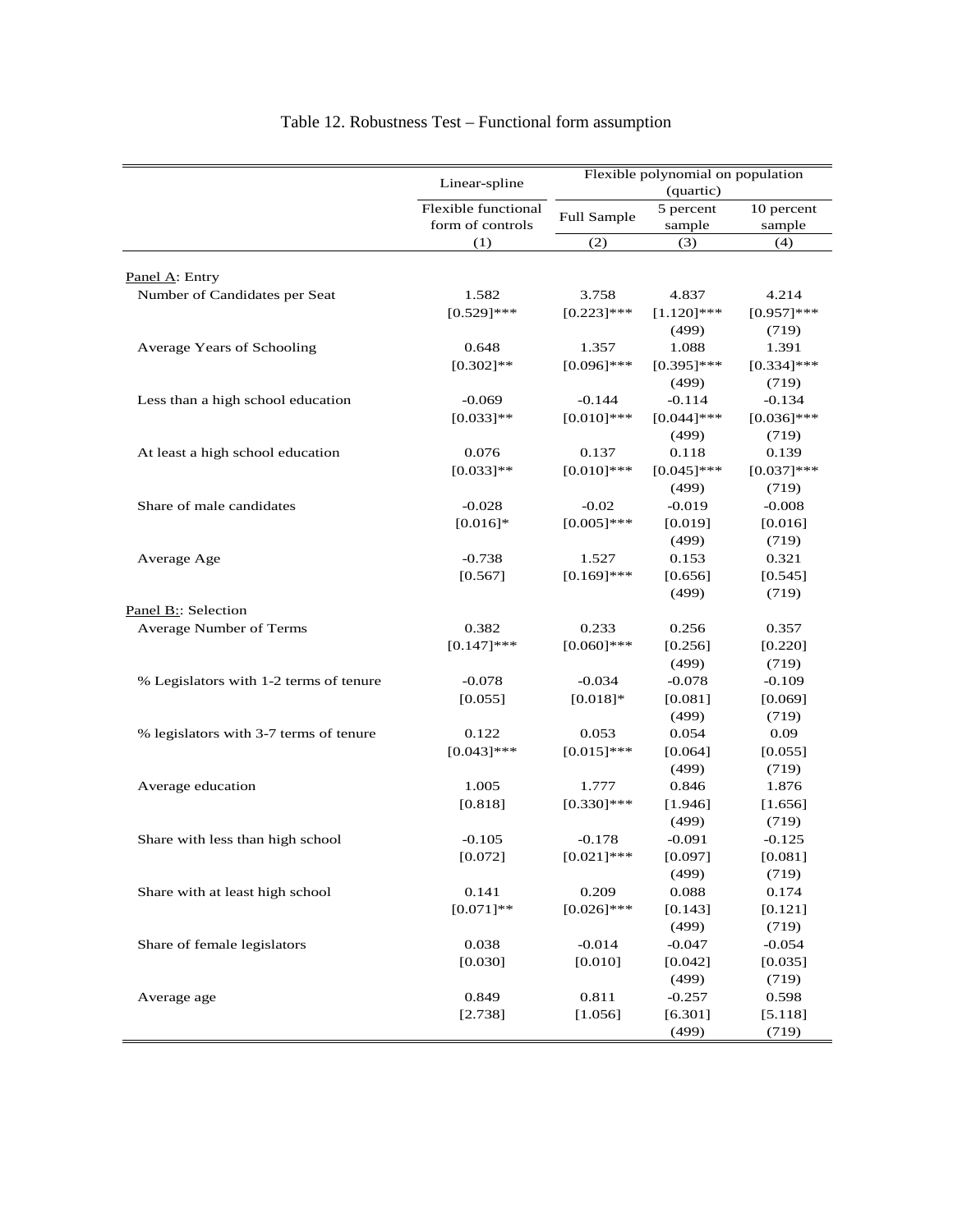|                                   | Linear-spline       | Flexible polynomial on population |               |               |
|-----------------------------------|---------------------|-----------------------------------|---------------|---------------|
|                                   |                     |                                   | (quartic)     |               |
|                                   | Flexible functional | Full Sample                       | 5 percent     | 10 percent    |
|                                   | form of controls    |                                   | sample        | sample        |
|                                   | (1)                 | (2)                               | (3)           | (4)           |
| Panel C: legislative productivity |                     |                                   |               |               |
| Log number of bills submitted     | 0.455               | 0.565                             | 0.577         | 0.796         |
|                                   | $[0.244]$ *         | $[0.102]$ ***                     | [0.582]       | [0.484]       |
|                                   |                     |                                   | (467)         | (676)         |
| Log number of bills approved      | 0.511               | 0.654                             | 1.202         | 1.161         |
|                                   | $[0.257]**$         | $[0.084]$ ***                     | $[0.359]$ *** | $[0.303]$ *** |
|                                   |                     |                                   | (442)         | (642)         |
| Share of bills approved           | 0.279               | 0.058                             | 0.141         | 0.111         |
|                                   | $[0.096]$ ***       | $[0.029]$ **                      | [0.110]       | [0.096]       |
|                                   |                     |                                   | (380)         | (552)         |
| Functioning commission            | 0.19                | 0.174                             | 0.108         | 0.133         |
|                                   | $[0.095]$ **        | $[0.029]$ ***                     | [0.122]       | [0.101]       |
|                                   |                     |                                   | (499)         | (719)         |

Table 12. Robustness Test – Functional form assumption (continued…)

Notes: All regressions control for the number of hours the legislature functions per week and assistants per legislator. The Log wages refer to legislators' wages from the 2005 Brazilian Legislative Census (Censo do Legislativo). Municipal Characteristics include Log household income per capita, % urban population, Gini coefficient, % households with energy, % literate population and Log average wages in municipality. All regressions control for log(average wage in private and public sector in municipality). Column 1 controls for a linear-spline in population and a 4<sup>th</sup> order polynomial in all of the municipal characteristics list above. Columns 2-4 controls for  $4<sup>th</sup>$  order polynomial in population.  $*$  indicates statistical significance at the 10% level, \*\* at the 5% level and \*\*\* at the 1% level. Robust standard errors are reported in brackets. The instruments used are the indicators for the cutoffs at 1{x>10,000}, 1{x>50,000}, 1{x>100,000}, 1{x>300,000} and 1{x>500,000}. The reported Ftest refers to these excluded instruments.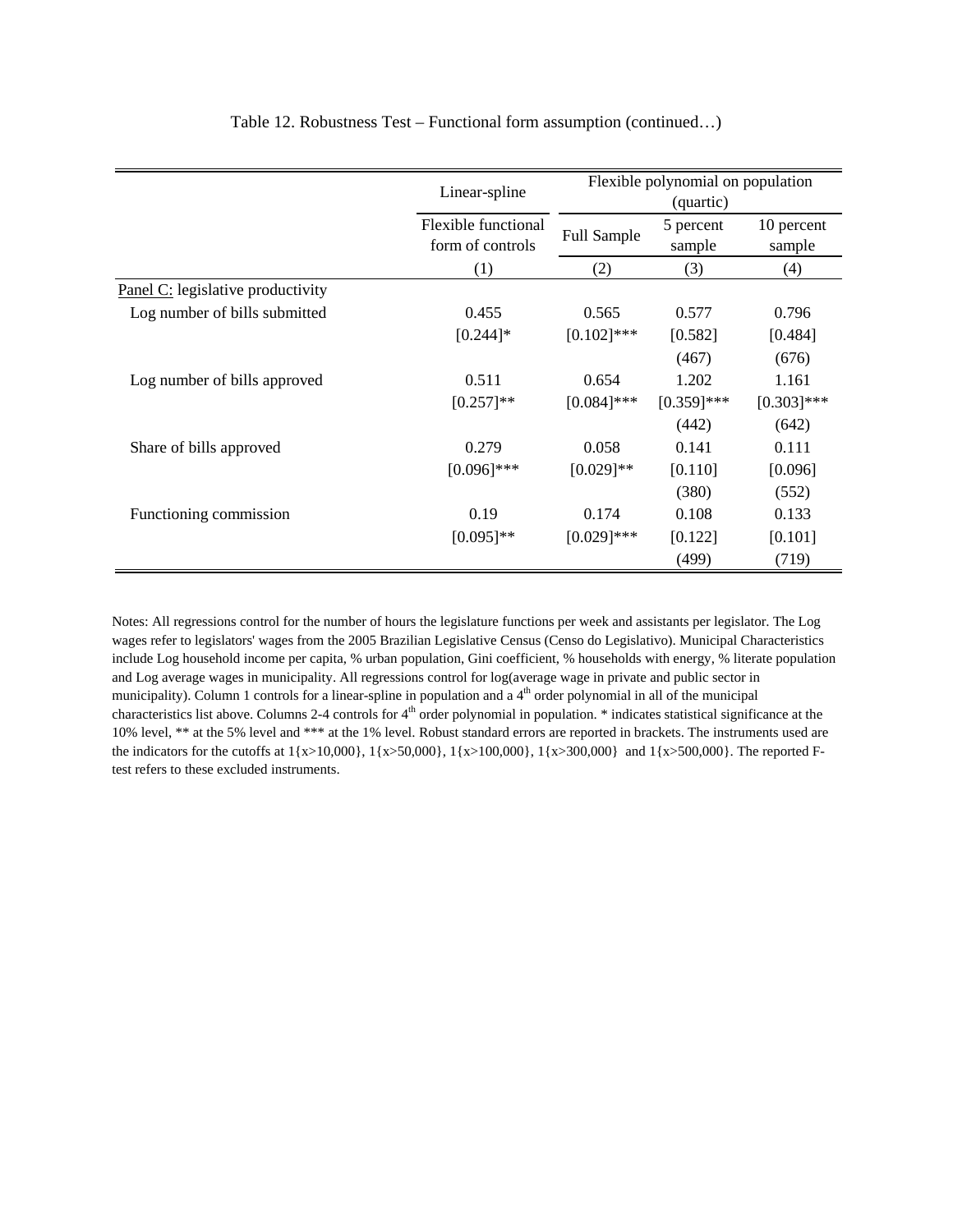

#### **FIGURE 1: DISTRIBUTION OF LEGISLATORS' SALARIES**

Notes: Figure shows the distribution of legislators' salaries for each municipality in our sample. The vertical lines denote the maximum amount a municipality can offer its politicians for the various population thresholds.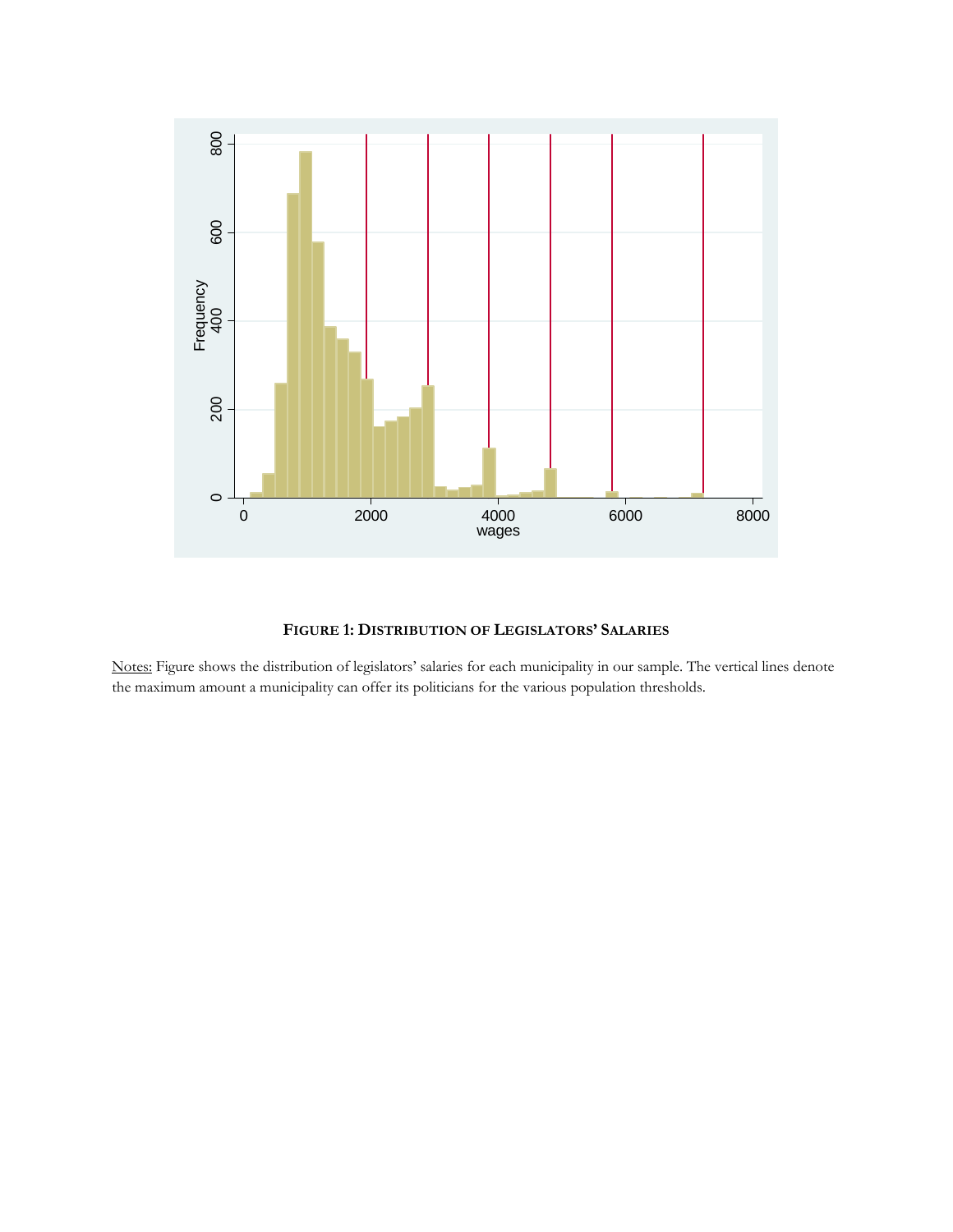

#### **FIGURE 2: DISTRIBUTION OF 2003 POPULATION**

Notes: Figure shows the distribution of the population of each municipality in our sample for the first cutoff points. The vertical lines denote the cutoff points.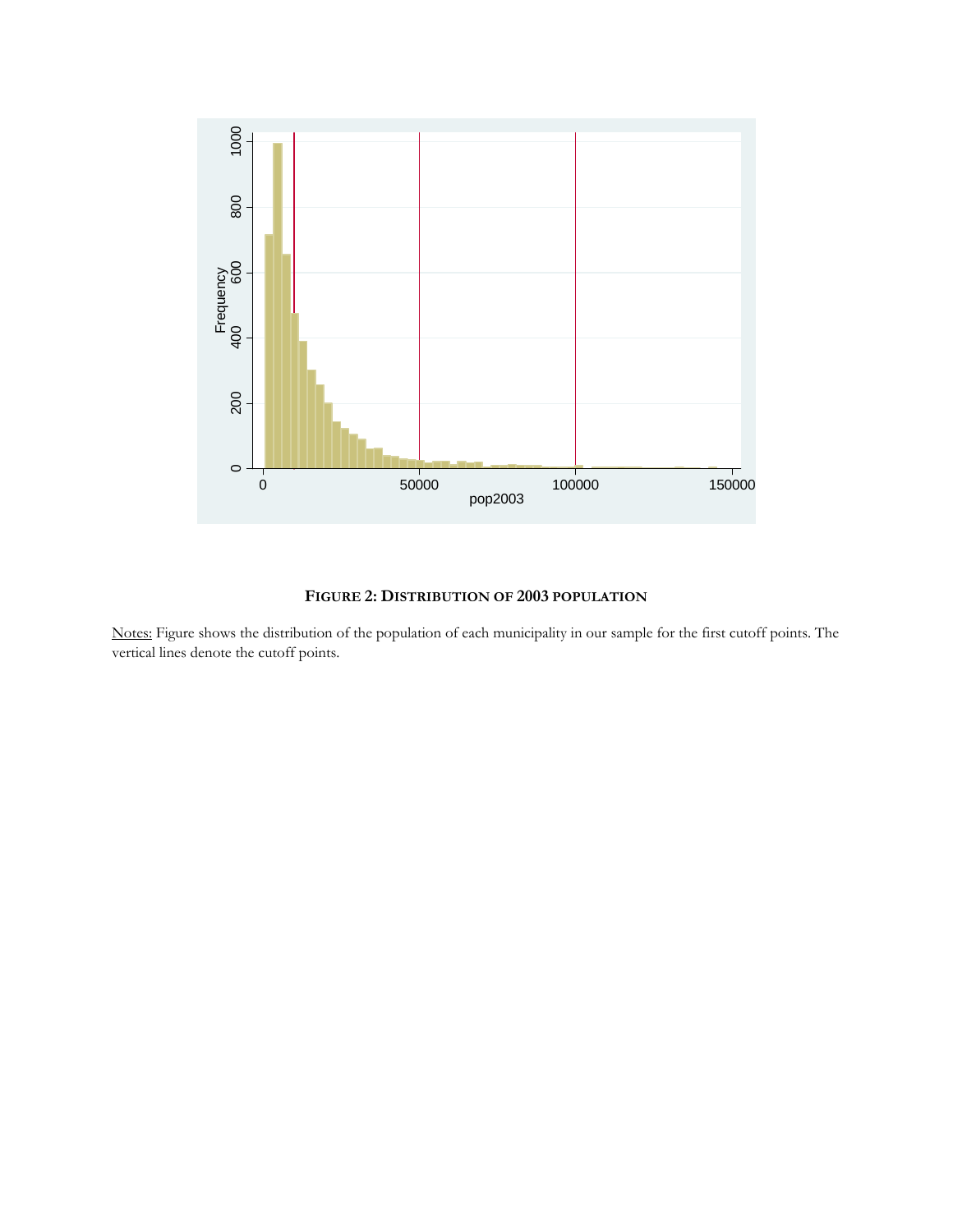

**FIGURE 3: LEGISLATORS' SALARIES BY POPULATION**

Notes: Figure shows legislators' salaries by population. Each figure presents the mean wage for a bin size of 200 inhabitants (hollow-circles) along with a locally weighted regression calculated within each population segment with a bandwidth of 0.5. The vertical lines denote the various cutoff points.